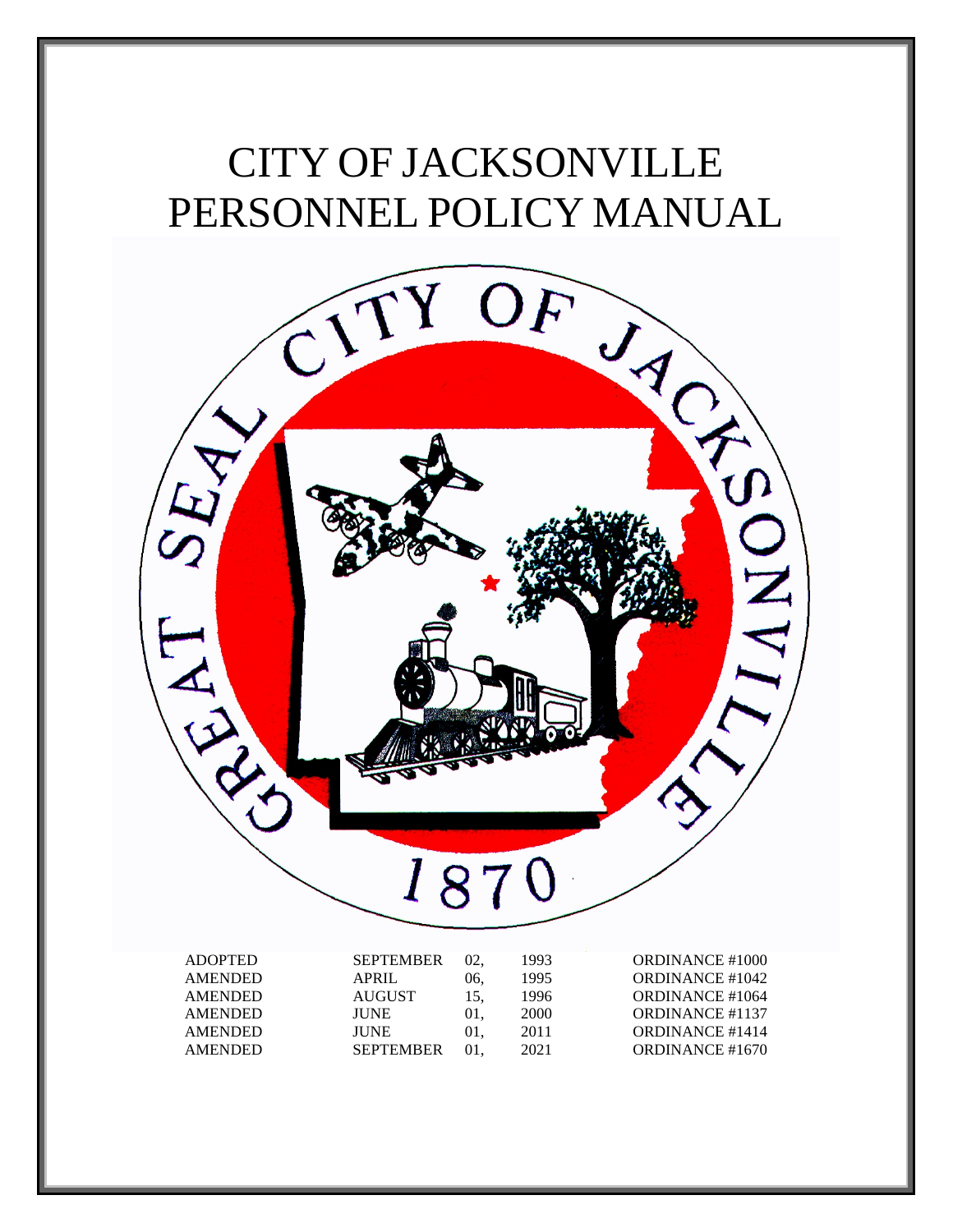# **TABLE OF CONTENTS**

| <b>SECTION 1</b> | <b>GENERAL POLICIES</b>                      |                   |
|------------------|----------------------------------------------|-------------------|
|                  |                                              |                   |
| 1.1              | <b>PURPOSE</b>                               | PAGE 1            |
| 1.2              | POLICY STATEMENT                             | PAGE 1            |
| 1.3              | AMENDMENTS AND REVISIONS                     | PAGE 1            |
| 1.4              | <b>DISTRIBUTION LIST</b>                     | PAGE 1            |
| 1.5              | <b>CONFLICTS</b>                             | PAGE 1            |
| 1.6              | <b>SEVERABILITY</b>                          | PAGE 1            |
| 1.7              | POLICY CHANGES                               | PAGE 1            |
| 1.8              | <b>DEFINITIONS</b>                           | PAGE <sub>2</sub> |
| <b>SECTION 2</b> | EOUAL EMPLOYMENT OPPORTUNITY POLICIES        |                   |
| 2.1              | EQUAL OPPORTUNITY EMPLOYER                   | PAGE 3            |
| 2.2              | AMERICAN WITH DISABILITIES ACT (ADA)         | PAGE 3            |
| 2.3              | UNLAWFUL DISCRIMINATION AND                  |                   |
|                  | HARASSMENT POLICY                            | PAGE 3            |
| 2.4              | PROHIBITED CONDUCT DEFINED                   | PAGE 3            |
| 2.5              | DISCRIMINATION AND HARASSMENT GENERALLY      | PAGE 4            |
| 2.6              | <b>SEXUAL HARASSMENT</b>                     | PAGE 4            |
| 2.7              | <b>COMPLAINT REPORTING AND INVESTIGATION</b> | PAGE 5            |
| 2.8              | <b>COMPLAINT PROCEDURE</b>                   | PAGE 5            |
| 2.9              | <b>RETALIATION</b>                           | PAGE 6            |
| 2.10             | <b>FALSE ACCUSATION</b>                      | PAGE 6            |
|                  |                                              |                   |
|                  |                                              |                   |
| <b>SECTION 3</b> | <b>GENERAL EMPLOYMENT POLICIES</b>           |                   |
|                  |                                              |                   |
| 3.1              | <b>AT-WILL EMPLOYER</b>                      | PAGE 7            |
| 3.2              | AUTHORITY TO HIRE, PROMOTE,                  |                   |
|                  | DEMOTE AND TERMINATE                         | PAGE 7            |
| 3.3              | <b>JOB POSTING AND ADVERTISING</b>           | PAGE 7            |
| 3.4              | <b>EMPLOYENT APPLICATIONS AND</b>            |                   |
|                  | <b>RESUMES</b>                               | PAGE 7            |
| 3.5              | <b>TRANSFERS AND REASSIGNMENTS</b>           | PAGE <sub>7</sub> |
| 3.6              | <b>REHIRES</b>                               | PAGE 7            |
| 3.7              | SECONDARY (OUTSIDE) EMPLOYMENT               | PAGE 8            |
| 3.8              | <b>NEPOTISM</b>                              | PAGE 8            |
| 3.9              | REMOVAL OF CITY PROPERTY                     | PAGE 8            |
| 3.10             | <b>CITY VEHICLES</b>                         | PAGE 8            |
| 3.11             | POST-OFFER PRE-EMPLOYMENT                    |                   |
|                  | <b>PHYSICALS</b>                             | PAGE 9            |
| 3.12             | FITNESS FOR DUTY EXAM                        | PAGE 9            |
| 3.13             | THE OMNIBUS TRANSPORTATION                   |                   |
|                  | <b>EMPLOYEE TESTING ACT OF 1991</b>          | PAGE 9            |
| 3.14             | DRUG AND ALCOHOL TESTING                     | PAGE 10           |
| 3.15             | FITNESS FOR DUTY                             | PAGE 10           |
| 3.16             | <b>NOTIFICATION</b>                          | PAGE 10           |
|                  |                                              |                   |

**TABLE OF** City of Jacksonville Personnel Policy Manual

**CONTENT**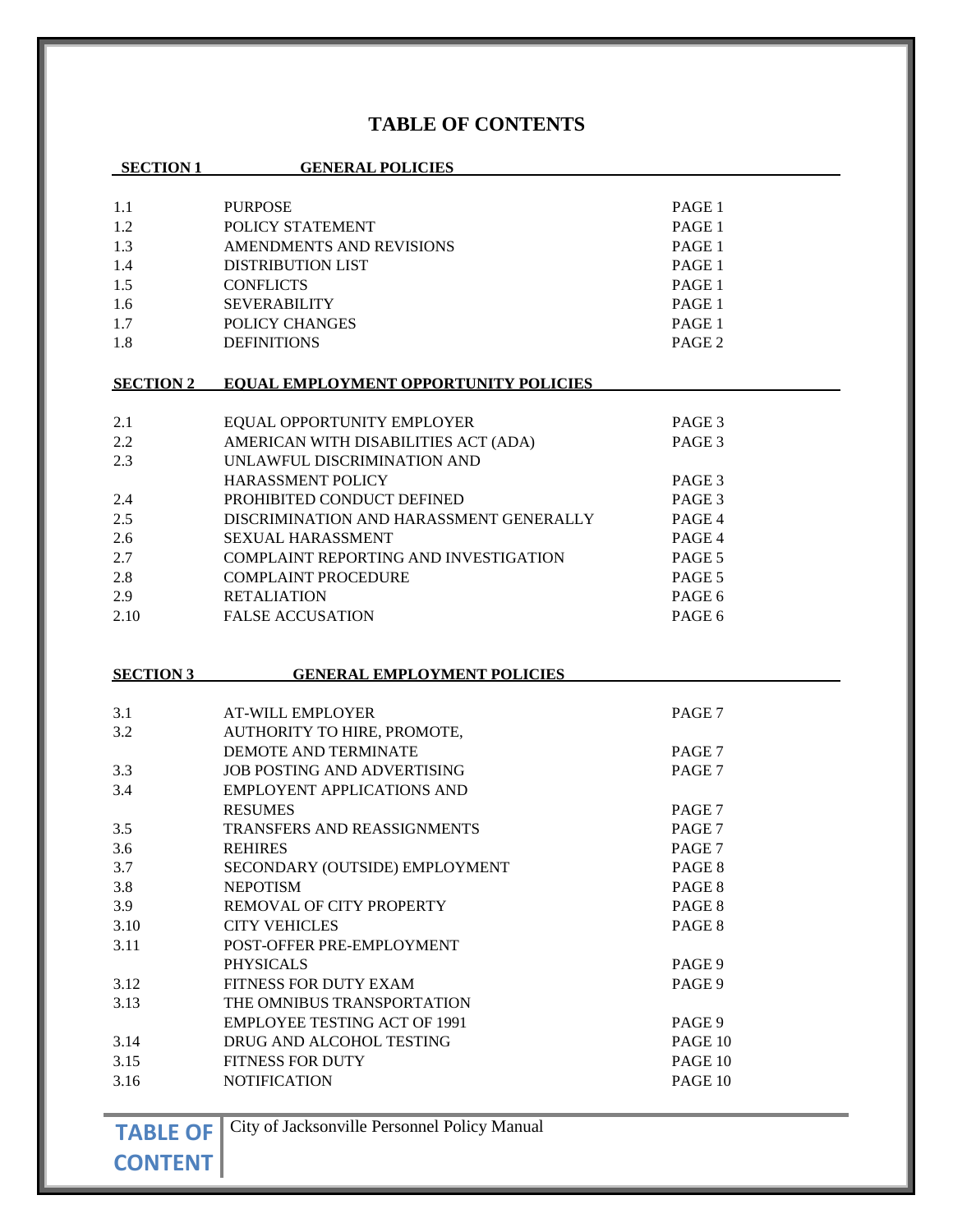# **SECTION 4 COMPENSATION AND OTHER MATTERS AFFECTING EMPLOYMENT**

| <b>ATTENDANCE</b>                                      | PAGE 11        |
|--------------------------------------------------------|----------------|
| <b>WORK HOURS</b>                                      | PAGE 11        |
| PERSONNEL DATA CHANGES                                 | PAGE 11        |
| UNAUTHORIZED WORK TIME                                 | PAGE 12        |
| REPORTING AND VERIFYING HOURS WORKED                   | PAGE 12        |
| <b>PAYROLL RECORDS</b>                                 | PAGE 12        |
| PAYROLL DEDUCTIONS                                     | PAGE 12        |
| PAYROLL PROCEDURES AND PAYDAY                          | PAGE 12        |
| <b>SEASONAL EMPLOYEES</b>                              | PAGE 13        |
| NON-EXEMPT AND EXEMPT EMPLOYEES                        | PAGE 13        |
| <b>OVERTIME AND COMPENSATORY TIME</b>                  | PAGE 13        |
| CHANGES IN EMPLOYMENT STATUS AND SENIORITY             | PAGE 13        |
| <b>EMERGENCY SITUATIONS</b>                            | PAGE 14        |
| <b>INCLEMENT WEATHER</b>                               | PAGE 14        |
| <b>VACANCIES AND PROMOTIONS</b>                        | PAGE 15        |
| <b>TRAINING</b>                                        | <b>PAGE 15</b> |
| <b>JOB SAFETY</b>                                      | PAGE 15        |
| <b>REFUSAL TO WORK</b>                                 | <b>PAGE 15</b> |
| RETIREMENT/RESIGNATION/INVOLUNTARY TERMINATION PAGE 15 |                |
| <b>JOB DESCRIPTIONS</b>                                | <b>PAGE 16</b> |
| PERSONNEL FILES                                        | <b>PAGE 16</b> |
|                                                        |                |

**SECTION 5 PROGRESSIVE DISCIPLINE POLICY**

| 5.1 | <b>PURPOSE</b>   | PAGE 17 |
|-----|------------------|---------|
| 5.2 | <b>PROCEDURE</b> | PAGE 17 |
|     |                  |         |

# **SECTION 6 BENEFITS**

| VACATION LEAVE                     | PAGE 19 |
|------------------------------------|---------|
| SCHEDULING OF VACATION             | PAGE 20 |
| VACATION PAY UPON                  |         |
| RETIREMENT/RESIGNATION/TERMINATION | PAGE 20 |
| <b>SICK LEAVE</b>                  | PAGE 20 |
| SICK LEAVE UPON RETIREMENT         | PAGE 21 |
| DISCRETIONARY DAYS                 | PAGE 21 |
| <b>HOLIDAY PAY</b>                 | PAGE 22 |
| <b>BIRTHDAY</b>                    | PAGE 22 |
| FUNERAL/BEREAVEMENT LEAVE          | PAGE 23 |
| <b>MATERNITY LEAVE</b>             | PAGE 23 |
| LEAVE FOR WITNESS OR JURY DUTY     | PAGE 23 |
| <b>MILITARY LEAVE</b>              | PAGE 24 |
| <b>FAMILY MEDICAL LEAVE</b>        | PAGE 24 |
| <b>MEDICAL LEAVE OF ABSENCE</b>    | PAGE 27 |
|                                    |         |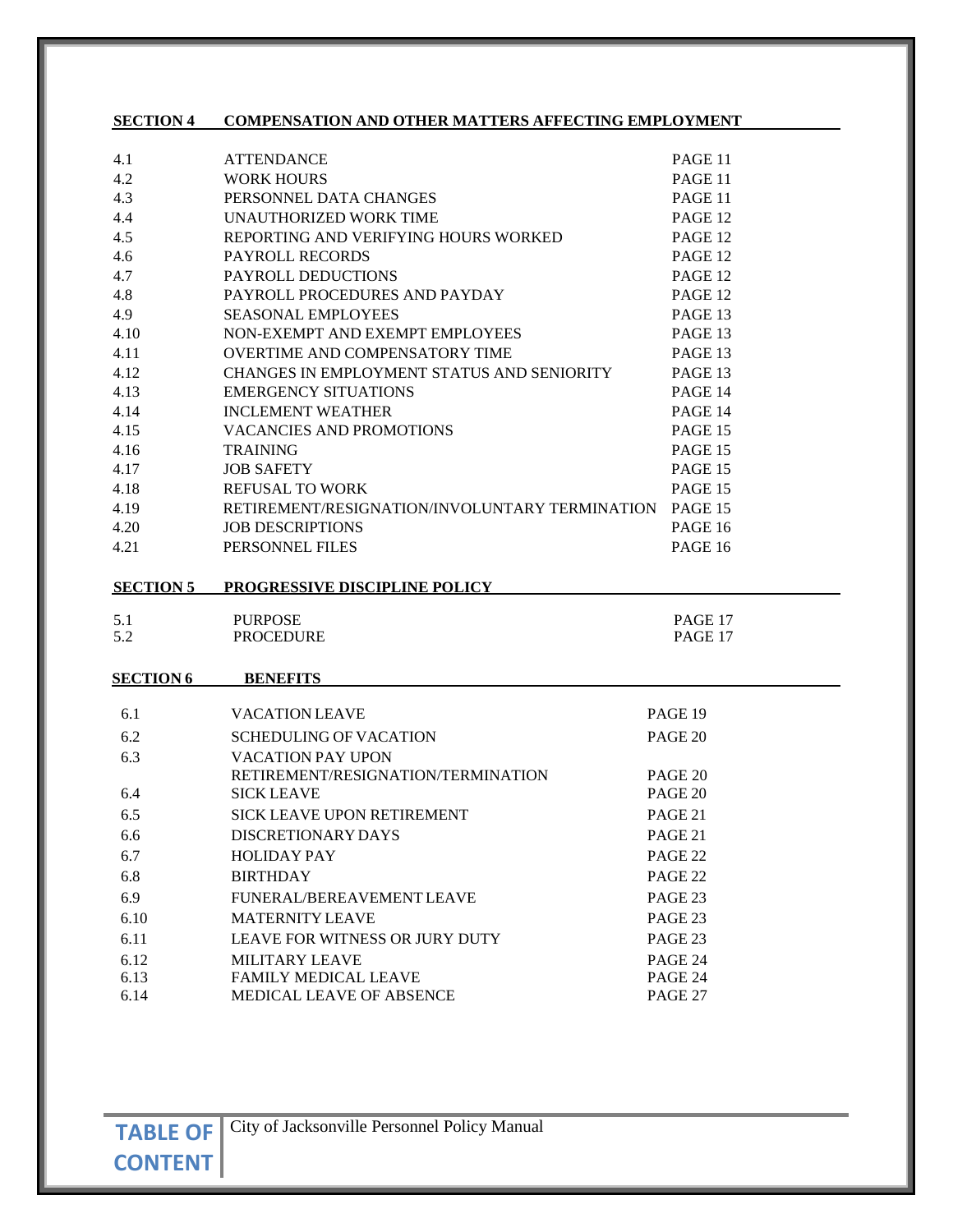# **SECTION 6 BENEFITS cont'd**

| 6.15 | EMPLOYEE HEALTH BENEFITS     | PAGE 28 |
|------|------------------------------|---------|
| 6.16 | <b>WORKER'S COMPENSATION</b> | PAGE 28 |
| 6.17 | <b>RETIREMENT SYSTEM</b>     | PAGE 29 |

#### **SECTION 7 STANDARDS OF CONDUCT**

| 7.1  | COMMUNICATION WITH THE PUBLIC          | PAGE 30 |
|------|----------------------------------------|---------|
| 7.2  | UNIFORMS AND PERSONAL APPEARANCE       | PAGE 30 |
| 7.3  | <b>PROFESSIONALISM</b>                 | PAGE 30 |
| 7.4  | <b>CONFLICTS OF INTEREST</b>           | PAGE 30 |
| 7.5  | GUIDELINES FOR APPROPRIATE CONDUCT     | PAGE 31 |
| 7.6  | <b>OUTSIDE COMPENSATION</b>            | PAGE 32 |
| 7.7  | DRUG-FREE WORKPLACE                    | PAGE 32 |
| 7.8  | USE OF NARCOTICS, ALCOHOL, AND TOBACCO | PAGE 32 |
| 7.9  | PRE-EMPLOYMENT DRUG TESTING            | PAGE 32 |
| 7.10 | POST-INCIDENT DRUG TESTING             | PAGE 34 |
| 7.11 | <b>REASONABLE SUSPICION</b>            | PAGE 34 |
| 7.12 | <b>RANDOMS</b>                         | PAGE 34 |
| 7.13 | <b>DRUG ABUSE</b>                      | PAGE 34 |
| 7.14 | <b>ALCOHOL ABUSE</b>                   | PAGE 35 |
| 7.15 | POLITICAL ACTIVITY                     | PAGE 35 |
| 7.16 | <b>VOTING</b>                          | PAGE 35 |

| <b>SECTION 8</b> | <b>ABSENTEEISM AND TARDINESS</b>    |         |
|------------------|-------------------------------------|---------|
|                  |                                     |         |
| 8.1              | <b>PURPOSE</b>                      | PAGE 36 |
| 8.2              | ABUSE OF SICK LEAVE                 | PAGE 36 |
| 8.3              | SICK LEAVE/DISABILITY BENEFIT       | PAGE 37 |
| 8.4              | FICTITIOUS ILLNESS OR INJURY        | PAGE 37 |
| 8.5              | <b>PATTERNS OF SICK LEAVE ABUSE</b> | PAGE 38 |
| 8.6              | SICK LEAVE/OFF-DUTY EMPLOYMENT      | PAGE 38 |

| ^*CTn+. | m<br>۱T<br>,, |  |
|---------|---------------|--|
|         |               |  |

#### **SECTION 9 USE OF CITY ASSETS AND RESOURCES**

| 9.1 | <b>TELEPHONES</b>                 | PAGE 39 |
|-----|-----------------------------------|---------|
| 9.2 | COMPUTERS AND OTHER TECHNOLOGICAL | PAGE 39 |
| 9.3 | <b>INTERNET ACCESS</b>            | PAGE 40 |
| 9.4 | EMAIL AND CONFIDENTIALITY         | PAGE 40 |
| 9.5 | REMOVAL OF CITY PROPERTY          | PAGE 40 |
|     |                                   |         |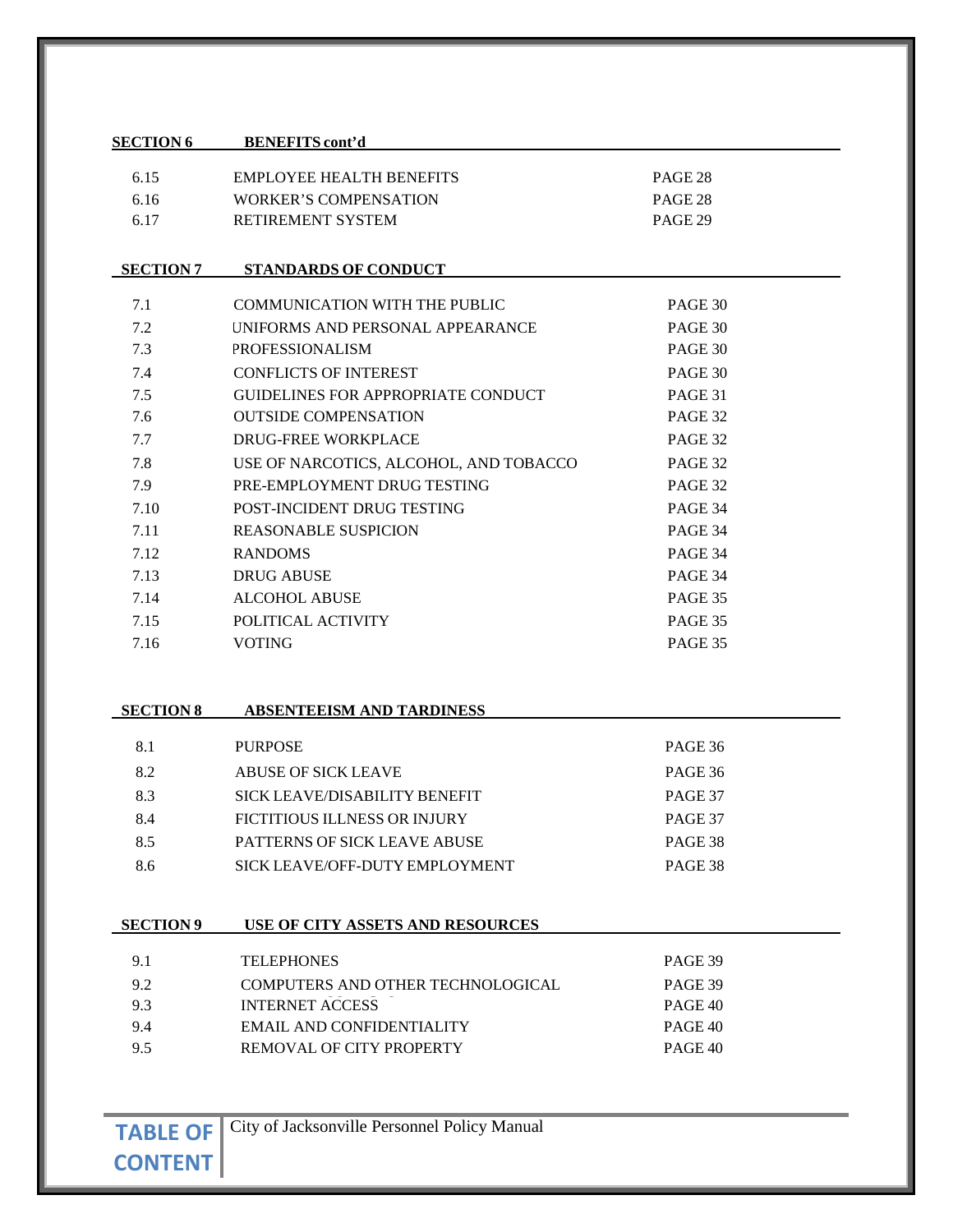#### **SECTION 9 USE OF CITY ASSETS AND RESOURCES cont'd**

| 9.6  | USE OF PRIVATELY-OWNED ELECTRONIC |         |
|------|-----------------------------------|---------|
|      | <b>COMMUNICATIONS EQUIPMENT</b>   | PAGE 41 |
| 9.7  | AUTHORIZED SOCIAL NETWORKING      | PAGE 41 |
| 9.8  | PERSONAL BLOGS                    | PAGE 41 |
| 9.9  | <b>RULES AND GUIDELINES</b>       | PAGE 42 |
| 9.10 | EMPLOYER MONITORING               | PAGE 43 |
| 9.11 | <b>REPORTING VIOLATIONS</b>       | PAGE 43 |
| 9.12 | DISCIPLINE FOR VIOLATIONS         | PAGE 43 |

## **SECTION 10 TRAVEL POLICY**

| 10.1  | <b>RESPONSIBILITY</b>             | PAGE 44        |
|-------|-----------------------------------|----------------|
| 10.2  | <b>POLICY</b>                     | PAGE 44        |
| 10.3  | <b>TRANSPORTATION</b>             | PAGE 44        |
| 10.4  | <b>FOOD AND BEVERAGE</b>          | PAGE 45        |
| 10.5  | <b>LODGING</b>                    | PAGE 46        |
| 10.6  | <b>PARKING</b>                    | <b>PAGE 46</b> |
| 10.7  | OTHER MISCELLANEOUS EXPENSES      | <b>PAGE 46</b> |
| 10.8  | REQUEST FOR ADVANCE TRAVEL        |                |
|       | <b>EXPENSE PROCESSING</b>         | <b>PAGE 46</b> |
| 10.9  | SUBMISSION OF ACTUAL REIMBURSABLE |                |
|       | <b>EXPENSES</b>                   | <b>PAGE 46</b> |
| 10.10 | <b>AIRLINE TRAVEL</b>             | <b>PAGE 46</b> |
| 10.11 | <b>PROCEDURE</b>                  | PAGE 47        |
| 10.12 | REQUIRED DOCUMENTS FOR            |                |
|       | REIMBURSEMENT EMERGENCY ONLY      | PAGE 47        |
| 10.13 | <b>TRAVEL EXPENSES</b>            | PAGE 47        |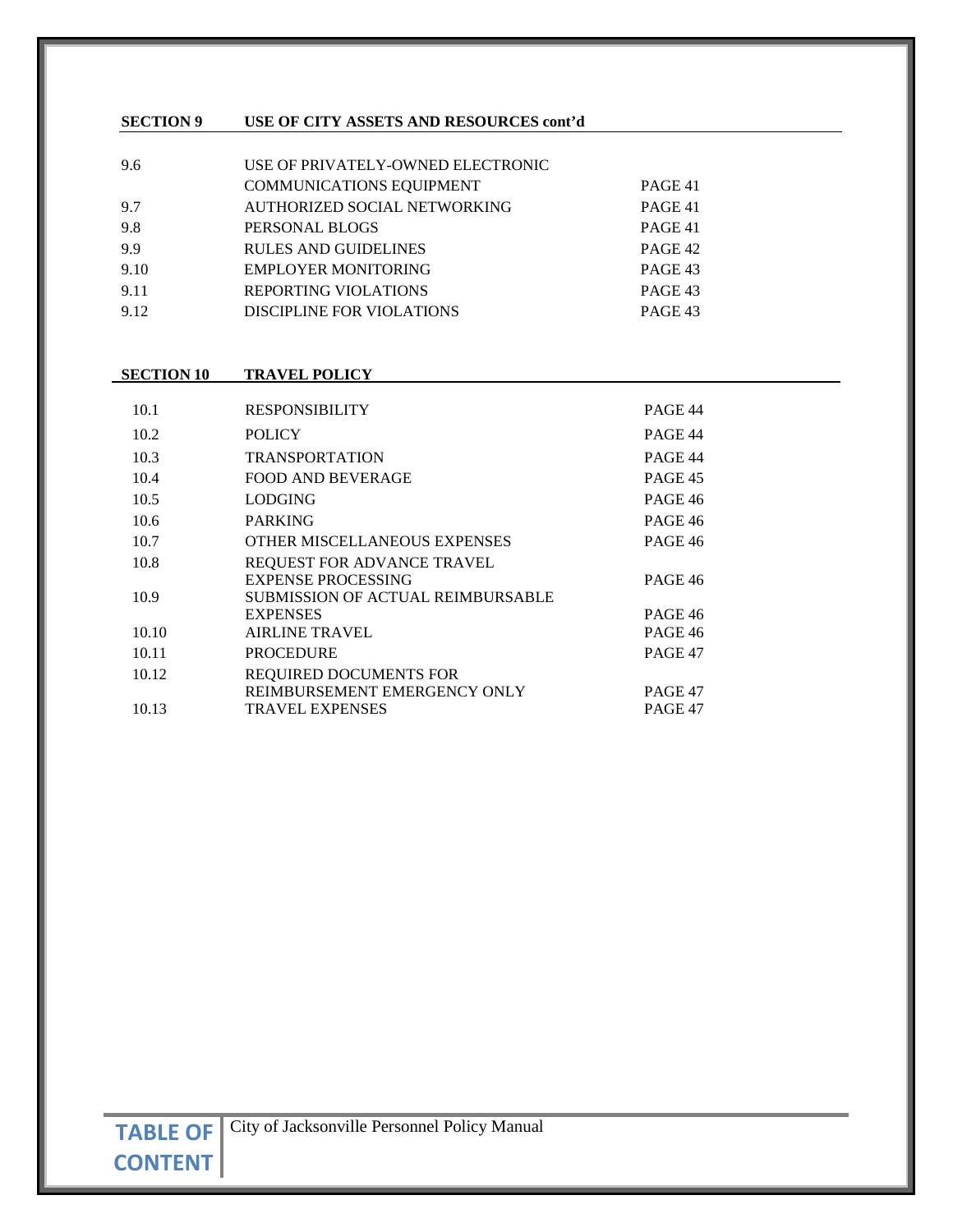# **SECTION 1 GENERAL POLICIES**

# **1.1 PURPOSE**

This Policy Manual (hereinafter referred to as "Manual") contains policies, practices, and procedures necessary to implement and administer the City of Jacksonville's (hereinafter referred to as "City") personnel system. By adopting this Manual, the City Council endeavors to achieve consistent treatment for all employees through the establishment of standardized guidelines and systematic procedures. This Manual does not represent an employment contract or any aspect of an employment contract and should not be construed as such. The City is an at-will employer under the law and nothing in this Manual shall waive the City's at-will status.

# **1.2 POLICY STATEMENT**

The City possesses the sole right to operate and manage the affairs of the City. All employees of the City are subject to the application of the personnel policies and procedures in this Manual.

## **1.3 AMENDMENTS AND REVISIONS**

This Manual may be amended and revised periodically as necessary at the direction of the Mayor and/or City Council. Since personnel practices and procedures are in a constant state of change, the City will continuously review this Manual for amendments or revisions which might better serve the needs of the City and its employees. As such, this Manual has been designed to be routinely updated and amended as the need arises.

The City shall have the exclusive right to change, alter, delete, add, or modify any provision of these personnel policies at any time, with or without notice. Final approval of all changes to personnel policies shall be approved by the City Council. Changes made to these policies shall be communicated through standard communication channels and/or through revisions to this Manual, with all employees recognizing and acknowledging that advance notice may not always be possible.

This Manual supersedes all previous manuals, letters, memoranda, ordinances, resolutions, and understandings unless otherwise noted.

## **1.4 DISTRIBUTION LIST**

A copy of this Manual and all subsequent revisions or amendments shall be distributed to all employees, elected and/or appointed City officials.

## **1.5 CONFLICTS**

The policies in this Manual will be followed unless they are found to conflict with local, state, or federal laws.

## **1.6 SEVERABILITY**

Should any of the provisions contained in the Manual be found contrary to federal, state, or local law, remaining provisions of this Manual shall continue in full force and effect. To the extent that any law provides additional or different benefits or rights to employees, the provisions of this Manual shall be deemed to include those provisions of law.

# **1.7 POLICY CHANGES**

The City reserves the right to suspend, revoke, or revise any of the policies contained in this Manual at any time.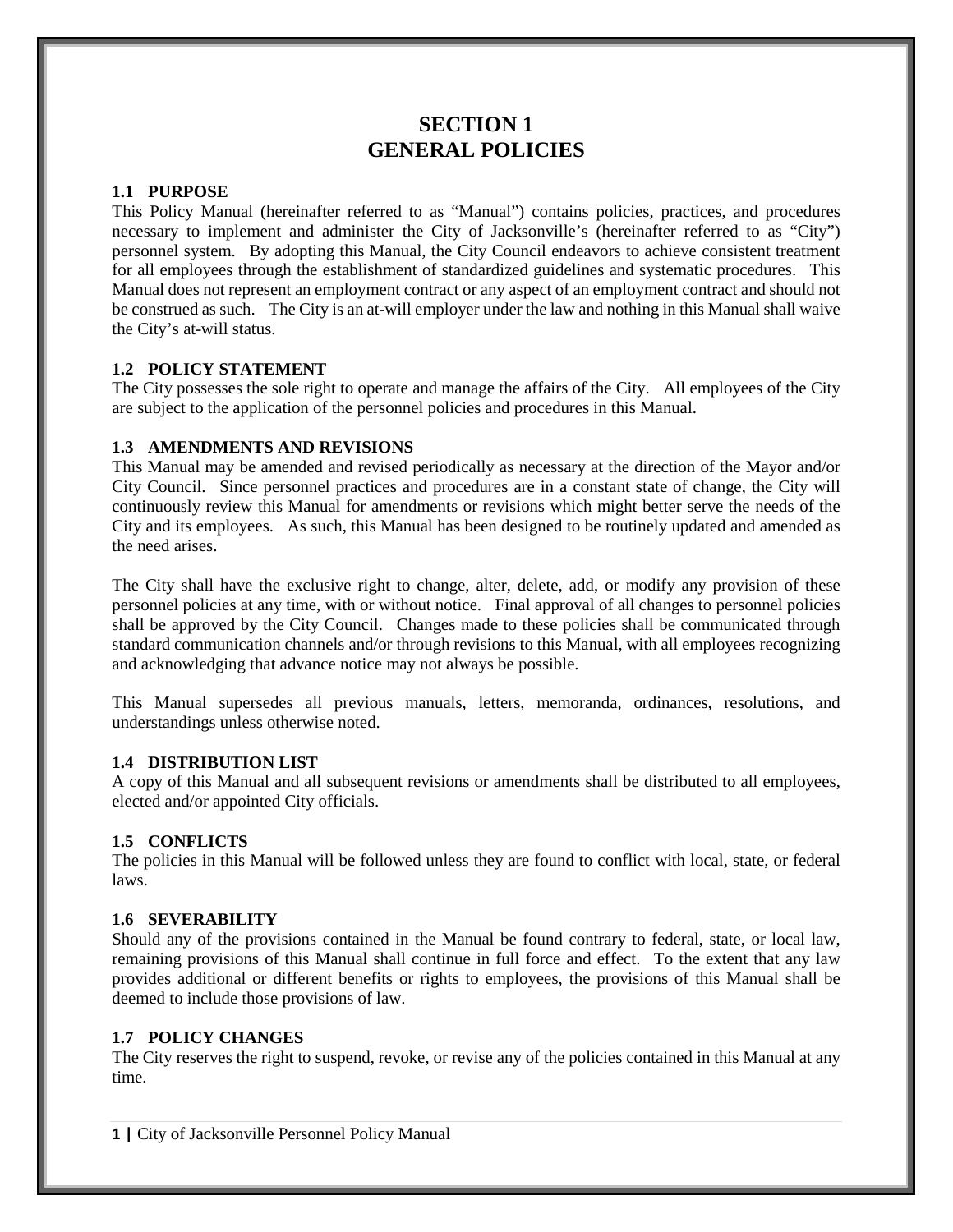#### **1.8 DEFINITIONS**

- Employee- Regardless of the number of hours of work performed during any given time period or the length of the term of employment, employee is an individual who is compensated by, and provides a service to, the City. The term "employee" shall not include any elected official, any voluntary, appointed member of any City Board, Commission or Authority, or any person performing services for the City on the basis of a service contract, retainer, or prescribed fee.
- Exempt Employee- An employee who is not eligible for overtime compensation as defined by the Fair Labor Standards Act (FLSA).
- Non-Exempt Employee- employee who is eligible for overtime compensation as defined by the Fair Labor Standards Act (FLSA).
- Immediate Family Member- For purposes of this Manual, this shall mean mother, father, brother, sister, son, daughter, stepmother, stepfather, stepson, stepdaughter, stepbrother, stepsister, grandparents, son-in-law, daughter-in-law, spouse, or spouse's parents. (See FMLA section for immediate family member definition under FMLA).
- Overtime- Hours worked in excess of 40 hours in a regular work period (calendar week) with the following exceptions: Uniform Fire Department employees working 24-hour shifts will receive overtime pay for hours worked in excess of 53 hours in a regular work period; Uniform Police Department employees working 12-hour shifts will receive overtime pay for any hours worked in excess of 85 hours in a regular work period.
- Full-Time Employee- An employee who is regularly scheduled to work in a position which has daily, weekly, and monthly hours as established by the City for full-time work.
- Part-Time Employee- An employee who is regularly scheduled to work in a position whose daily, weekly, or monthly hours are less than the hours established for full-time employees.
- Seasonal/Temporary Employee- An employee hired for an intermittent or specified period of time; for a season, for a job of limited duration, or for a non-recurring work project.
- Uniformed Employee- Defined as an employee with the Police or Fire Departments who has been certified by the Civil Service Commission.
- Work Period- Seven day period beginning at 12:00 am on Sunday, except for police officers in the Patrol Division whose work week is a 14 day period, and any other employees specifically excluded from this provision by the terms of this Manual.
- Youth Employee- An employee who is at least 16 years of age. Youth Employees are governed by Department of Labor (DOL) Youth Employment Laws, which vary from other employment laws. They may work in a position within the City as long as it is not one that is declared hazardous by the Department of Labor. See the Human Resources Department for a listing of jobs declared hazardous.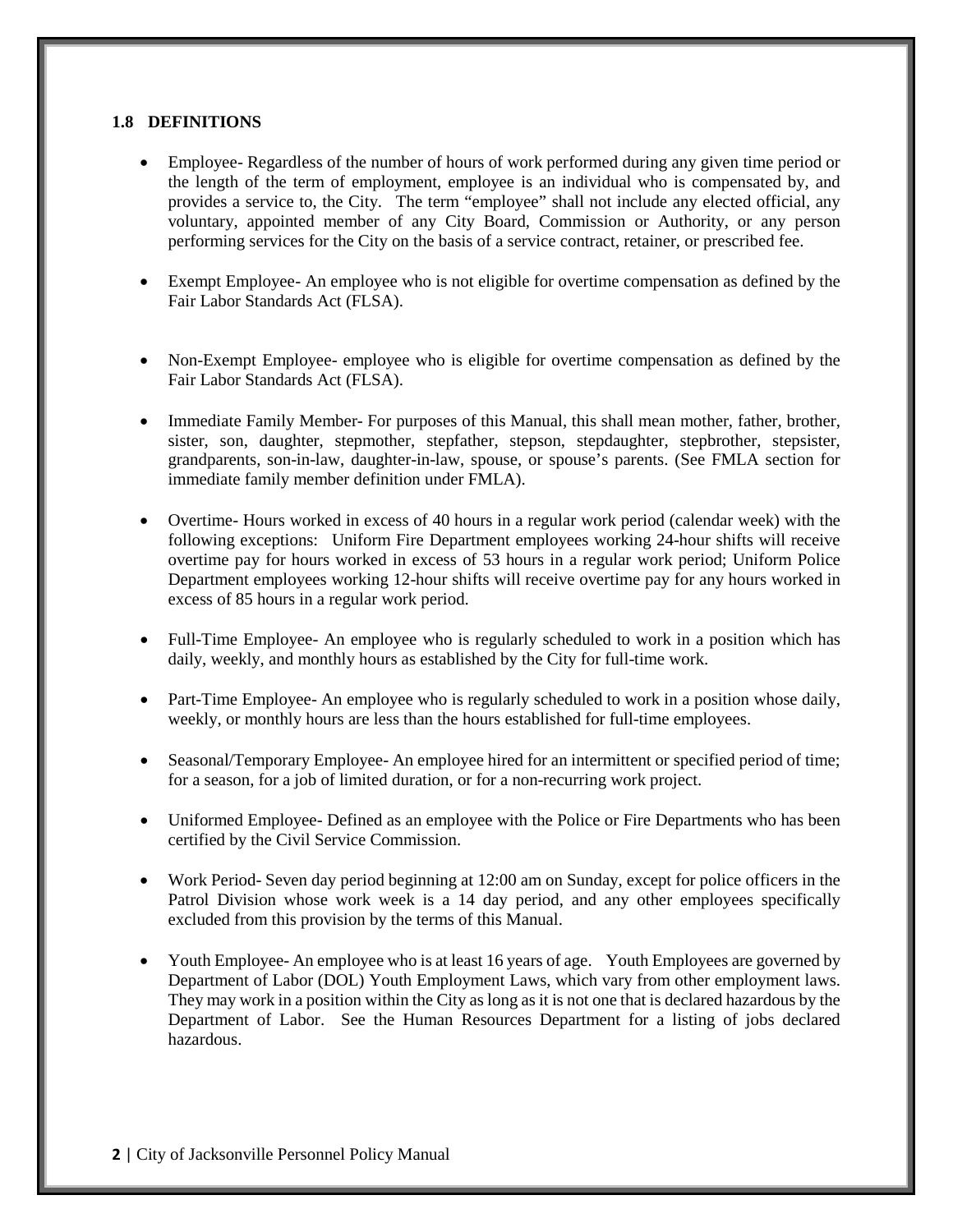# **SECTION 2 EQUAL EMPLOYMENT OPPORTUNITY**

#### **2.1 EQUAL OPPORTUNITY EMPLOYER**

The City provides equal employment opportunities (EEO) to all employees and applicants for employment without regard to race, color, religion, sex, national origin, age, disability unrelated to job requirements, genetic information, status as a veteran or member of the military or national guard; or any classification or activity protected by the equal protection clause or other provision of the United States or Arkansas Constitution, in accordance with applicable federal, state, and local laws. The City's commitment in this regard extends to all employment related decisions and terms and conditions of employment, including hiring, placement, promotion, termination, layoff and/or recall, leaves of absence, compensation, discipline, training and transfer.

#### **2.2 AMERICANS WITH DISABILITIES ACT (ADA)**

The City abides by the requirements of the Americans with Disabilities Act and other laws governing employment of individuals with disabilities. Qualified individuals with disabilities may be entitled to accommodations in the application process and/or in the workplace. Any qualified individual with a disability who requires reasonable accommodations in the employment process and/or in the workplace shall notify the Director of Human Resources.

#### **2.3 UNLAWFUL DISCRIMINATION AND HARASSMENT POLICY**

The City expressly prohibits its officials and employees from engaging in any form of unlawful harassment or discrimination due to race, color, religion, sex, national origin, age, disability unrelated to job requirements, genetic information, status as a veteran or member of the military or national guard or the presence of any physical, mental, or sensory handicap. Harassment or discrimination of any employee is a serious violation of City policy and will not be tolerated; neither will workplace retaliation against someone for having complained of harassment.

## **2.4 PROHIBITED CONDUCT DEFINED**

For the purposes of this policy, "harassment" refers to any annoying, persistent act or actions that single out an employee to that employee's objection or detriment because of the employee's protected class or for some other trait the employee was born with or the presence of any physical, mental, or sensory handicap. Harassment may be considered a violation of federal and/or state law.

Employees should know that they should not participate in (and do not have to tolerate) the following types of protected class harassment regardless of whether the harassed is a co-worker, supervisor, citizen, or any other person with whom the employee's job brings him/her into contact:

- Racial harassment
- Harassment due to religion or views concerning religion
- Harassment due to national origin
- Sexual harassment (gender neutral)
- Harassment due to age  $(40+)$
- Harassment because of disability or perceived disability
- Harassment based on color and/or
- Harassment based on other protected categories.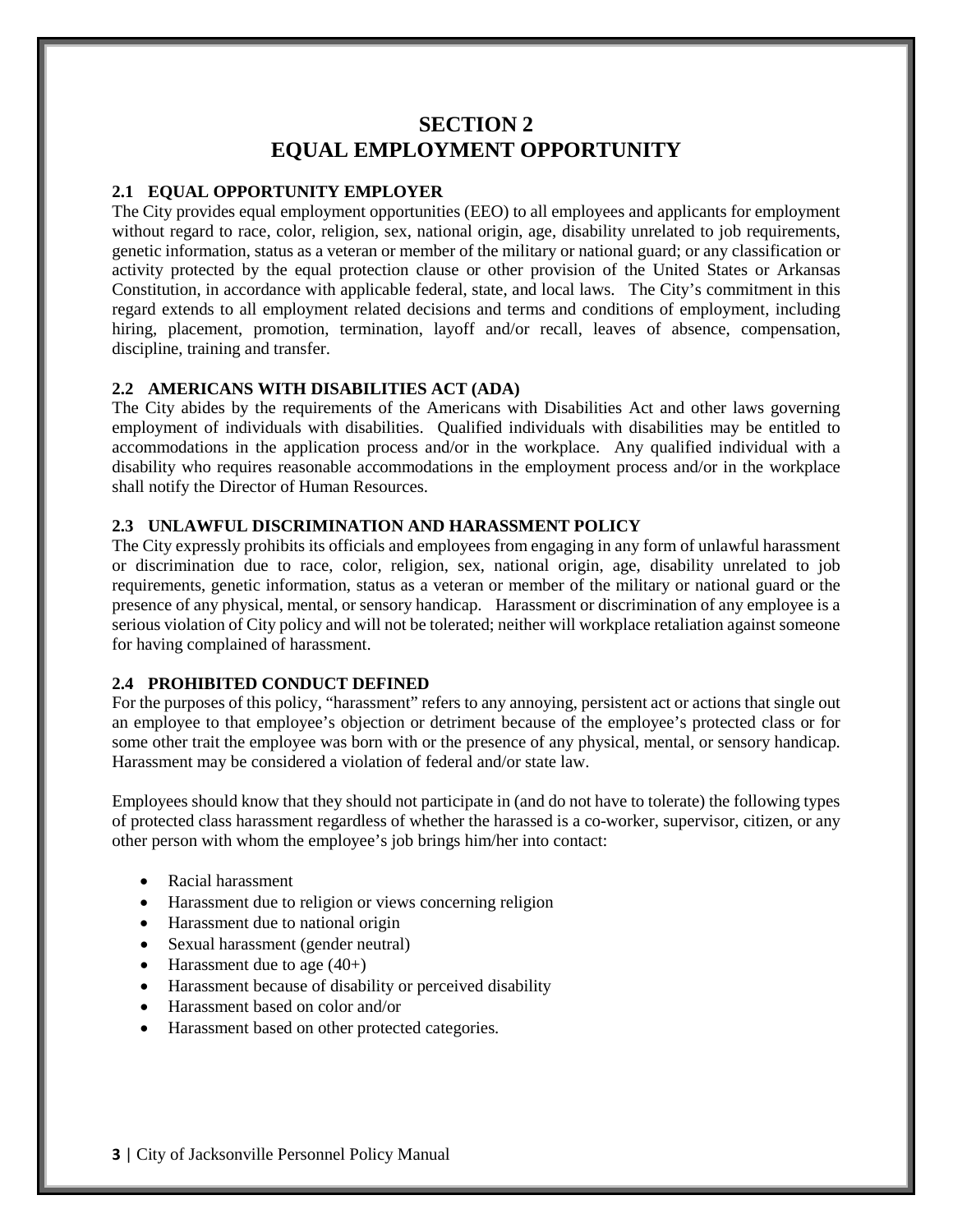## **2.5 DISCRIMINATION AND HARASSMENT GENERALLY**

Discrimination or harassment can take many forms and can include slurs, comments, jokes, innuendoes, unwelcome compliments, pictures, cartoons, pranks, or other verbal or physical conduct including, but not limited to, the following actions:

- Verbal abuse, ridicule, derogatory comments, jokes, threats, or other inappropriate actions
- Interference with an employee's work
- Displaying or distributing sexually offensive, racist, or other derogatory materials, such as posters, emails, calendars and/or magazines
- Unwanted intentional physical contact, whether it be sexual or otherwise
- Making protected status innuendos
- Making offensive sexual, racial, or other derogatory hints or impressions
- Requesting favors (sexual or otherwise) as a condition of employment, promotion, transfer, or any other term or condition of employment
- Gender based harassment, including sexual harassment and harassment based on pregnancy, childbirth, or related medical conditions
- Overtly using one's title or position to sexually or otherwise harass employees
- Retaliation for having reported harassment.

Discrimination or harassment based upon a person's protected status is prohibited by state and federal anti-discrimination laws and violates City policy where it:

- Has the purpose or effect of creating an intimidating, hostile, or offensive working environment
- Has the purpose or effect of unreasonably interfering with an individuals' performance.
- Unreasonably affects an individual's employment opportunity or circumstance.

## **2.6 SEXUAL HARASSMENT**

Sexual harassment is illegal and is a serious form of misconduct. Sexual harassment of employees, non-employees, and/or citizens with whom the City has a business, service, or professional relationship, including vendors and clients, is prohibited and will not be tolerated. The City is committed to maintaining a working environment free from all forms of sexual harassment.

Sexual harassment occurs when the verbal and physical conduct described above is sexual in nature or gender-based (directed at a person because of their gender). Sexual harassment does not refer to casual conversation or occasional compliments of a socially acceptable nature.

Sexual harassment violates state and federal law and is prohibited under the City's harassment policy when:

- Submission to the conduct is either explicitly or implicitly a term or condition of employment.
- Submission to or rejection of the conduct is used as a basis for an employment decision affecting such individual.
- The conduct unreasonably interferes with the individual's job performance or creates a work environment that is intimidating, hostile, or offensive.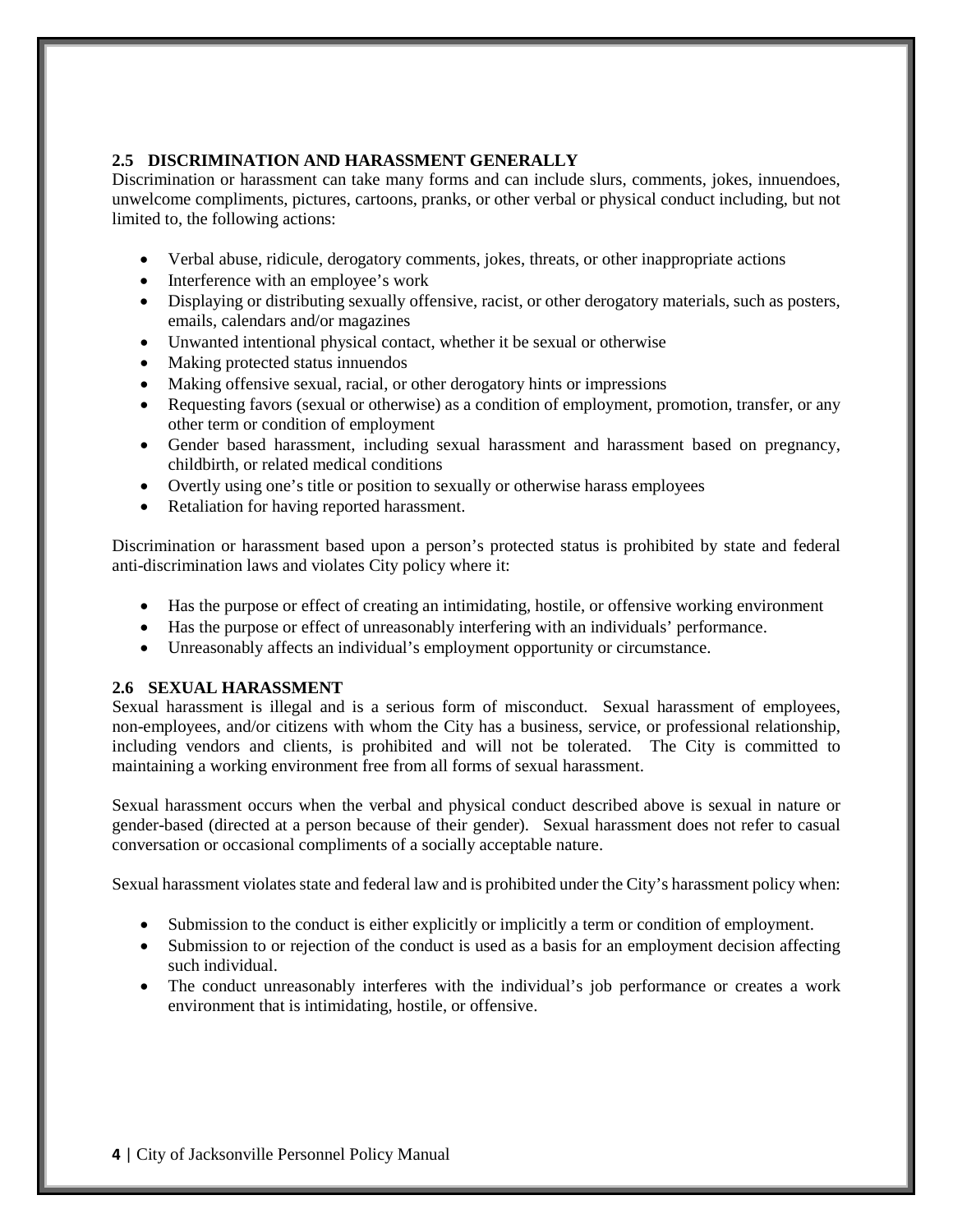Sexual harassment includes, but is not limited to:

- Inappropriate physical contact including blocking of movement, brushing against the body, coercive sexual involvement, cornering, grabbing, touching, hugging, kissing, patting, pinching, poking, stalking, and any form of sexual assault.
- Inappropriate visual contact including leering, obscene gestures, and staring.
- Posting of sexually suggestive or derogatory pictures, cartoons, or drawings, even at one's individual work station.
- Unwelcome verbal behaviors such as comments, suggestions, jokes, or derogatory remarks.
- Unwelcome or invasive flirting.
- Continued requests for dates and propositioning an individual.
- Unwanted sexual advances, requests, or pressure for sexual favors and/or basing employment decisions (such as an employee's performance evaluation, work assignments, or advancement) upon an employee's submission to sexually harassing behavior in the workplace.

# **2.7 COMPLAINT REPORTING AND INVESTIGATION**

The City is committed to diligently enforcing its discrimination and harassment policy by promptly and impartially investigating all complaints. When alleged discrimination or harassment is discovered, the City shall take appropriate disciplinary action up to and including termination of the offending employee. The complaint procedure is designed to deal with complaints in a fair, discreet, and timely manner to:

- Determine if the alleged conduct took place and constitutes discrimination and/or harassment which violates local, state, and/or federal law or constitutes harassment in the form of inappropriate or offensive behavior.
- Stop the offending behavior.
- Restore the complainant's working environment.
- Take steps to prevent retaliation and repetition of the discrimination and/or harassment.
- Educate, sanction, or discipline the offender consistent with the seriousness of the offensive.

# **2.8 COMPLAINT PROCEDURE**

It is every employee and elected official's responsibility to ensure that his or her conduct does not constitute discrimination or harassment in any form, however if discrimination and/or harassment, has taken place:

- An employee must immediately report this in writing to their Supervisor.
- If the Supervisor is the source of the alleged behavior, or is so closely associated with the source of the behavior that the employee does not feel comfortable reporting to that person, the employee may report the complaint to their Director,
- If the Director is the source of the alleged behavior, or is so closely associated with the source of the behavior that the employee does not feel comfortable reporting to that person, the employee may report the complaint to the Director of Human Resources.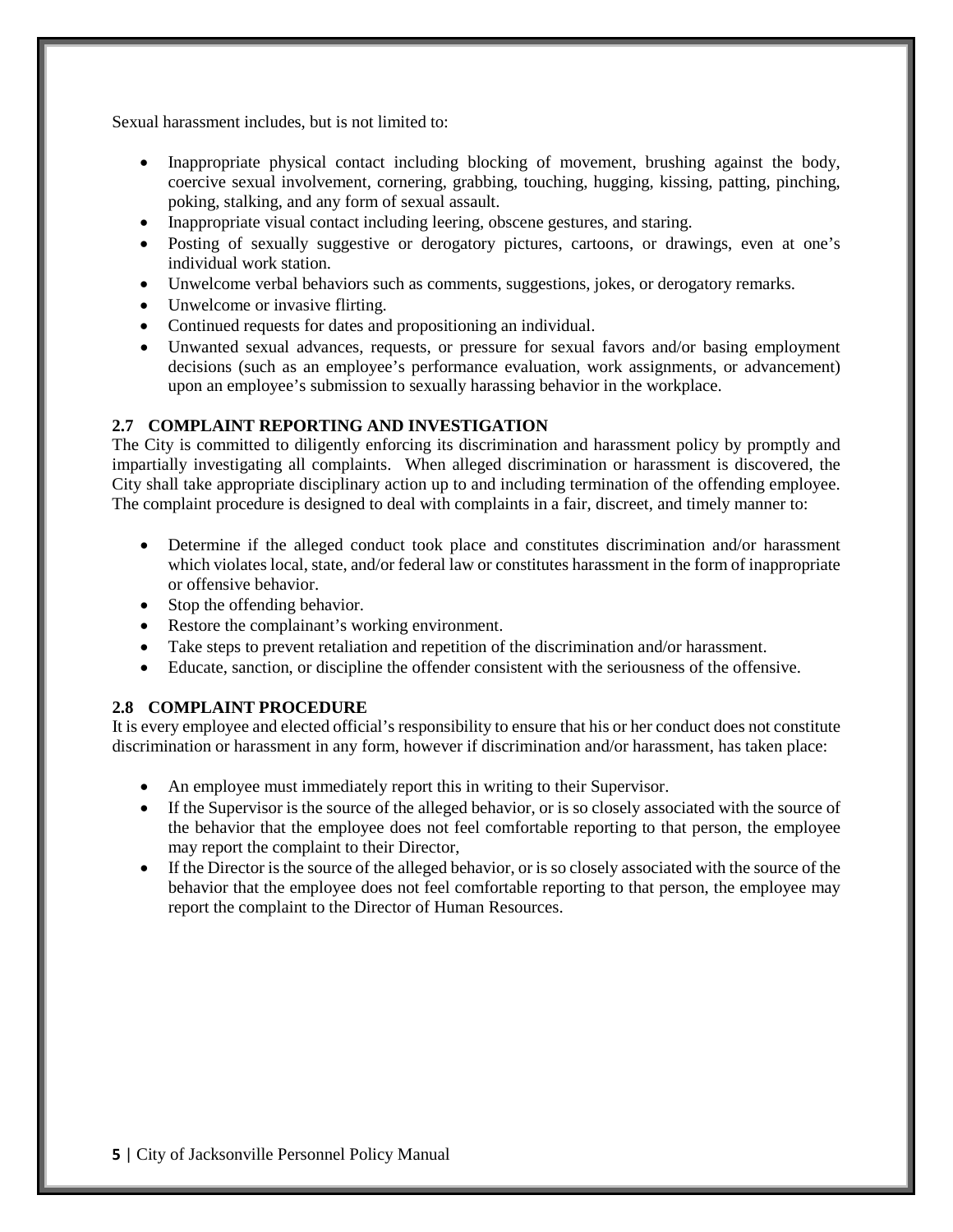Employees have a responsibility to report discrimination and/or harassment. Employees should not wait to report the discrimination and/or harassment until the acts become so pervasive or offensive that they create a hostile working environment. Employees should note that failure to report discrimination and/or harassment creates a situation where a harassed employee's situation is much more likely to remain unresolved. Discrimination and/or harassment situation is failed to report it the worst thing any employee can do or failure to act by reporting.

If the complaint involves sexual harassment and the complaining employee prefers to speak with a person of the employee's same gender, the City will make every effort to accommodate the request.

Any Supervisor who learns of, or receives a complaint of, discrimination and/or harassment through any means (including witnessing, overhearing, learning of a rumor, or otherwise become aware of alleged discrimination and/or harassment in the workplace) is obligated to report it to the Director of Human Resources. Each complaint shall be treated confidentially and be fully investigated internally. A determination of the facts and appropriate response will be made on a case-by-case basis.

If it is determined that discrimination and/or harassment has occurred, the City shall take appropriate corrective disciplinary action which may include, but is not limited to, a verbal or written warning, suspension, demotion, or termination.

If the investigation does not find that discrimination and/or harassment occurred or that the alleged incident(s) did not constitute discrimination and/or harassment, the matter shall be referred back to the Director for further appropriate action. For example, if workplace misconduct may have occurred but not discrimination and/or harassment, the Director shall determine the manner in which to act upon the findings set forth in the investigation report.

# **2.9 RETALIATION**

No employee shall be subject to any form of retaliation or discipline for pursuing a discrimination and/or harassment complaint and no witnesses shall suffer retaliation as a result of their involvement in the investigation. The City will not tolerate discrimination, harassment, or any form of retaliation against an employee who has either instigated or cooperated in the investigation of alleged discrimination and/or harassment. Disciplinary action will be taken against those who are found to have violated the City's policy against such retaliation.

#### **2.10 FALSE ACCUSATION**

Employees who have genuinely been subjected to discrimination and/or harassment are encouraged to come forward and report it so the City can take action to stop the problematic behavior; this is because discrimination and/or harassment can be harmful to others and cannot be tolerated. Conversely, if false accusations are proven to have been intentionally made against others by an employee who knows (or has reason to know) the allegations are false, this would be considered equally harmful by the City and, as is the case of someone proven to be harassing others, would result in appropriate disciplinary action.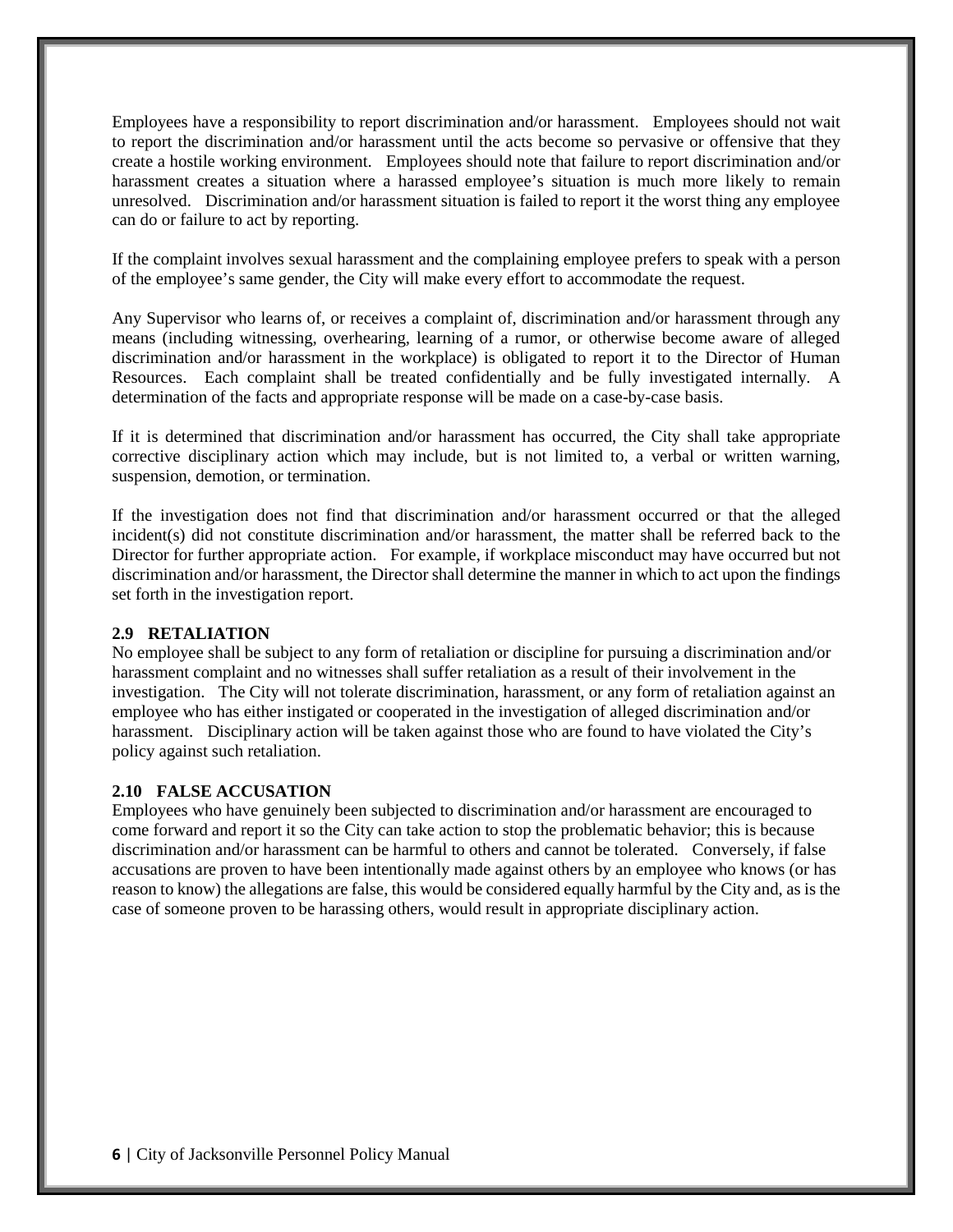# **SECTION 3 GENERAL EMPLOYMENT POLICIES**

# **3.1 AT-WILL EMPLOYER**

The City is an at-will employer, meaning the City or any of its employees may discontinue the employment relationship at any time for any reason with the understanding neither has an obligation to base the decision on anything but his/her intent to discontinue the employment relationship. No policies, comments, or writings made herein, or during the employment process, shall be construed in any way to waive this provision.

This Manual is not intended to create any contractual or other legal rights. It does not alter the City's at-will employment policy nor does it create an employment contract for any period of time.

# **3.2 AUTHORITY TO HIRE, PROMOTE, DEMOTE AND TERMINATE**

Directors are authorized to make the final decision regarding hiring, promoting, demoting, and terminating employees except as otherwise provided by Arkansas state law.

## **3.3 JOB POSTING AND ADVERTISING**

An application for employment will be accepted from anyone who wishes to apply for employment. Applications are available on the City's website, [www.cityofjacksonville.net](http://www.cityofjacksonville.net/) or in the Human Resources Department. All applications must be turned into the Human Resources department with complete and accurate information.

In the event of a job opening, the position will be posted on the City's website and a packet of all open positions will be available at City Hall; copies of the job announcement will be distributed to City departments and as appropriate, to public and private employment agencies, local newspapers, and other sources who might recruit applicants at least fourteen days prior to the deadline for receiving applications.

## **3.4 EMPLOYMENT APPLICATIONS AND RESUMES**

The City relies upon accuracy of information contained in the employment applications and resumes submitted by prospective employees, as well as other information provided throughout the hiring process and employment. Any misrepresentations, falsifications, or material omissions in any of this information may result in the exclusion of the individual from further consideration for employment or, if the person has been hired, in termination or other disciplinary measures.

## **3.5 TRANSFERS AND REASSIGNMENTS**

When a vacancy occurs, other than uniformed fire and police vacancies, employees wanting to apply must submit a new application to the Human Resources Department.

Transfers must be mutually beneficial to the employee and the City; any request to transfer from a position with a higher salary to a position with a lower salary may result in a reduction of pay. Transfers from the Jacksonville Wastewater and Water Departments will not be considered a transfer due to there not being coordination between entities with regard to salaries and benefits.

## **3.6 REHIRES**

From time to time, employees may feel that the "grass is greener" elsewhere and leave employment with the City. Sometimes they realize that it's usually not greener and want to come back! If the former employee left employment in good standing and is interested in coming back to the City, the Director will make the decision to either rehire or not. If the Director decides not to rehire, no explanation to the former employee is required. If rehired within one year of the termination date, the seniority date will be adjusted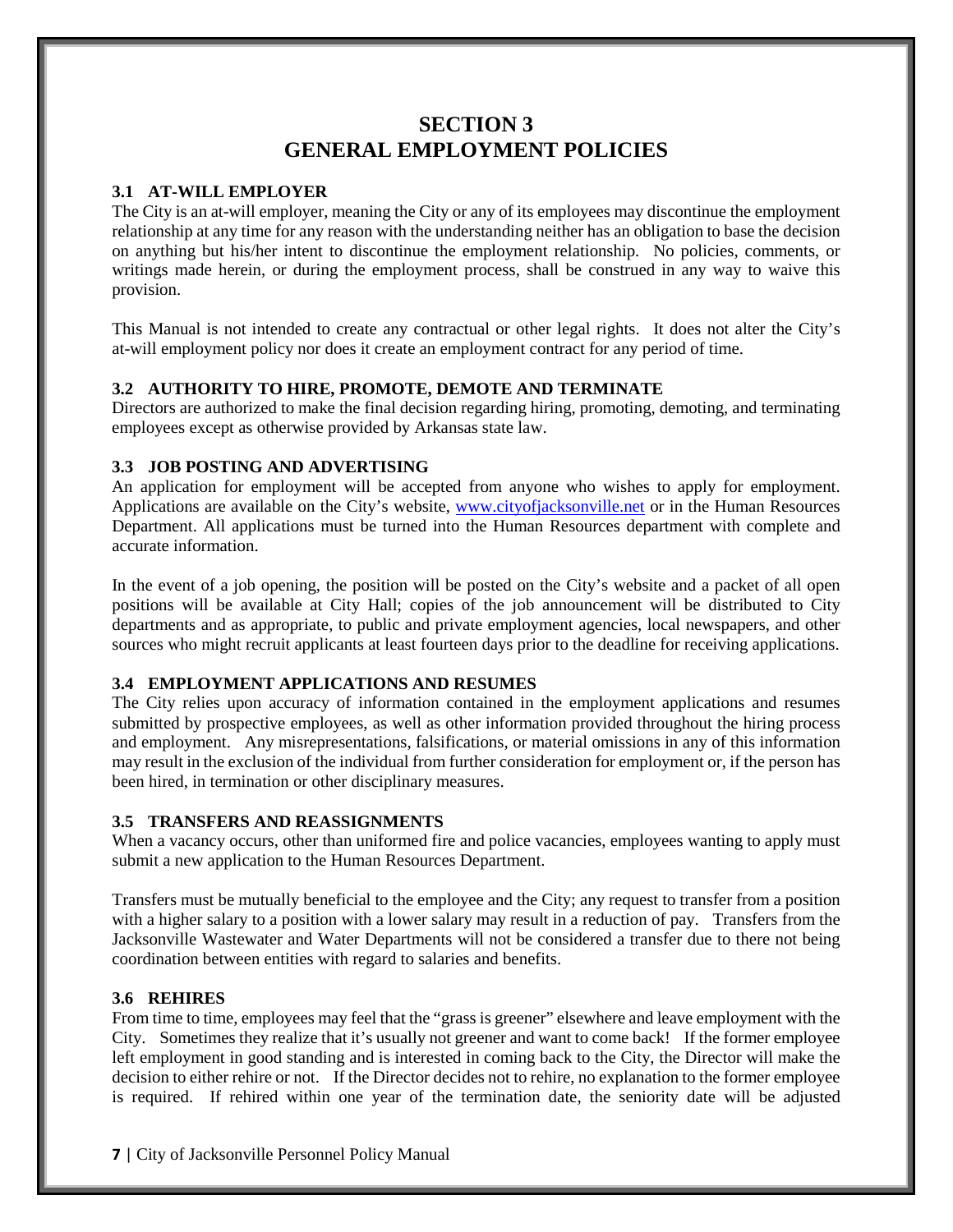accordingly. For example, if the employee left employment for three months, upon rehire, their seniority date will be three months less than their original hire date. If the employee returns within one year of the termination date, they will receive credit for all accrued sick leave and vacation pay will be calculated based on the adjusted seniority date.

## **3.7 SECONDARY (OUTSIDE) EMPLOYMENT**

If an employee is considering additional employment, the employee must discuss this with their supervisor for approval. If, as an employee of the City, an employee participates in additional employment, it must not interfere with the performance of their job with the City. An employee's outside employment must not be of a nature that adversely affects the image of the City, or of a type that may be construed by the public to be an official act of the City which in any way violates these policies. City uniforms shall not be worn during outside employment unless approved in advance by the Director.

Employees on paid sick leave status may not actively work secondary employment jobs during the time period they are on paid sick leave from the City.

# **3.8 NEPOTISM**

The City permits employment of qualified relatives of City employees as long as such employment does not, in the opinion of the City, create conflicts of interest and/or potential performance issues. For purposes of this policy "qualified relative" is defined as a spouse, child, parent, sibling, grandparent, grandchild, aunt, uncle, first cousin, corresponding in-law, "step" relation, or any member of the employee's household. Relatives within the same department may only be approved by the department's Director and the Mayor.

# **3.9 REMOVAL OF CITY PROPERTY**

No City-owned, leased or licensed equipment, vehicle or documents may be removed from City premises without prior approval from the Department Director.

## **3.10 CITY VEHICLES**

On occasion, the City may permit certain employees to use its vehicles to conduct City business. A valid driver's license must be in possession of the operator and maintained at all times. When using a City vehicle, the employee shall always exhibit care and comply with all federal, state, and local laws pertaining to operation of the vehicle. The use of City vehicles is restricted to City business purposes only. Employees using a City vehicle shall not transport private parties not directly involved with the work of the City without prior approval from the Department Director.

Employees using City vehicles are individually responsible for all fines or penalties assessed to the employee as a result of speeding tickets or other traffic offenses for which the employee is cited while using a City vehicle. Thefts or accidents involving City vehicles must be reported immediately to the police and Human Resources Department. The improper, careless, negligent, destructive, reckless, or unsafe use of City equipment or vehicles may result in disciplinary action including termination.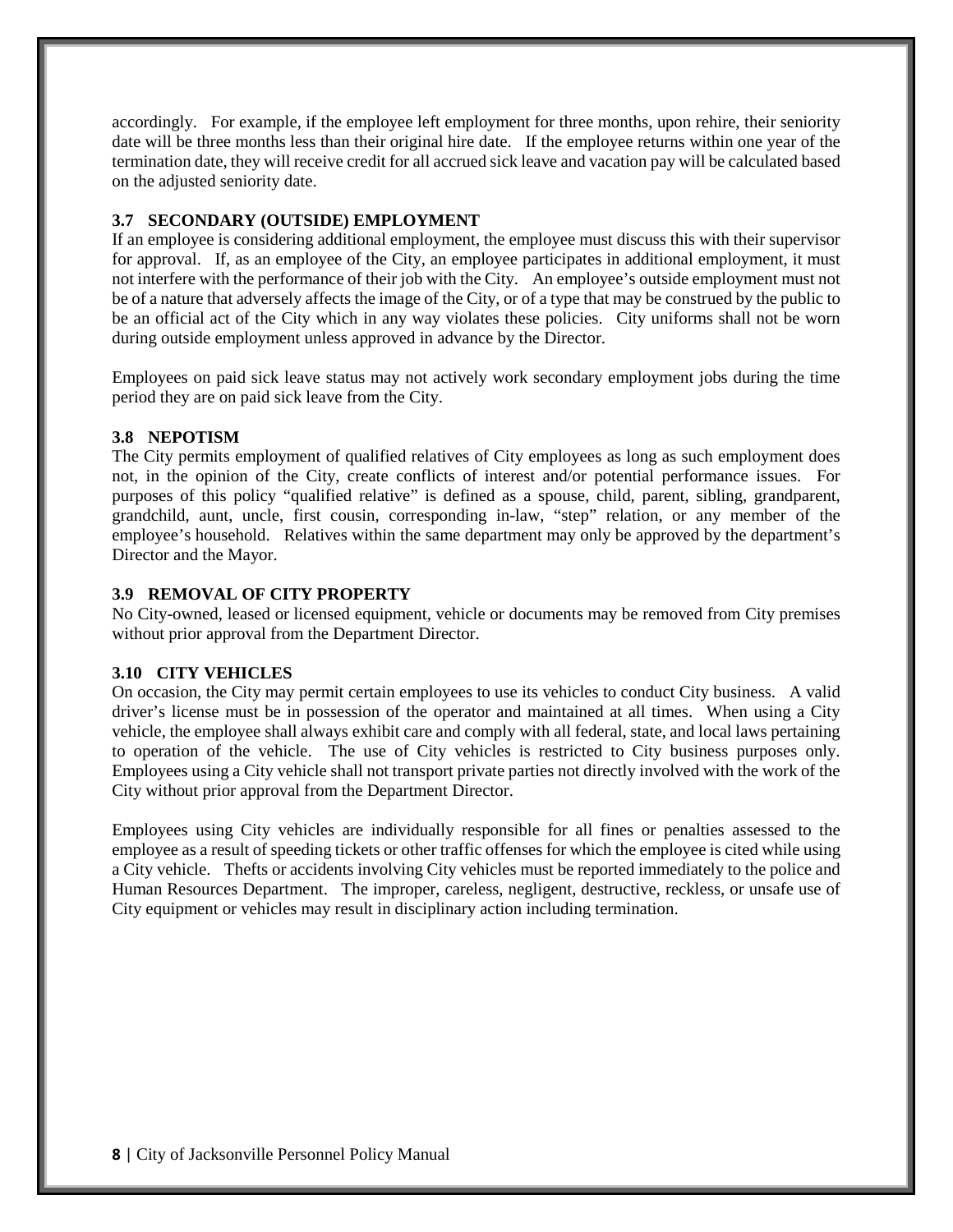#### **3.11 POST-OFFER PRE-EMPLOYMENT PHYSICALS**

Post-offer pre-employment physicals may be required for applicants to be hired by the City in certain positions which include but are not limited to police officer, firefighter, transport specialized officer, dispatcher, and CDL driver. The examinations are paid by the City and shall be performed by licensed physicians selected by the City. A summary report by the examining physician shall be provided to the Director as to whether the applicant can perform the job sought and what, if any, restrictions are necessary to determine any necessary work restructuring or accommodations. Although physicians may make the medical determination relative to physical/mental requirement and any direct safety threat determinations of the job, their determinations are only recommendations; final authority to hire rests with the City.

Only in cases of emergency may an applicant begin work prior to the post-employment job offer medical examination, however, continued employment is subject to the applicant passing such examination.

Reports and records of all physical, psychological, and mental exams shall be kept in the offices of the physicians or mental health practitioners with only a summary report provided to the Director of Human Resources or the Department Director, to be kept in a confidential file apart from the individual's personnel file. The City may share such information only in limited circumstances with supervisors, managers, and first-aid and safety personnel, government officials investigating compliance with ADA, state worker's compensation offices, worker's compensation carriers, and/or health care professionals when seeking advice in making reasonable accommodation determination and for insurance purposes.

Should there be a dispute concerning the exam, or should a supervisor be informed as to the need of reasonable accommodation including job restructuring, the report shall be made available to the necessary legal and supervisory employees within the City.

#### **3.12 FITNESS FOR DUTY EXAM**

Employees who, due to mental or physical disabilities, are rendered unable to perform their essential job functions, with or without reasonable accommodation, or who pose a direct safety threat to themselves or others, shall be subject to a fitness for duty examination. Based on the findings of the exam and other job restricting factors, the Department Director shall take such action that is necessary to ensure the requirements of the individual's position are satisfied.

#### **3.13 THE OMNIBUS TRANSPORTATION EMPLOYEE TESTING ACT OF 1991**

It is the City's intent to comply with all regulations and requirements of the Omnibus Transportation Employee Testing Act of 1991. City employees required to have a Commercial Driver's License (CDL) must comply with all regulations in the 1991 Omnibus Transportation Act. The Act requires alcohol and drug testing for all City employees whose jobs require a CDL. These tests include pre-employment, post-accident, random, reasonable suspicion, return-to-duty, and follow-up testing. The City will not permit an employee who refuses to submit to requisite testing to perform, or continue to perform, any activity that requires a CDL. All CDL drivers must obtain the City's written substance abuse policy. CDL drivers are required to read the material and sign a statement acknowledging they have received a copy of the City's substance abuse policy.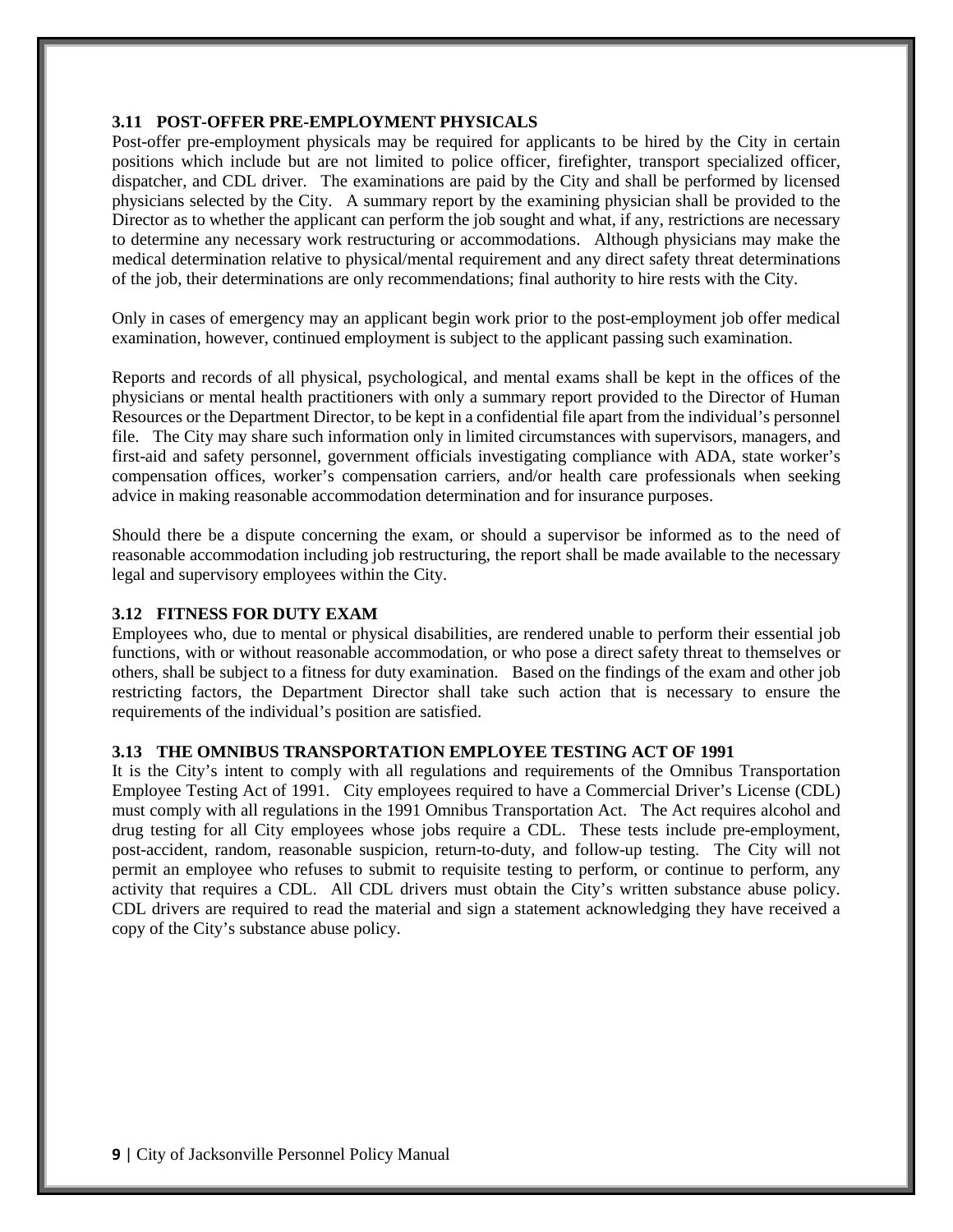#### **3.14 DRUG AND ALCOHOL TESTING**

The City has a responsibility to ensure safe working conditions for its employees and a productive City workforce unimpaired by chemical substance abuse. To satisfy these responsibilities, the City is committed to maintaining a work place free from the effects of drugs, alcohol, or other performance-impairing substances. All employees are expected to obey all laws regarding the use of illegal drugs or alcohol. The City prohibits the possession, unlawful manufacturing, distribution of illegal drugs, or the abuse of alcohol or prescription drugs while on City premises during work hours.

The City policy provides for testing for drug and alcohol abuse by employees who hold safety or security sensitive positions which otherwise are not covered by the controlled substance screen requirements of the Federal Motor Carrier Safety Regulation.

#### **3.15 FITNESS FOR DUTY**

Current abuse of drugs or alcohol is not a protected disability under the Americans with Disabilities Act ADA. The City will not hire anyone who is known to currently abuse drugs. Furthermore, all employees are expected to report to work in a fit condition to perform their duties. Employees on official business or representing the City on or off City premises are prohibited from purchasing, transferring, using or possessing illegal drugs, or from abusing alcohol or prescription drugs in any way that is illegal.

An employee reporting or returning to work whose behavior reflects the abuse of alcoholic beverages or drugs may be referred for a drug test or medical evaluation to determine fitness for work. Failure to report for a drug test, evaluation, or follow the recommendations of the City will result in appropriate disciplinary action, including termination, as allowed by federal, state, and local law.

#### **3.16 NOTIFICATION**

As a condition of employment with the City, employees must abide by the terms of this drug and alcohol policy and report any convictions for violations occurring on or off City premises while conducting City business. A report of a conviction shall be made within five days after the conviction. Failure to report a conviction within the five day period may result in disciplinary action including immediate termination.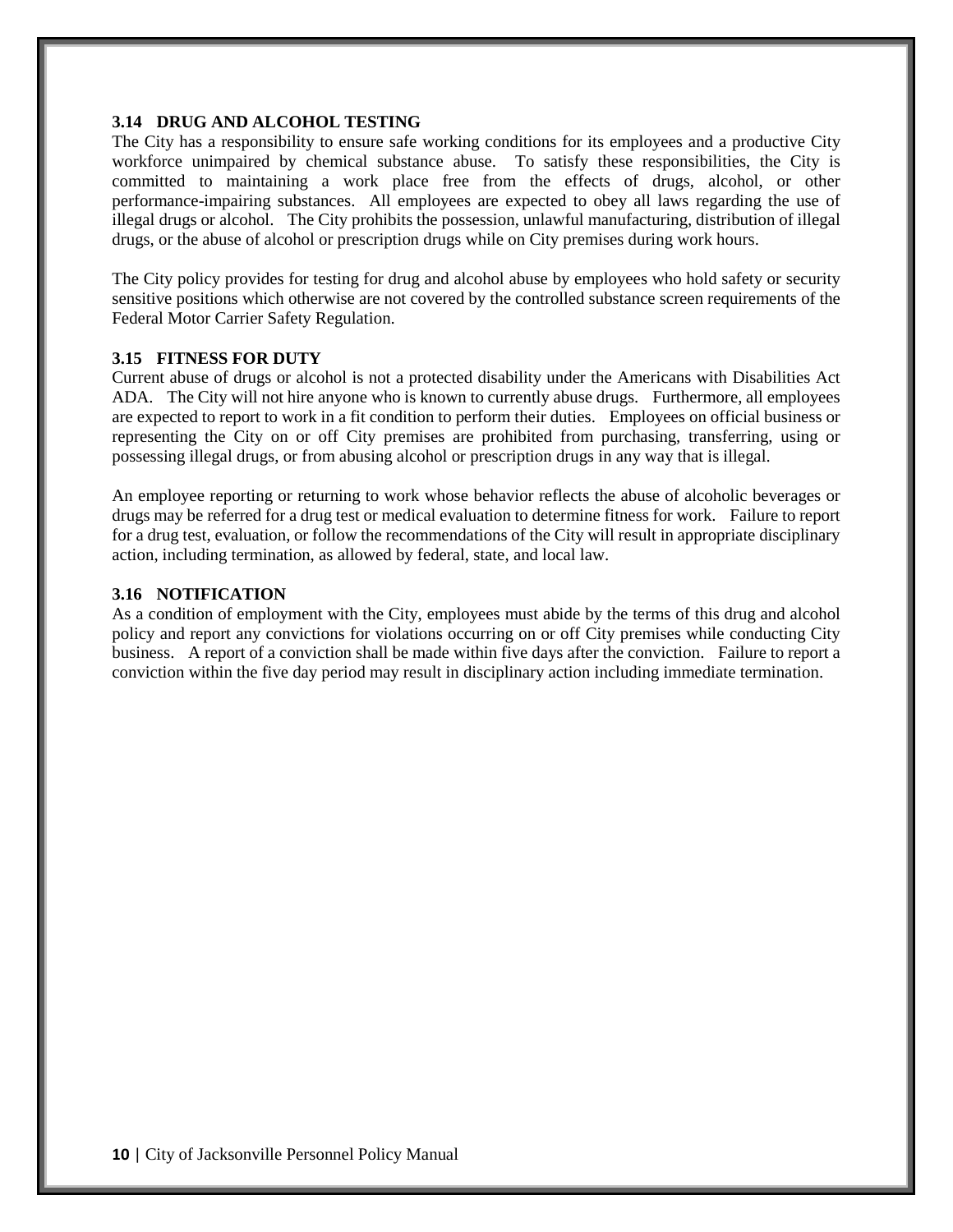# **SECTION 4 COMPENSATION AND MATTERS AFFECTING EMPLOYMENT**

## **4.1 ATTENDANCE**

Employees shall attend their work stations in accordance with the rules and regulations established by their Director.

# **4.2 WORK HOURS**

Unless specified otherwise, the work period begins each Sunday at 12:00 a.m. and ends the following Saturday at 11:59 p.m. The standard work week consists of 40 hours per week within that seven-day period. twelve-hour police officers within the patrol division have a 14-day work period. Work hours for uniformed police and fire department employees shall be in accordance with state statutes and departmental regulations. Flexible work arrangements are dependent at the discretion of the director to allow for the scheduling of a 40-hour work week to meet specific departmental requirements.

The City reserves the right to adjust and change hours of work, days of work and schedule to fulfill its responsibility to its citizens. Previously-scheduled hours of work, days of work, and work arrangements may be altered at the discretion of the Director, when required. Changes in work schedules will be announced as far in advance as practicable, but can be changed with little or no notice.

Whenever possible, full-time employees work schedules shall provide a meal period/break. The meal period will be paid if it lasts for 30 minutes or less and not paid if it lasts for more than 30 minutes. During any unpaid meal period, employees are not authorized to conduct City business, i.e., sitting at one's desk and answering phones and/or working on the computer.

Breaks in addition to the meal period will be determined by each Director, dependent upon the department's needs which may change day-to-day.

## **4.3 PERSONNEL DATA CHANGES**

It is the responsibility of each employee to promptly notify their supervisor and the Human Resources Department of any changes in personnel data including, but not limited to:

- Name Change
- Address
- Phone number
- Banking information (for Direct Deposit only)
- Marriage/Divorce
- Emergency Contacts
- Name change, birth date and social security number of covered dependents.

For uniformed fire and police employees, each respective administrative assistant to the Chief has a packet that must be completed. These packets will be sent to the Human Resources Department, when completed.

All changes to the above information must be made in writing; email is acceptable.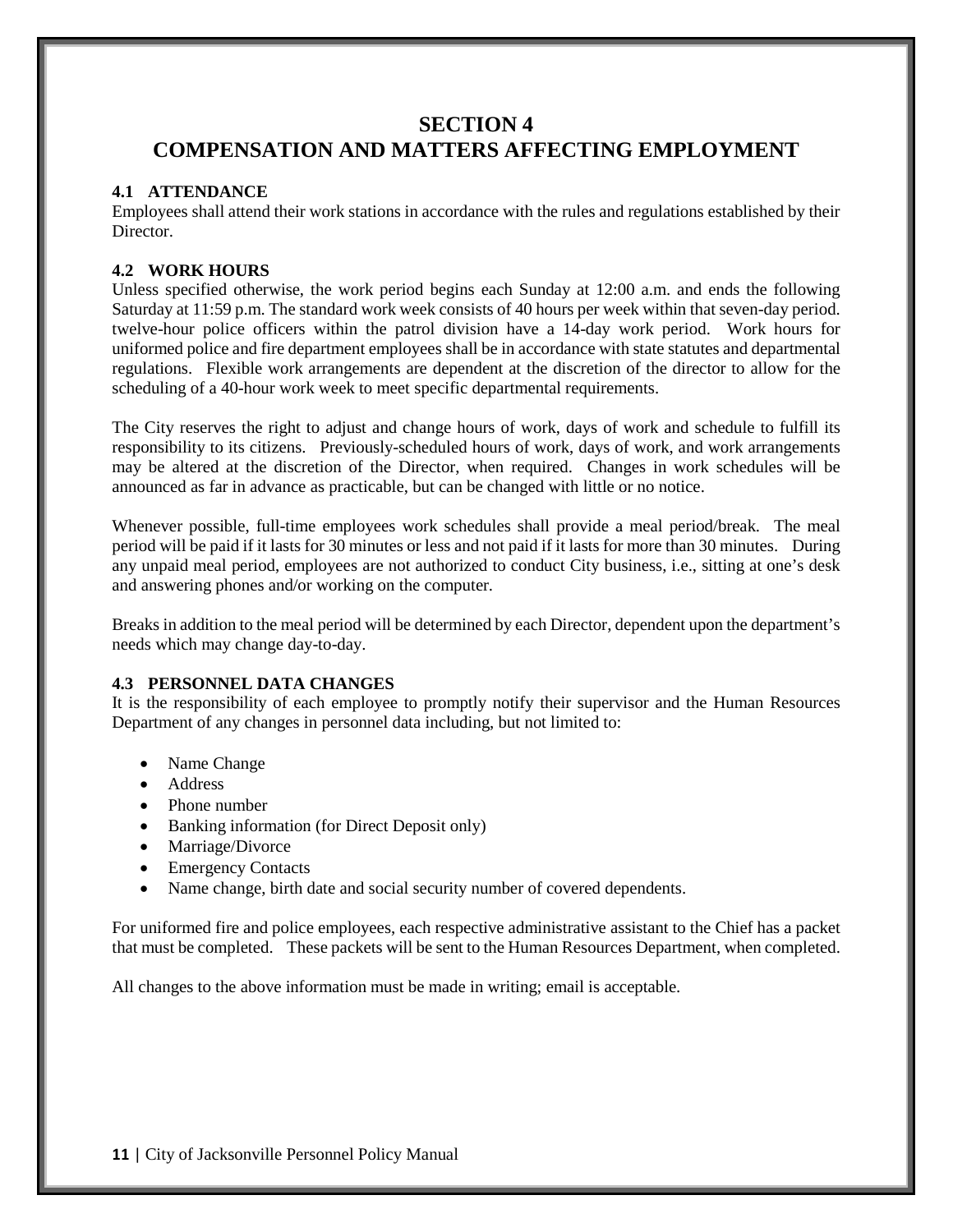#### **4.4 UNAUTHORIZED WORK TIME**

Because of FLSA regulations, non-exempt employees are not to commence work prior to the scheduled starting time, work during their meal break, or work past the scheduled end of their shift without prior approval of the immediate supervisor. Non-exempt employees who work unauthorized overtime hours may be subject to disciplinary action, including termination.

## **4.5 REPORTING AND VERIFYING HOURS WORKED**

It is each employee's responsibility to monitor and record an accurate status of hours the employee works per payroll period to ensure the employee is properly paid for time worked.

All employees shall report their hours worked on the forms provided by the Human Resources Department or their supervisor. It is the responsibility of each employee to properly complete a timesheet recording the time the employee worked during every payroll period and to sign each time sheet. By signing the timesheets, each employee is verifying its accuracy. Each department shall have a set location and time of where and when they must be turned in. The supervisors shall forward the same to their Director for approval. Once approved, the timesheets shall be forwarded to the Human Resources Department no later than Monday of a payroll week.

## **4.6 PAYROLL RECORDS**

The Human Resources Department shall keep and maintain a record of work attendance, vacation and sick leave earned, used and accrued, and other leave, whether with or without pay. These records shall be available to the Director, and individual employees shall be able to inspect their own records during normal business hours as the requirements of the employee's work duties permit.

#### **4.7 PAYROLL DEDUCTIONS**

It is our policy to comply with the salary basis requirements of the FLSA, therefore, we prohibit all supervisors from making any improper deductions from the salaries of exempt employees. Approval from the Director of Human Resources is required prior to any payroll deduction being made.

If you believe that an improper deduction has been made, you must immediately report this information to the Human Resources Department. Reports of improper deductions will be promptly handled. If it is determined that an improper deduction has occurred, you will be promptly reimbursed for any improper deduction made.

#### **4. 8 PAYROLL PROCEDURES AND PAYDAY**

Employees are paid every two weeks on Thursdays. When a holiday falls on a regular payday, employees will be paid on the last working day prior to the holiday.

Each employee is responsible for monitoring the accuracy of each paycheck received. Any employee who believes their paycheck does not properly compensate them for all hours worked in a given payroll period should immediately report their concerns to their supervisor, who will provide instruction regarding how to proceed correct.

When an employee resigns, retires, or otherwise terminates their employment with the City, the final paycheck will be issued on the next regularly scheduled pay day. All final pay checks will be mailed to the last known address.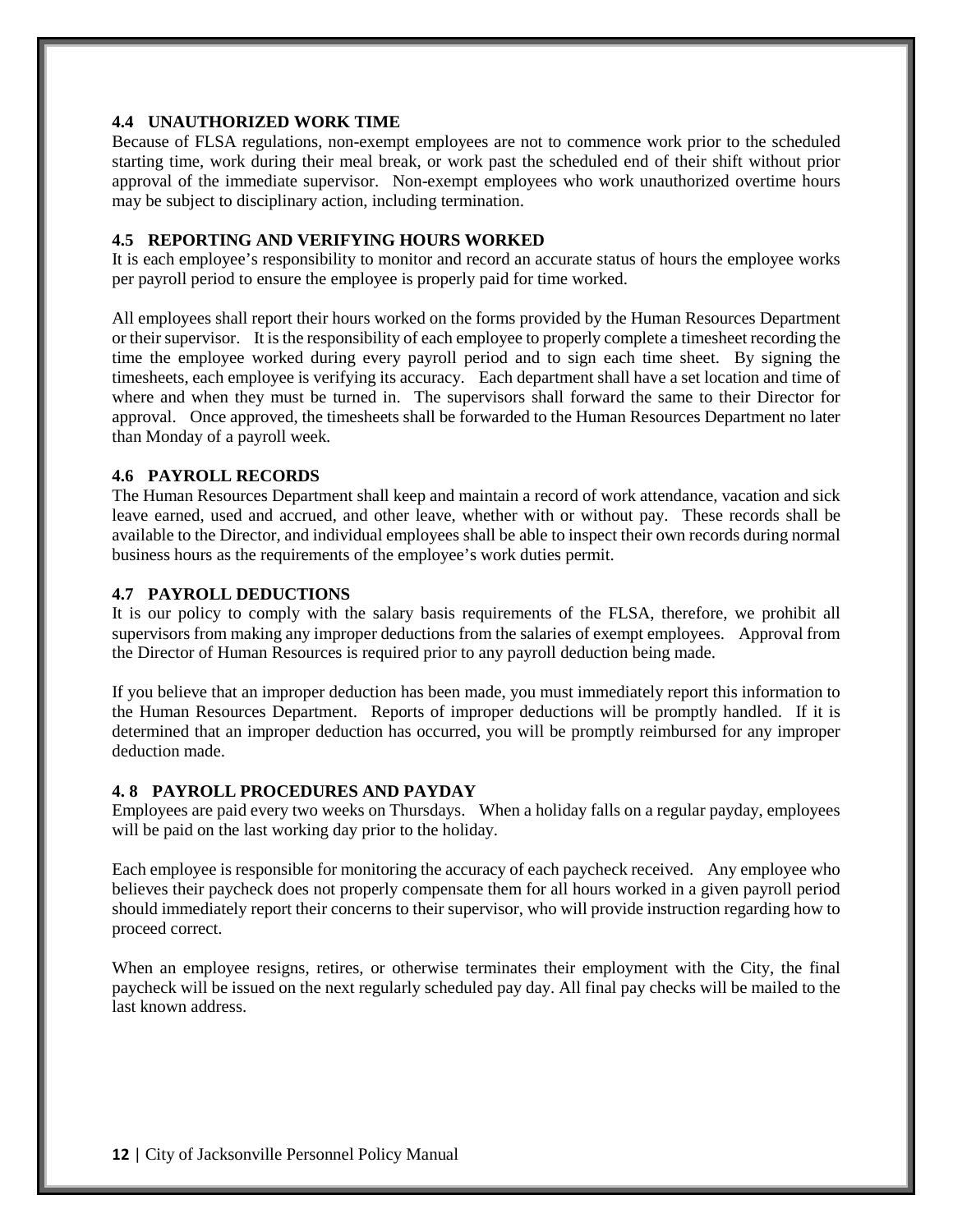# **4. 9 SEASONAL EMPLOYEES**

The City may hire seasonal employees for a set duration (i.e., such as a lifeguard or a laborer during grass season); these employees are not intended to be employed on a regular basis and are employed at-will. Seasonal employees may be hired to work either full or part time hours and are paid for actual hours worked at a rate determined by the Director and the Director of Human Resources. Seasonal employees are eligible for overtime hours exceeding 40 hours per work week subject to all other overtime policies set forth in this Manual. A seasonal employee may be employed for up to eight months at which time the temporary status shall be reviewed before employment is continued. Seasonal employees do not qualify for vacation leave, sick leave, or other City benefits.

#### **4. 10 NON-EXEMPT AND EXEMPT EMPLOYEES**

Nonexempt employees are subject to the FLSA overtime requirements and are subject to the overtime policies set forth in this Manual. Exempt employees are not subject to the FLSA overtime requirements. Certain employees are classified as exempt based upon the nature of the work, conditions of employment, and by the criteria set forth in the rules and regulations of the FLSA. Exempt employees shall not be eligible for overtime for hours worked in excess of the regular work week.

#### **4.11 OVERTIME AND COMPENSATORY TIME**

The City will pay overtime in accordance with the FLSA at one- and one-half times the hourly rate for all hours worked in excess of the hours per week set forth in the WORK HOURS section of this Manual. Overtime will be permitted only with approval of the Director, prior to the commencement of such work or when absolutely necessary due to emergency conditions. Failure to obtain prior approval before working overtime may result in disciplinary action, including termination.

Uniformed police officers and firefighters are subject to special exceptions under FLSA which permit the City to establish a work period which may vary from the regular work period of seven days and work week of 40 hours.

Uniformed 12-hour day police officers have a 14-day work period are paid OT for any time worked in excess of 85 hours within that 14-day period.

Uniformed 24-hour shift firefighters who work more than 53 hours within a 7-day work period are paid OT for all time worked in excess of 53 hours.

Contact your supervisor or the Human Resources Department if you have any questions.

## **4.12 CHANGES IN EMPLOYMENT STATUS AND SENIORITY**

If an employee who is currently working for the City in a non-uniformed capacity is hired as a uniformed firefighter or police officer, then the employee accrues vacation and sick leave from that date forward. Longevity pay (if paid) and discretionary day accumulation will be determined by the employee's original hire date. Vacation and sick leave will be determined by the adjusted seniority date, which is the date of civil service employment. Any vacation leave available to the employee that is not used prior to beginning civil service employment will be paid out to the employee at their rate of pay for their current position, not their civil service position.

If an employee changes their employment from a regular part time or seasonal employee to a regular full time employee, the longevity date will be the effective date of the status change.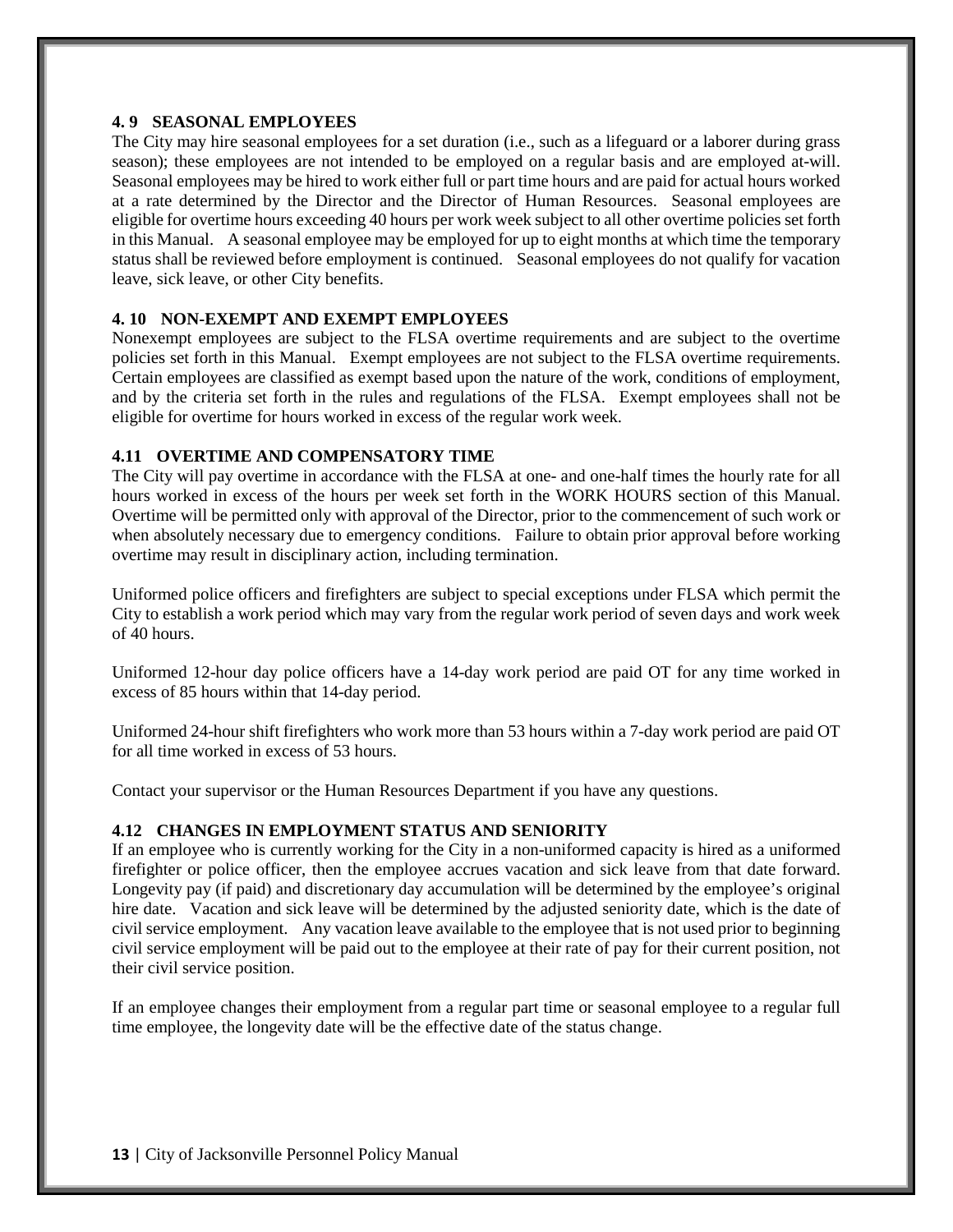# **4.13 EMERGENCY SITUATIONS**

It is the policy of the City to maintain hours of operation, which make the best use of employees and resources in serving the needs of the public. Emergency situations may from time to time necessitate the closure of City offices. Such situations shall be determined by the Mayor after consideration of all facts. Essential personnel required to be at work under an emergency situation shall receive their normal rate of pay.

At times it may be necessary to close individual offices due to limited staffing levels, special departments meetings, etc; arrangements shall be made with other departments to handle any emergency situations during the department's closure. A skeleton crew shall remain in each department to cover phones and assist the public when at all possible.

#### **4.14 INCLEMENT WEATHER**

In exceptional circumstances beyond the employee's control, such as weather causing hazardous conditions, the employee is required to contact the supervisor for instructions regarding job assignments for that particular work day. If an employee's department is open for business, the employee is expected to report for work. However, if in the employee's opinion, the conditions are too hazardous for the employee to get to work safely, the employee will have the option of taking the time off as vacation leave. Regardless of the situation, an employee is required to give the supervisor proper notice if the employee is unable to report for work.

If the Mayor makes the decision to close, open late, or close early, the decision will be posted on the City's website, [www.cityofjacksonville.net.](http://www.cityofjacksonville.net/) If an employee does not have access to the Internet, refer to a local television or radio program. Employees will receive a call or text from the on-call system. If you are still unsure please contact the supervisor.

In the event City offices open late, employees should report to work at or before the time the Mayor determines appropriate. Employees who report to work will be compensated at their normal rate of pay for the period prior to the City offices opening. For example, if the Mayor makes the decision to open City offices at 10:00 a.m., and the employee arrives to work at 10:00 a.m., the employee will still be compensated for a normal work day. However, if the employee determines it is not safe for them to drive and does not report to work that day, they must use their vacation, discretionary, or birthday for the entire day.

It may be necessary to work longer hours later in the week due to a closing or delayed opening. For non-uniform employees, overtime will be paid to employees who work more than 40 hours during that week. Paid time off for office closures and delayed openings does not count towards actual hours worked.

If an employee had already scheduled a vacation, discretionary day, birthday, or sick day for the day of the inclement weather, that time off will still be used and not an inclement weather day.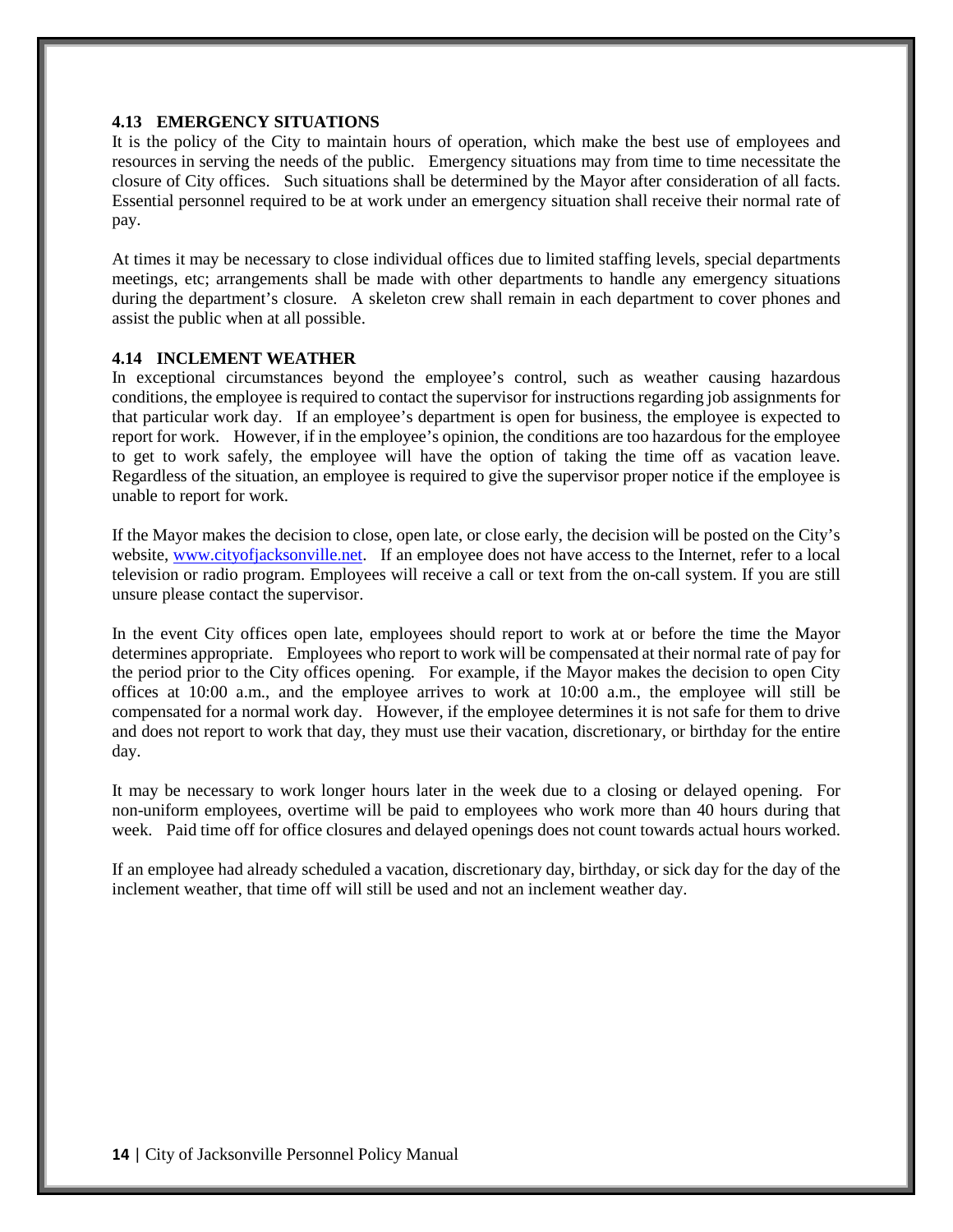## **4.15 VACANCIES AND PROMOTIONS**

It is the intent of the City to hire and promote the most qualified applicant for all vacant positions. To give the employees of the City an opportunity to apply for job vacancies, announcements will be posted on employee bulletin boards. In accordance with equal employment opportunity guidelines and this Manual, notice of vacancies will be sent to the appropriate news media and employment agencies throughout the relevant labor market. The final decision regarding promotions shall be made by the Director.

## **4.16 TRAINING**

The City is committed to continued training for all employees; if an employee feels additional training is needed, the employee is responsible for notifying the Director. Expenses incurred for on-the-job training should be assumed by the City.

## **4.17 JOB SAFETY**

The City strives to provide a healthy and safe working environment. Safety is largely the use of good judgment and careful work habits. If an employee is unsure of how to perform a task safely, the supervisor should be asked how to perform the correct method. Unsafe conduct constitutes misconduct. The following safety rules should always be observed:

- Follow all departmental safety rules
- Use all mechanical safeguards for equipment
- Immediately cease using any faulty or potentially faulty equipment
- Immediately report any unsafe, or potentially unsafe, working conditions or equipment
- Immediately report incidents to the supervisor
- Violence or threats of violence are strictly prohibited and, if confirmed, may be grounds for termination. Examples of such conduct include:
	- Harassing or threatening phone calls, email or written communication directed toward an employee or his/her friends/family members
	- **Stalking**
	- Destruction of personal and/or City property
	- Dangerous items of any nature, such as weapons, explosives, or firearms, will not be permitted on City property or in an employee's possession while conducting City business offsite.

## **4.18 REFUSAL TO WORK**

A City employee's commitment is to public service; any work stoppage, slowdown, strike or other intentional interruption of City operations shall cause the employee to forfeit his/her employment and result in termination of employment.

## **4.19 RETIREMENT/RESIGNATION/INVOLUNTARY TERMINATION**

Employees who wish to terminate employment with the City are urged to provide a two-week advanced written notification to their supervisor.

Employees who plan to retire are urged to provide the City with a minimum of two months' notice. This will allow ample time for the processing of appropriate retirement forms to ensure retirement benefits to which an employee may be entitled commence in a timely manner.

It is the employee's responsibility to contact the Human Resources Department to discuss final paycheck, benefits, and other miscellaneous items. An employee leaving employment with the City is responsible for returning all City property entrusted to them, prior to their final paycheck being issued. If the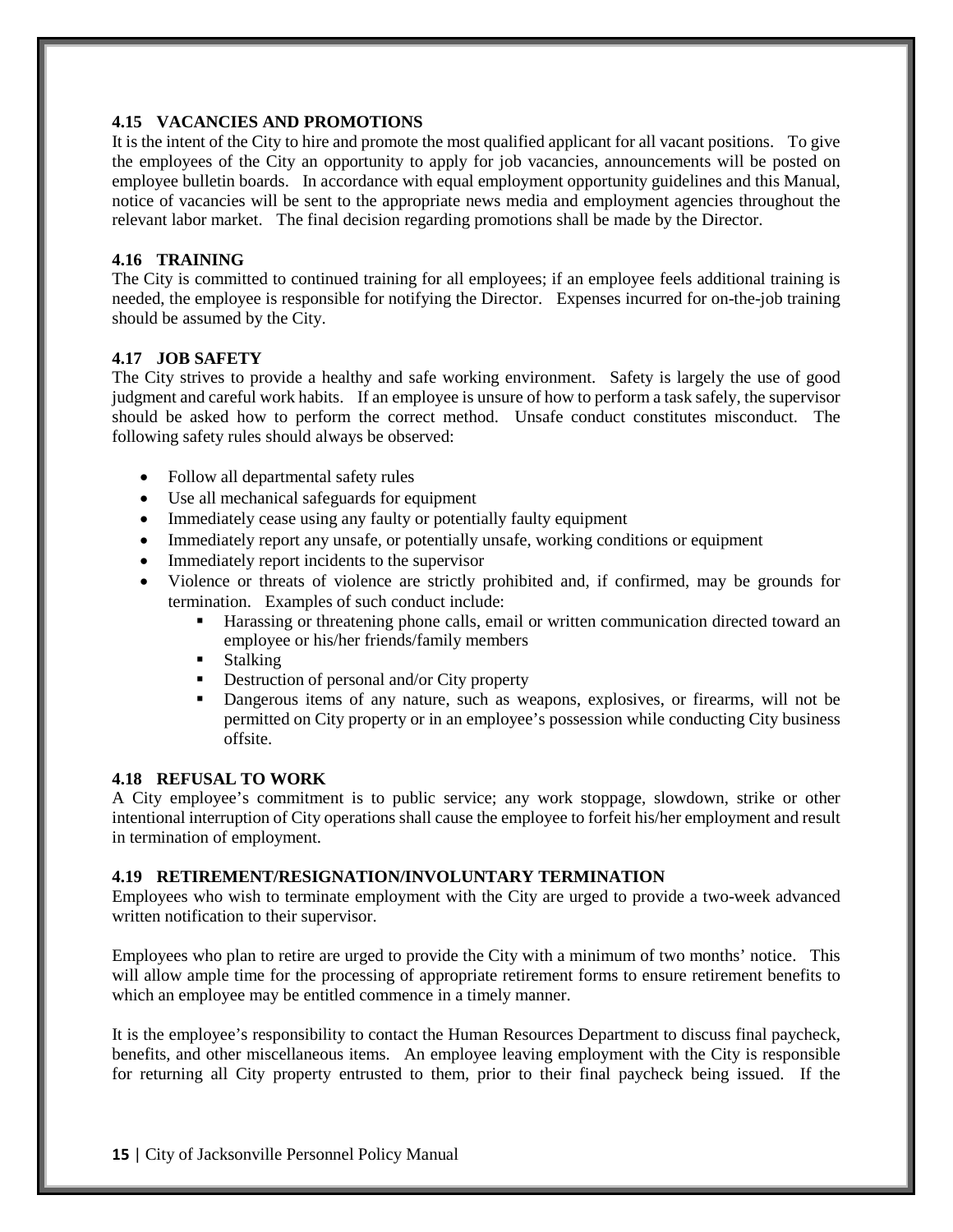employee fails to return all City-owned property, this may result in the cost of said equipment being deducted from the employee's final paycheck.

#### **4.20 JOB DESCRIPTIONS**

The Human Resources Department will obtain a signed job description from the employee during new hire orientation, which will be included in the personnel file. However, it is the responsibility of the Director, as well as the employee, to ensure a complete understanding of the job description.

#### **4.21 PERSONNEL FILES**

Confidential personnel files are kept for all employees and are located in the Human Resources Department. Personnel files contain pertinent information including, but not limited to, application for employment, tax information, commendation letters, reference checks, letters of commendation and/or recognition, and any disciplinary actions. Personnel files will remain restricted access and in compliance with all local, state, and federal laws. Employees may review their personnel file by requesting such from the Human Resources Department. No document shall be removed from an employee's personnel file, unless authorized in writing by the Director of Human Resources and the Director.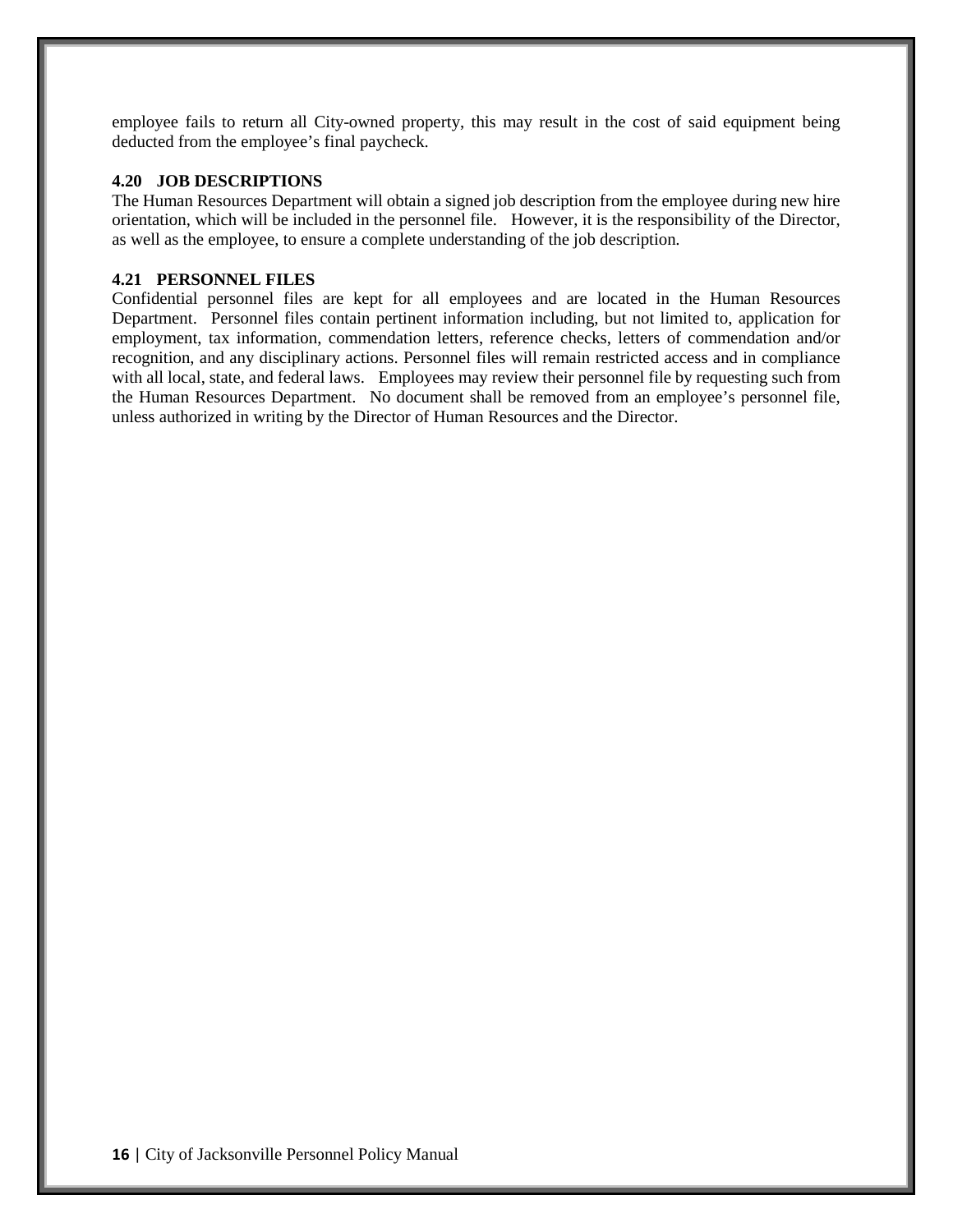# **SECTION 5 PROGRESSIVE DISCIPLINE POLICY**

#### **5.1 PURPOSE**

The City's progressive discipline policy is designed to provide a structured corrective action process to improve and prevent a recurrence of undesirable behavior and/or performance issues. It has been designed consistent with our City's values, employment laws, and human resources best practices.

Outlined below are steps of our progressive discipline policy; the City reserves the right to combine, duplicate and/or skip steps depending upon the facts of each situation and the nature of the offense. The level of discipline intervention may also vary. Some of the factors also to be considered are whether the offense is repeated, despite coaching, counseling and/or training, the employee's work record, and/or the impact the conduct and/or performance issues have on our City or the workplace.

Behavior that is illegal may be reported to local law enforcement; theft, intoxication at work, fighting at work, and other acts of violence are some, but not the only, violations that may result in immediate termination.

# **5.2 PROCEDURE**

#### **Step 1 Counseling/Verbal Warning**

This step creates an opportunity for the supervisor to schedule a meeting with the employee to bring attention to the existing issue. The supervisor will discuss the nature of the issue, as well as expectations and steps the employee should take to improve performance or resolve the issue. Within five business days of the discussion, the supervisor will prepare written documentation of the meeting. The employee will be asked to sign the documentation to show the employee understands what was discussed. By having this meeting documented, it does not negate the "verbal" portion of this step; it is simply to have a record showing it was discussed with the employee. Most times, the supervisor will document this was a verbal warning.

#### **Step 2 Written Warning**

While it is the goal of Step 1 to assist the employee in addressing performance and/or conduct issues, the City recognizes improvement is not always the case. A written warning involves a more formal discussion and documentation of the performance and/or conduct issues and consequences. The supervisor will meet with the employee and review any additional incidents or information about the performance and/or conduct issues as well as any prior relevant corrective actions plans. If immediate and sustained improvement fails, the employee may receive further discipline action, to include termination.

#### **Step 3 Suspension(s)**

There may be performance and/or conduct issues so problematic and harmful the most effective action may be the temporary removal of the employee from the workplace. When immediate action is necessary, the Director may suspend the employee as a form of discipline or pending the outcome of an investigation. Depending upon the situation, the employee may be suspended with or without pay. If the suspension is unpaid, the employee may not use their sick, vacation, or any other pay benefit in lieu of being unpaid. The Director of Human Resources will provide guidance so the discipline is administered without jeopardizing the FLSA exemption status. Pay may be restored to the employee if an investigation of the incident or infraction absolves the employee. Only the Director or Director of Human Resources has the authority to suspend an employee.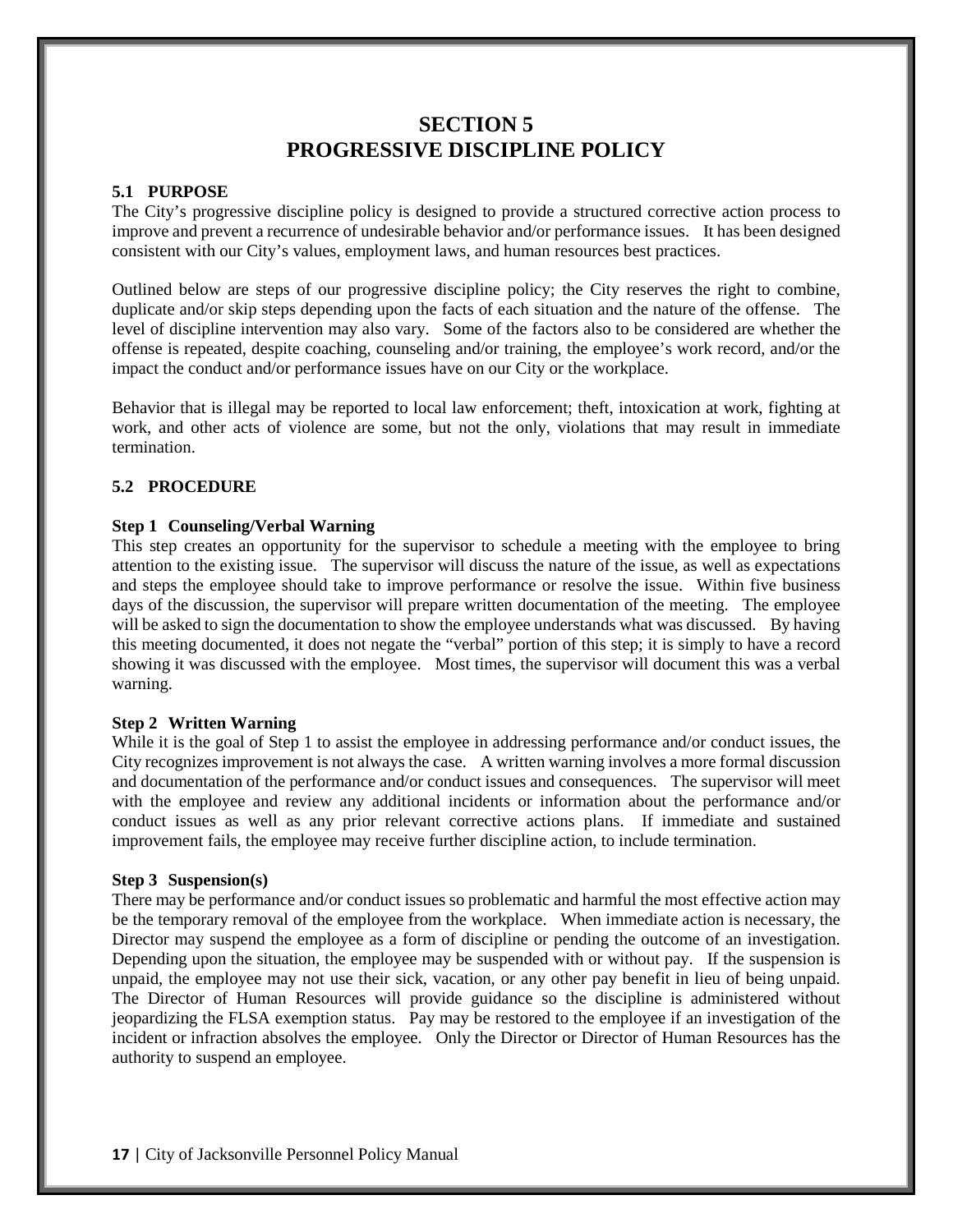#### **Step 4 Termination of Employment**

The last and most serious step in the progressive discipline policy is a recommendation to terminate employment. Generally, the City will try to exercise the progressive nature of this policy by first providing warnings, final written warning, and/or suspension from the workplace before proceeding to termination of employment. However, the City reserves the right to combine, duplicate, and/or skip steps depending upon the circumstances of each situation and the nature of the offense. Furthermore, employees may be terminated without prior notice or disciplinary action. Only the Director or Director of Human Resources has the authority to terminate an employee.

Nothing in the Progressive Discipline Policy provides any contractual rights regarding employee discipline or counseling nor should anything in this Policy be read or construed as modifying or altering the employment-at-will relationship between the City and its employees.

Pursuant to ACA 14-51-308, civil service employees (uniformed police and fire) may request, in writing, a trial before the civil service commission on the charges alleged as the grounds for a termination, demotion, or suspension of three or more days. The request must be made within 10 calendar days of the date of the termination, demotion, or suspension. All requests for trials must be made to the Civil Service Commission Secretary located in the City Clerk's office.

The employee will be provided copies of all progressive discipline documentation. The employee will be asked to sign the document attesting to their receipt and understanding of the document. The document, or copy of the document, will be placed in the employee's official personnel file located in the Human Resources Department.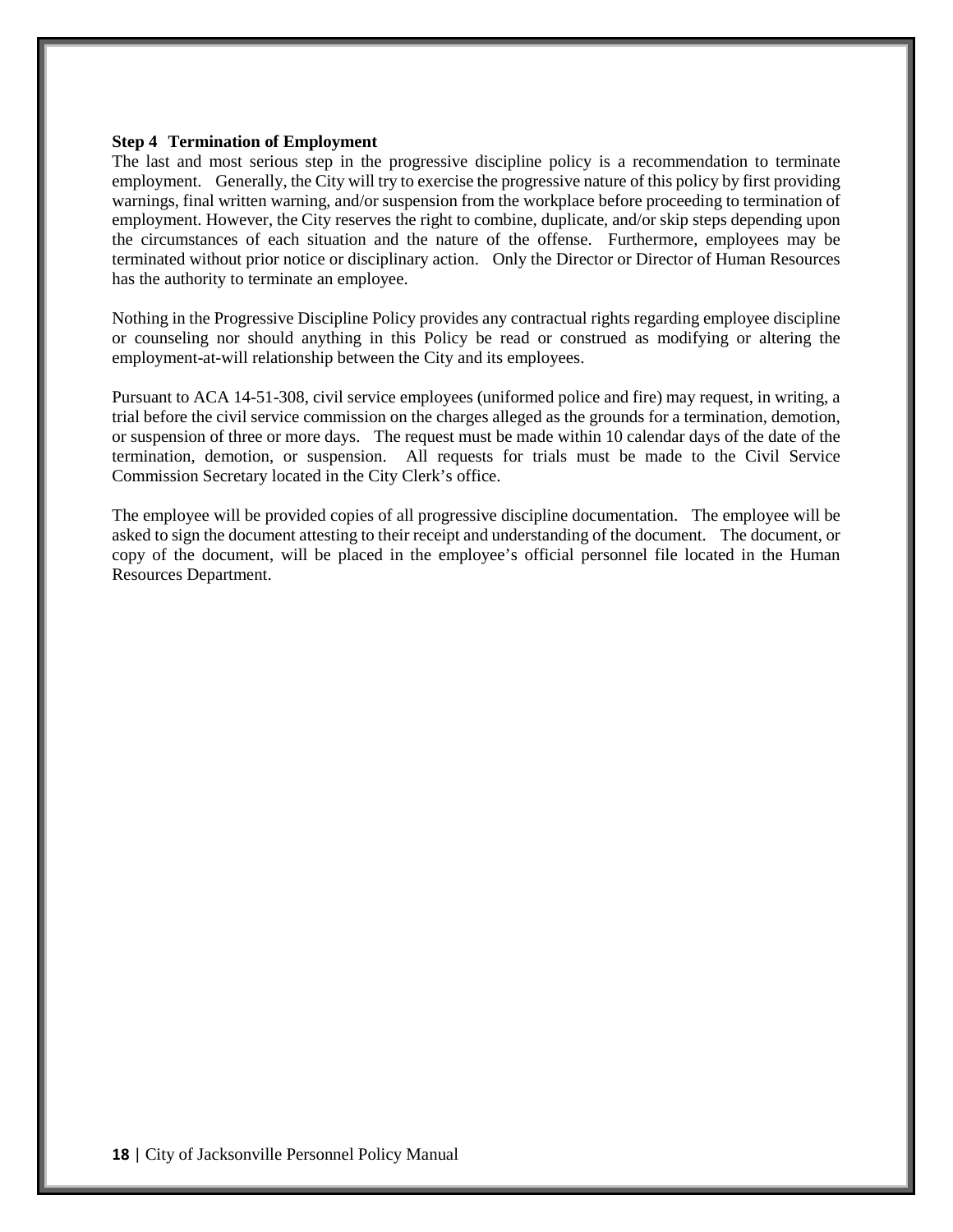# **SECTION 6 BENEFITS**

# **6.1 VACATION LEAVE**

#### **FIRE DEPARTMENT- UNIFORMED ONLY**

All vacation is granted to regular full-time employees after one year of continuous full-time employment with the City. Vacation is given on the employees' anniversary each year while employed. Vacation leave does not accrue per pay period.

Pursuant to Ark. Code. Ann. §14-53-107, each uniformed employee shall be granted a minimum amount of annual vacation of not less than 15 days with full pay.

Vacation leave for 24-hour shift uniformed Fire Department employees is as follows:

- 144 hours or six duty days, after one year of continuous employment
- 216 hours or nine duty days, after five years of continuous employment
- 288 hours or 12 duty days, after 15 years of continuous employment.

Vacation leave for eight-hour shift uniformed Fire Department employees is as follows:

- 120 hours or 15 duty days, after one year of continuous employment
- 144 hours or 18 duty days, after five years of continuous employment
- 160 hours or 20 duty days, after 15 years of continuous employment.

#### **POLICE DEPARTMENT- UNIFORMED ONLY**

All vacation is granted to regular full-time employees after one year of continuous full-time employment with the City. Vacation is given on the employees' anniversary each year while employed. Pursuant to Ark. Code. Ann. §14-52-106, each uniformed employee shall be granted a minimum accrual of an annual vacation of not less than 15 days with full pay.

Vacation leave for 12-hour uniformed Police Department employees is as follows:

- 180 hours or 15 duty days, after one year of continuous employment
- 216 hours or 18 duty days, after five years of continuous employment
- 240 hours or 20 duty days, after 15 years of continuous employment.

Vacation leave for all other uniformed Police Department employees is as follows:

- 120 hours or 15 duty days, after one year of continuous employment,
- 144 hours or 18 duty days, after five years of continuous employment, and
- 160 hours or 20 duty days, after 15 years of continuous employment.

## **NON-UNIFORMED EMPLOYEES**

All vacation is granted to regular full-time employees after one year of continuous full-time employment with the City. Vacation is given on the employees' anniversary each year while employed.

Vacation leave for all non-uniformed employees is as follows:

- 40 hours or five days, after one year of continuous employment
- 80 hours or 10 days, after two years of continuous employment
- 120 hours or 15 days, after five years of continuous employment
- 160 hours or 20 days, after 15 years of continuous employment.

**19** | City of Jacksonville Personnel Policy Manual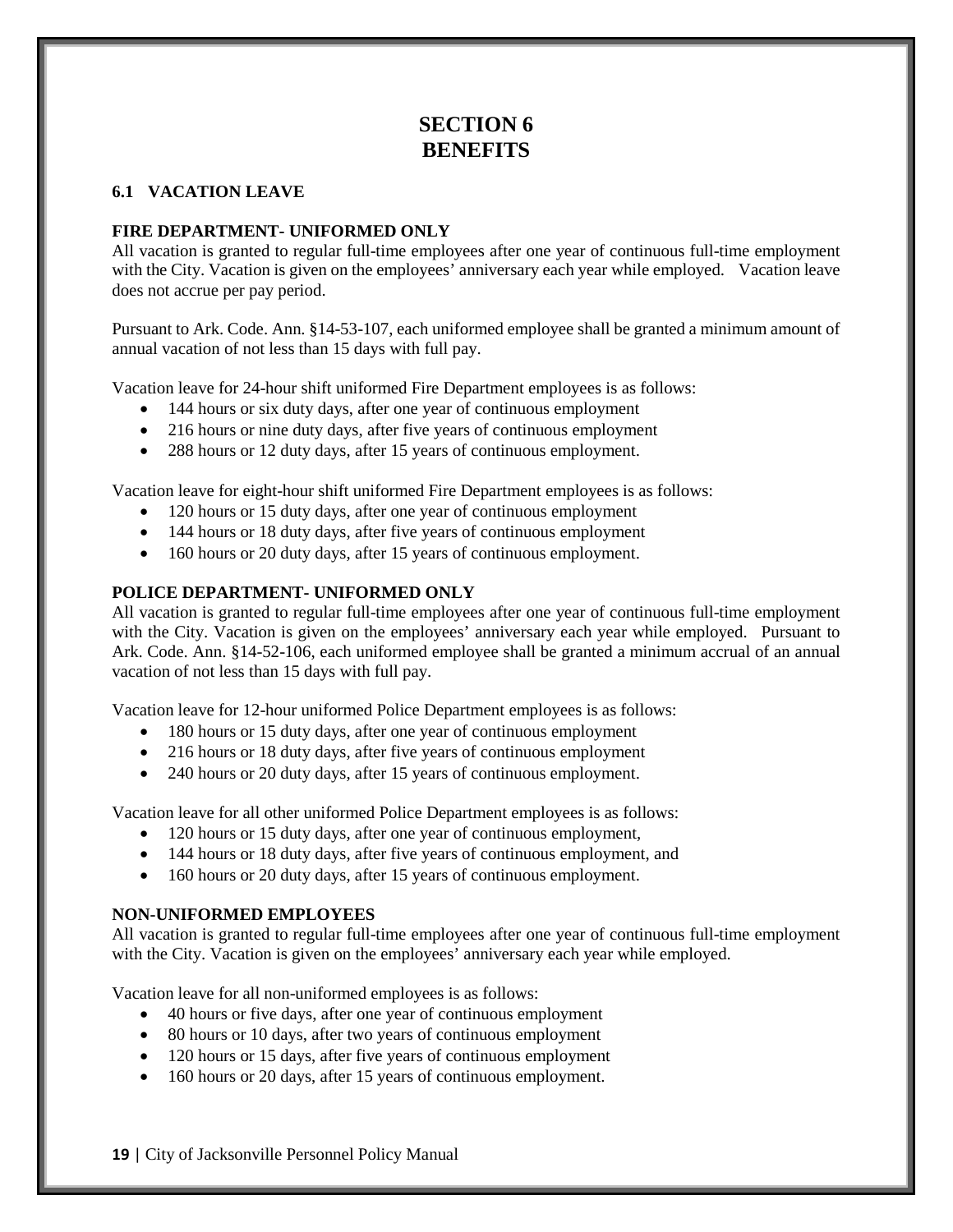# **CARRY-OVER VACATION LEAVE**

- Non-Uniformed employees may carry-over 80 hours of vacation leave to the next anniversary year
- Eight-hour shift (Staff) uniformed Fire Department employees may carry-over 80 hours of vacation leave to the next anniversary year
- 24-hour shift uniformed Fire Department employees may carry-over 144 hours of vacation leave to the next anniversary year
- 12-hour uniformed Police Department employees may carry-over 84 hours of vacation leave to the next anniversary year
- All other uniformed Police Department employees may carry-over 80 hours of vacation leave to the next anniversary year.

Unused vacation time in excess of the carry-over amount will be lost.

# **6.2 SCHEDULING OF VACATIONS**

Each full-time employee may take vacation leave with full pay at such time as is mutually agreed upon between the employee and their supervisor. All vacation leave must have advance approval by the employee's supervisor, so the leave fits in to the overall scheduling of the department. Employees should request their vacation leave from their supervisors at least 10 days in advance. The permissible number of employees taking vacation at a time will be determined by the supervisor based on departmental workloads. The City reserves the right to alter vacation schedules; maximum vacation leaves to be taken at any time is 15 working days, unless advance approval is granted by the Director.

## **6.3 VACATION PAY UPON RETIREMENT/RESIGNATION/TERMINATION**

Employees who resign, retire, or otherwise terminate employment will be paid for their available and unused vacation leave.

## **6.4 SICK LEAVE**

The City recognizes inability to work because of illness or injury may cause economic hardship. For this reason, the City provides paid sick leave to regular full-time employees.

An employee, uniformed or non-uniformed, may be eligible for sick leave for the following reasons:

- Personal illness or physical incapacity
- Quarantine of an employee by a physician or health officer
- FMLA qualified absence
- Necessity of medical, dental, and optical care
- An employee who is unable to report for work due to one of the previously listed sick leave reasons, shall report the reason for his/her absence to their supervisor, or someone acting for the employee's supervisor, within two hours of their expected report when possible. Sick leave with pay may not be allowed unless such report has been made as aforementioned.

Employees who are absent more than one day in a work week due to illness or injury are required to submit a physician's statement. Employees absent from employment due to illness and under a physician's care may be requested to present a certification of release to the Director before returning to work.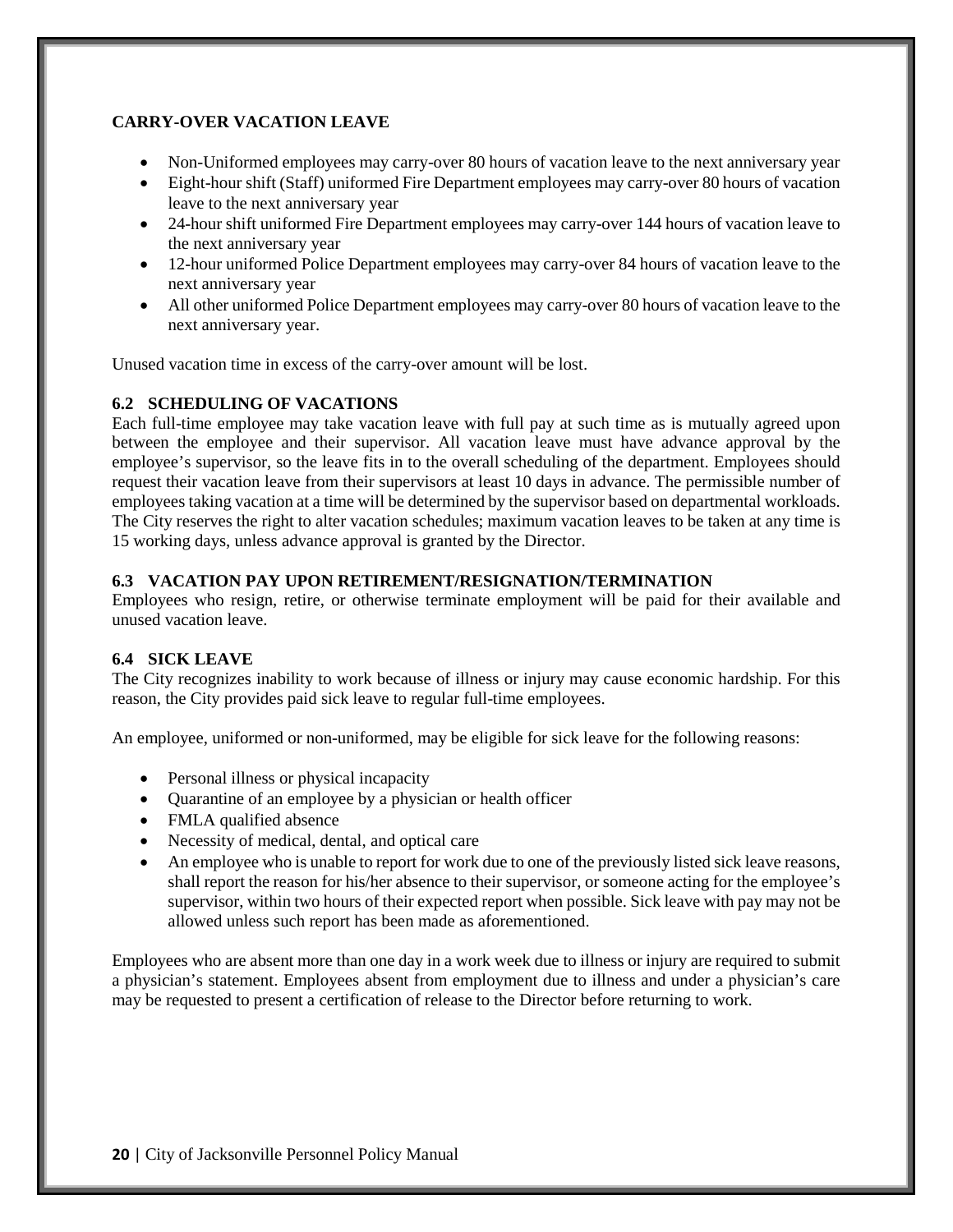#### **FIRE DEPARTMENT- UNIFORMED ONLY**

Pursuant to ACA §14-53-108, all firefighters shall accumulate sick leave at the rate of 20 duty days per year, beginning ninety days after the first date of continuous employment. If unused, sick leave shall accumulate to a maximum of:

- 1,680 hours or 70 duty days for 24-hour shift uniformed employees
- 720 hours or 90 duty days for eight-hour shift uniformed employees.

# **POLICE DEPARTMENT- UNIFORMED ONLY**

Pursuant to ACA §14-52-107, law enforcement officers, regardless of their titles, shall accumulate sick leave at the rate of 20 duty days per year beginning ninety days after the first date of continuous employment. If unused, sick leave shall accumulate to a maximum of:

- 90 duty days or 1080 hours for 12-hour shift uniformed employees
- 90 duty days or 720 hours for all other uniformed employees.

#### **NON-UNIFORMED EMPLOYEES**

Sick leave will accrue at the rate of 13.33 hours per calendar month (6.13 per payday), or 20 days per calendar year beginning ninety days after the first date of continuous employment. If unused, sick leave shall accumulate to a maximum of:

• 90 days or 720 hours for all non-uniformed employees.

#### **6.5 SICK LEAVE PAY UPON RETIREMENT**

If, at the end of the employee's service, either upon retirement or death, the employee has any available and unused sick leave, the employee will be paid for this sick leave at the regular rate of pay in effect at the time of retirement.

Non-uniformed employees will be paid for any available and unused sick leave at the time of retirement or death, not to exceed 480 hours or the equivalent of 60 day's salary.

Pursuant to ACA 14-52-107, Uniformed Police Officers will be paid for any available and unused sick leave at the time of retirement or death, not to exceed 480 hours or 60 duty- day's salary.

Pursuant to ACA 14-53-108, Uniformed Firefighters will be paid for any available and unused sick leave, at the time of retirement or death, not to exceed 728 hours or 30 duty-day's salary.

Employees who terminate employment voluntarily or involuntarily for reasons other than retirement or death will not be paid for any available and unused sick leave.

# **6.6 DISCRETIONARY DAYS**

All regular full-time employees are entitled to:

- One discretionary day after 3 years of continuous employment
- Two discretionary days after 5 years of continuous employment
- Three discretionary days after 10 years of continuous employment
- Four discretionary days after 15 years of continuous employment.

Discretionary days may not be broken into hours of time off; they must be taken in full increments. An employee may use their discretionary day along with their vacation or holidays. Discretionary days cannot

#### **21** | City of Jacksonville Personnel Policy Manual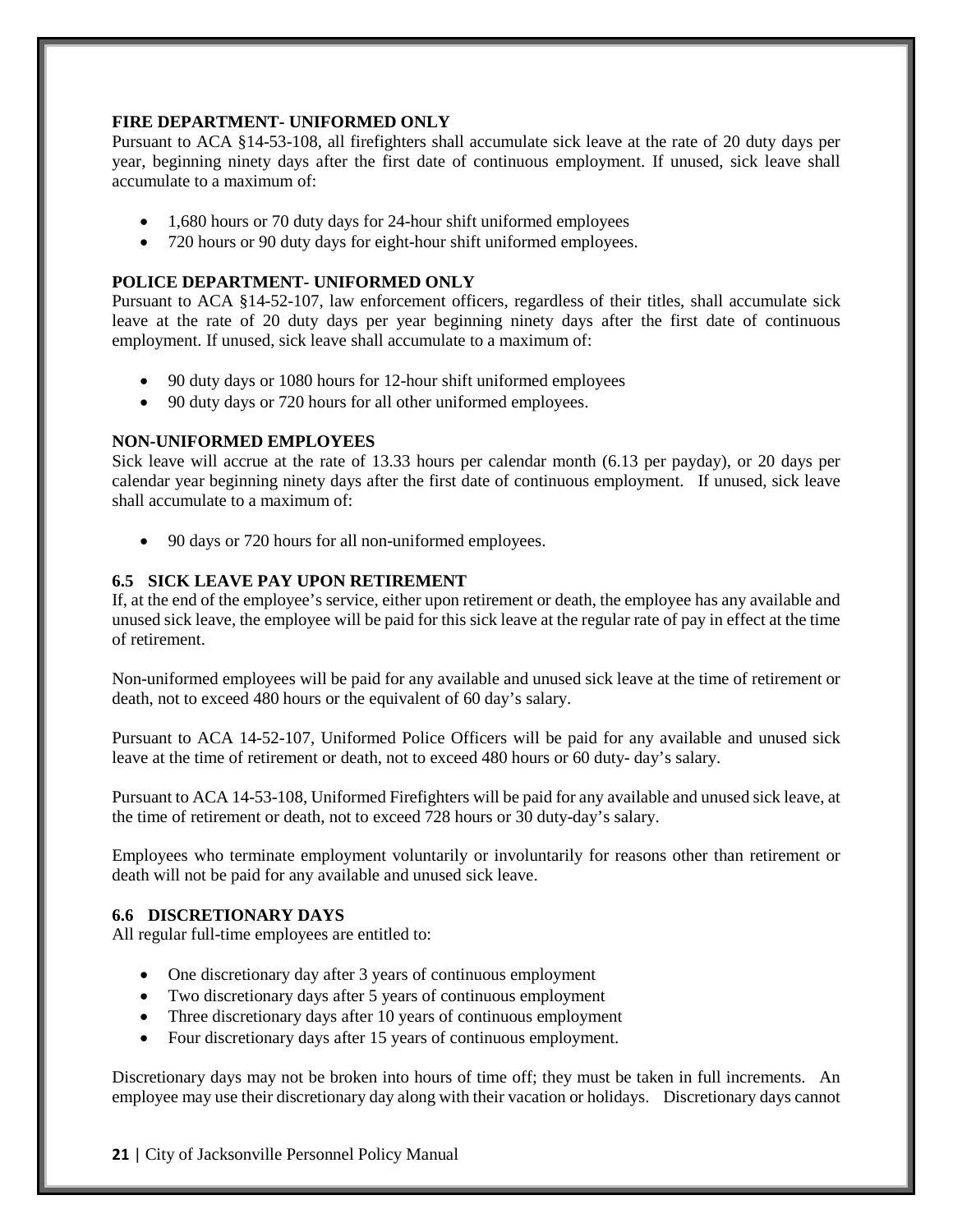carry-over and employees will not be compensated for unused days upon leaving employment with the City.

#### **6.7 HOLIDAY PAY**

The City observes the following 12 holidays:

|           | New Year's Day              | January 1st                 |
|-----------|-----------------------------|-----------------------------|
| $\bullet$ | Martin Luther King, Jr. Day | Third Monday in January     |
| $\bullet$ | President's Day             | Third Monday in February    |
| $\bullet$ | Memorial Day                | Last Monday in May          |
|           | Juneteenth Day              | June 19th                   |
|           | Independence Day            | July 4th                    |
|           | Labor Day                   | First Monday in September   |
|           | Veteran's Day               | November 11th               |
| $\bullet$ | Thanksgiving                | Fourth Thursday in November |
|           | Day after Thanksgiving      | Fourth Friday in November   |
|           | Christmas Eve               | December 24th               |
|           | Christmas                   | December 25th               |

All regular full time employees will receive holiday pay for their normally scheduled work day at their regular rate of pay. Employees who are requested to work during a paid holiday (when working holidays are not part of the employee's regular schedule) will receive holiday pay plus regular pay.

Holiday Pay for uniformed police and fire employees is included in their annual salary.

If a paid holiday occurs during the employee's vacation, the employee's vacation will be extended by the number of holidays occurring during the vacation period or the employee will be given the equivalent number of vacation days for future use.

If a paid holiday falls on a Saturday, the holiday will usually be observed on the preceding Friday. If the holiday falls on a Sunday, the holiday will usually be observed on the Monday following the holiday.

Holidays are not considered a day worked for purposes of calculating overtime unless work is actually performed, at which point overtime rules and regulations will be followed.

#### **6.8 BIRTHDAY**

The City would like to recognize and celebrate employee birthdays by allowing them to take their birthday off. The employee may use their birthday any other day of the year, as long as it is used prior to their next birthday. If the employee fails to use their birthday within that time, it will be lost.

A Birthday is not considered a day worked for purposes of calculating overtime unless work is actually performed. Birthdays may not be broken into hours of time off, they must be taken in full-day increments.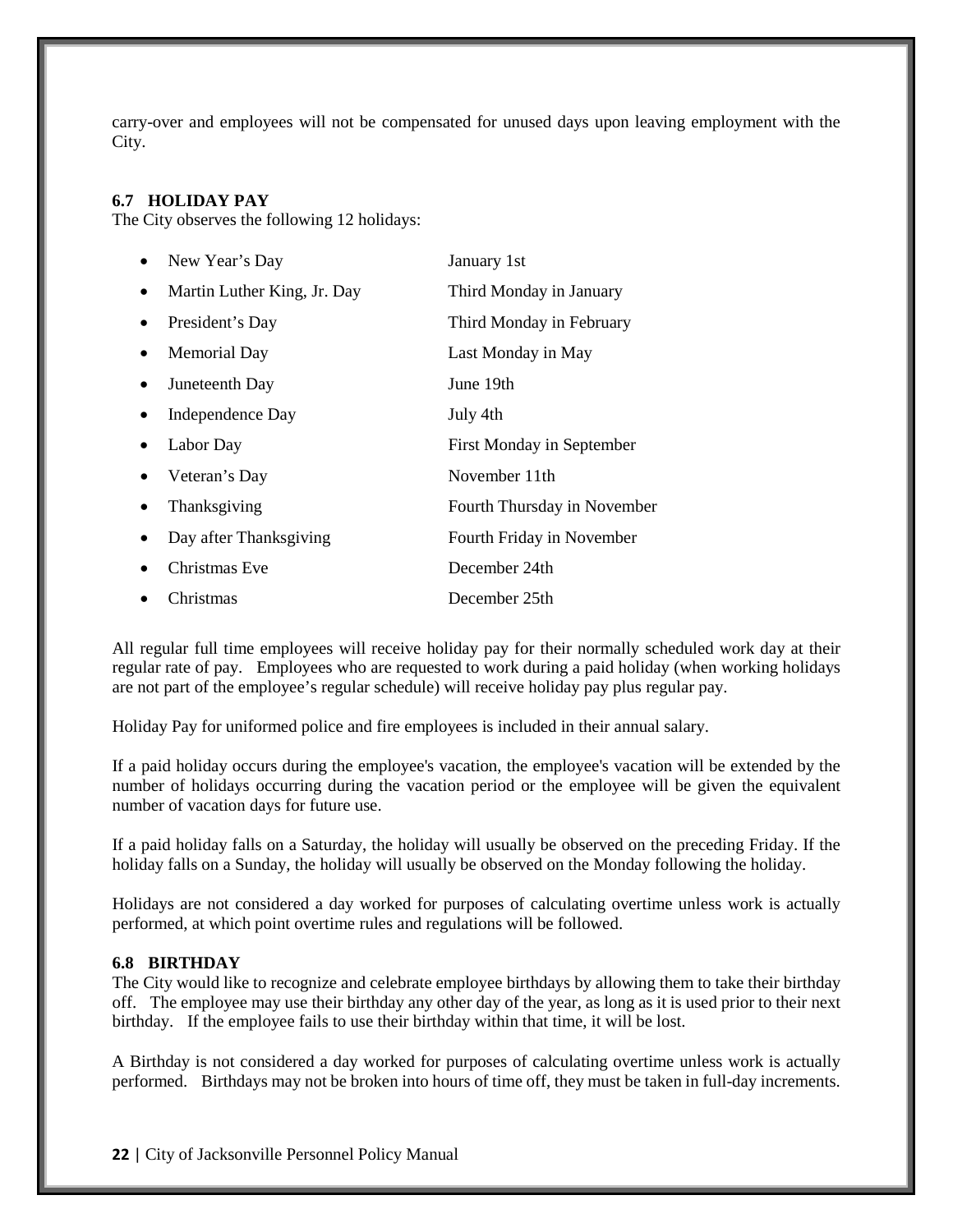Birthdays cannot carry-over and employees will not be compensated for their unused birthdays upon leaving employment with the City.

### **6.9 FUNERAL/BEREAVEMENT LEAVE**

Bereavement leave with pay will be granted to all regular full time City employees in cases of death for an immediate family member only as defined in the definitions' section of this manual.

Bereavement leave is allotted in the following manner:

- Non-uniformed employees and uniformed eight-hour employees receive up to three duty days of bereavement
- Uniformed 24-hour Fire Department employees receive one duty day of bereavement
- Uniformed 12-hour Police Department employees receive up to two duty days of bereavement.

In the circumstance of the death of an employee's spouse or child, the employee is allotted bereavement leave in the following manner:

- Non-uniformed employees and uniformed eight-hour employees receive up to five duty days of bereavement
- Uniformed 24-hour Fire Department employees receive up to two duty days of bereavement
- Uniformed 12-hour Police Department employees receive up to three duty days of bereavement.

The maximum days of paid bereavement leave will not exceed eight per calendar year. If the employee desires additional leave, upon approval of the Director, the employee may use vacation, discretionary days, or their birthday. Upon approval of the Director, an employee may take unpaid time off for bereavement if other forms of paid leave are exhausted.

## **6. 10 MATERNITY LEAVE**

Employees who become pregnant, have childbirth or similarly related medical conditions, will be treated the same for all employment-related purposes as persons with non-pregnancy related health impairments, illnesses, or injuries. An employee's sick leave and vacation leave will be granted for maternity use along with any discretionary days or birthday, after which leave without pay must be used, in accordance with the City's Family Medical Leave Policy.

## **6.11 LEAVE FOR WITNESS OR JURY DUTY**

Employees will be granted paid leave for witness (if subpoenaed) or jury duty. Employees will receive their regular rate of pay during a period of jury/witness duty as long as they timely relinquish the compensation received from the court or attorney to the Finance Department. To qualify for jury or witness duty leave, employees must submit a copy of the summons or other relevant court related paperwork as early as possible to their supervisor, who will then submit it to the Human Resources Department. In addition, proof of service must be submitted to the employee's supervisor when the employee's period of jury or witness duty is completed.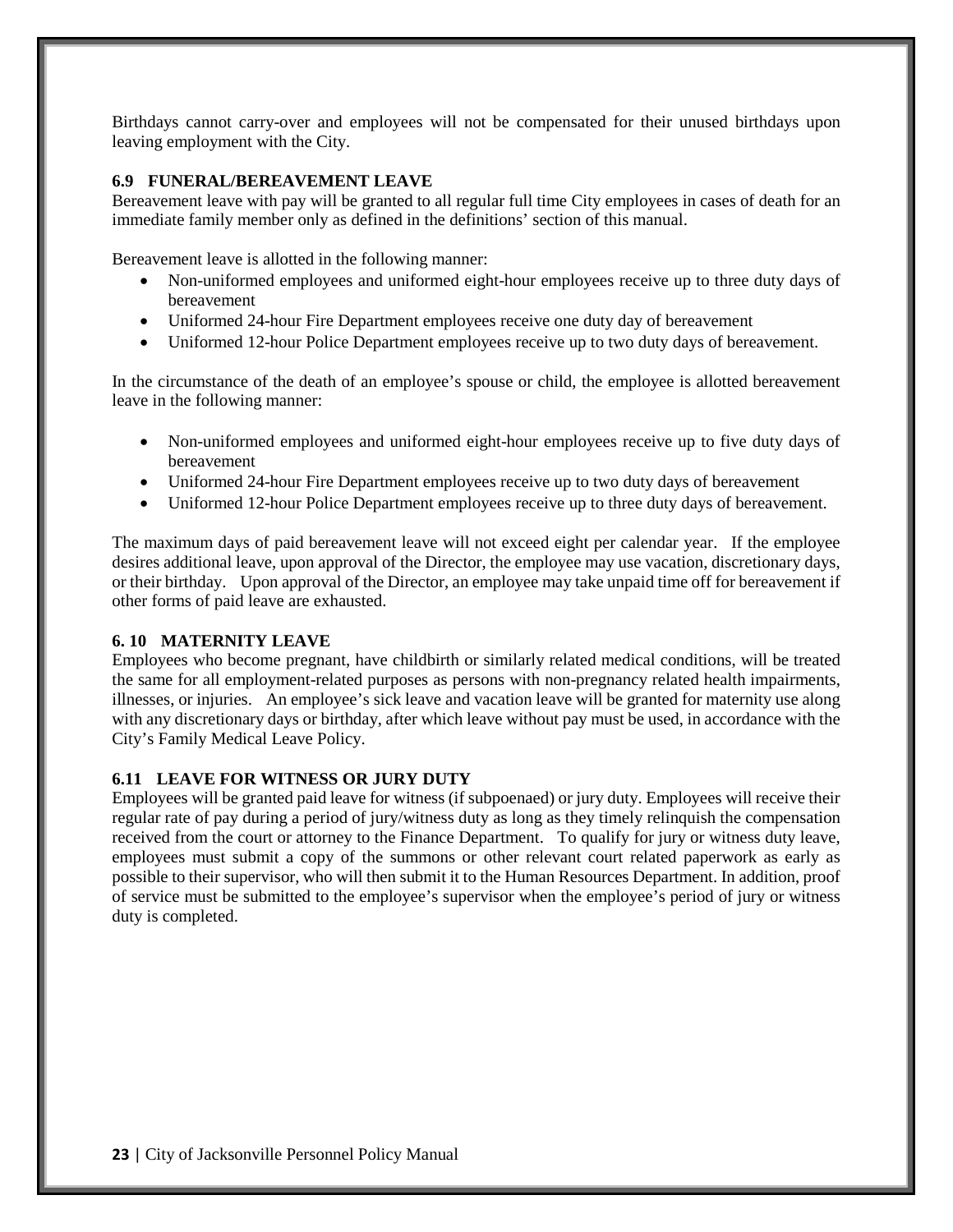#### **6.12 MILITARY LEAVE**

If you are a member of the National Guard or any of the reserve branches of the Armed Forces, you will be granted 15 work days annually, plus necessary travel time, for annual training requirements. Necessary travel time is not to be more than two additional days in any one calendar year. This leave will be granted without loss of pay and in addition to regular vacation time. As soon as the dates of military training are known you must notify your supervisor and request military leave. Any additional absences requiredfor military training requirements that do not fall on your regular days off will be granted as leave without pay however, you may request the time be taken as vacation and/or discretionary leave (if available).

If you are called to duty in emergency situations by the Governor or by the President of the United States, you will be granted leave with pay not to exceed 30 working days. This leave will be granted in addition to regular vacation time.

# **6.13 FAMILY MEDICAL LEAVE ACT**

The Family Medical Leave Act (FMLA) of 1993 requires municipalities with 50 or more employees to offer up to 12 weeks of unpaid, job-protected leave to eligible employees for certain family and medical reasons. FMLA also allows an employee who is the nearest blood relative of an injured Armed Services Forces member to take the 12 weeks of unpaid leave, plus an additional 14 weeks, for a total of 26 weeks. Eligible City employees may take FMLA for the following reasons:

- The birth and care of the employee's child
- The placement of a child into an employee's family by adoption or by foster care arrangement and to care for the newly placed child
- For spouse, son, daughter or next of kin of an eligible service member to care for an injured service member that is seriously injured or ill in the line of active duty, up to 26 weeks during a single 12-month period
- The care of an immediate family member (spouse, child or parent, but not a parent "in-law") who has a serious health condition
- The inability of a City employee to work because of a serious health condition which renders the employee unable to perform the essential functions of his/her job
- For any qualifying exigency when the employee's spouse, son, daughter, or parent is a covered military member (on active duty or is notified of an impending call to active duty) in support of a contingency operation.

You must conclude leave for the birth of a child or for adoption or foster care within 12 months after the event. However, leave may begin prior to birth or placement, as circumstances dictate.

Leave entitlements for medical reasons are predicated upon the existence of a serious health condition suffered by an employee. A serious health condition is an illness, injury, impairment or physical or mental condition that involves:

- Inpatient care in a hospital, hospice, or residential medical care facility
- Continuing treatment by a health care provider for a chronic or long-term health condition that is so serious that, if not treated, would likely result in a period of incapacity of more than three calendar days, and for prenatal care
- Generally, a condition will be considered a serious health condition if the condition or its treatment causes an employee to be absent from work on a recurring basis or for more than three calendar days.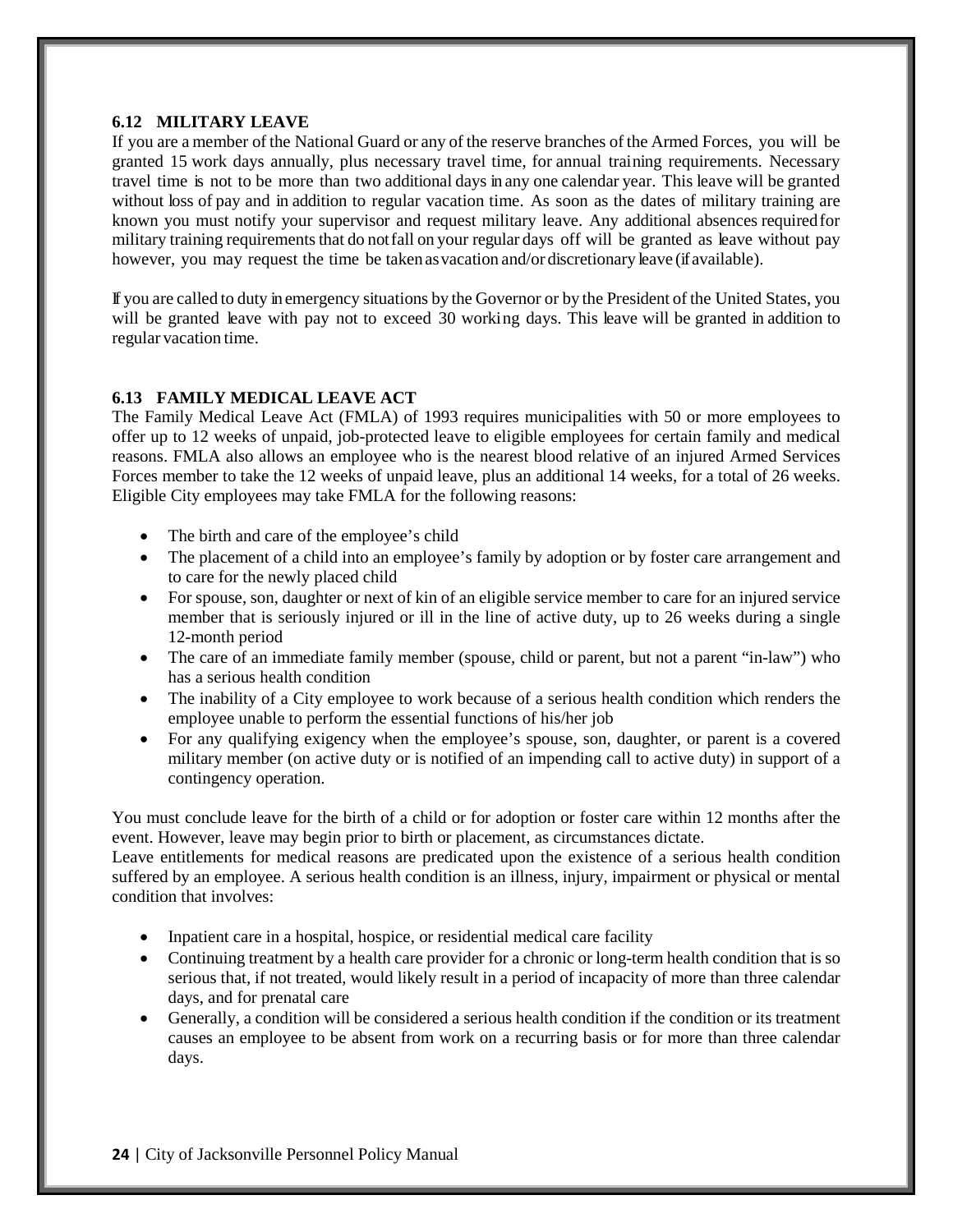FMLA requires the City maintain the health coverage of an employee eligible for FMLA under any group plan during the time the employee is on FMLA.

#### **FMLA- ELIGIBILITY**

To be eligible for FMLA benefits, employees must be employed by the City for at least one year; and have worked at least 1,250 hours over the previous 12 months preceding the date of the leave being requested to begin.

Employees are required to use all sick, vacation, birthday, and discretionary leave which they have available, prior to going on leave without pay. Such paid leave status shall be included in the total of the 12 work weeks.

#### **FMLA- CALCULATION OF LEAVE**

Employees eligible for FMLA may use up to 12 weeks of leave during a 12-month period measured forward from the date the employee's first FMLA leave begins. Therefore, the 12-month period will begin on the first day FMLA leave is taken after completion of any previous 12-month period. FMLA is calculated on a rolling 12-month basis.

#### **FMLA- USE OF PAID TIME OFF BENEFITS**

When leave is taken under FMLA, employees are required to first use available sick, vacation, birthday, and discretionary leave during the 12-week family leave before becoming eligible for unpaid leave. Using paid time off benefits does not add to the total length of the maximum 12 week leave permitted.

For example, Employee A has two weeks of vacation leave and two weeks of sick leave. Employee A requests, and is granted, four weeks of FMLA. This leaves Employee A with eight remaining weeks of available FMLA.

## **FMLA- INTERMITTENT OR REDUCED LEAVE**

If you take FMLA leave for an eligible family member, you will be granted a maximum of two calendar weeks in each 12-month period as paid sick leave, provided you have accrued leave available (sick, vacation, or discretionary). Your accrued leave will be charged accordingly. Additional absences for eligible family members during any 12-month period will be unpaid; i.e., you can be paid no more than two weeks of FMLA leave during any rolling 12-month period unless the absence is for personal illness or injury.

Intermittent FMLA leave for an eligible family member for 24-hour shift uniformed Fire Department employees is 120 hours or 5 duty days.

Intermittent FMLA leave for an eligible family member for 8-hour shift uniformed Fire Department employees is 80 hours or 10 duty days.

Intermittent FMLA leave for an eligible family member for 12-hour uniformed Police Department employees is 120 hours or 12 duty days.

Intermittent FMLA leave for an eligible family member for 8-hour uniformed Police Department employees is 80 hours or 10 duty days.

Intermittent FMLA leave for an eligible family member for all non-uniformed employees is 80 hours or 10 work days.

**25** | City of Jacksonville Personnel Policy Manual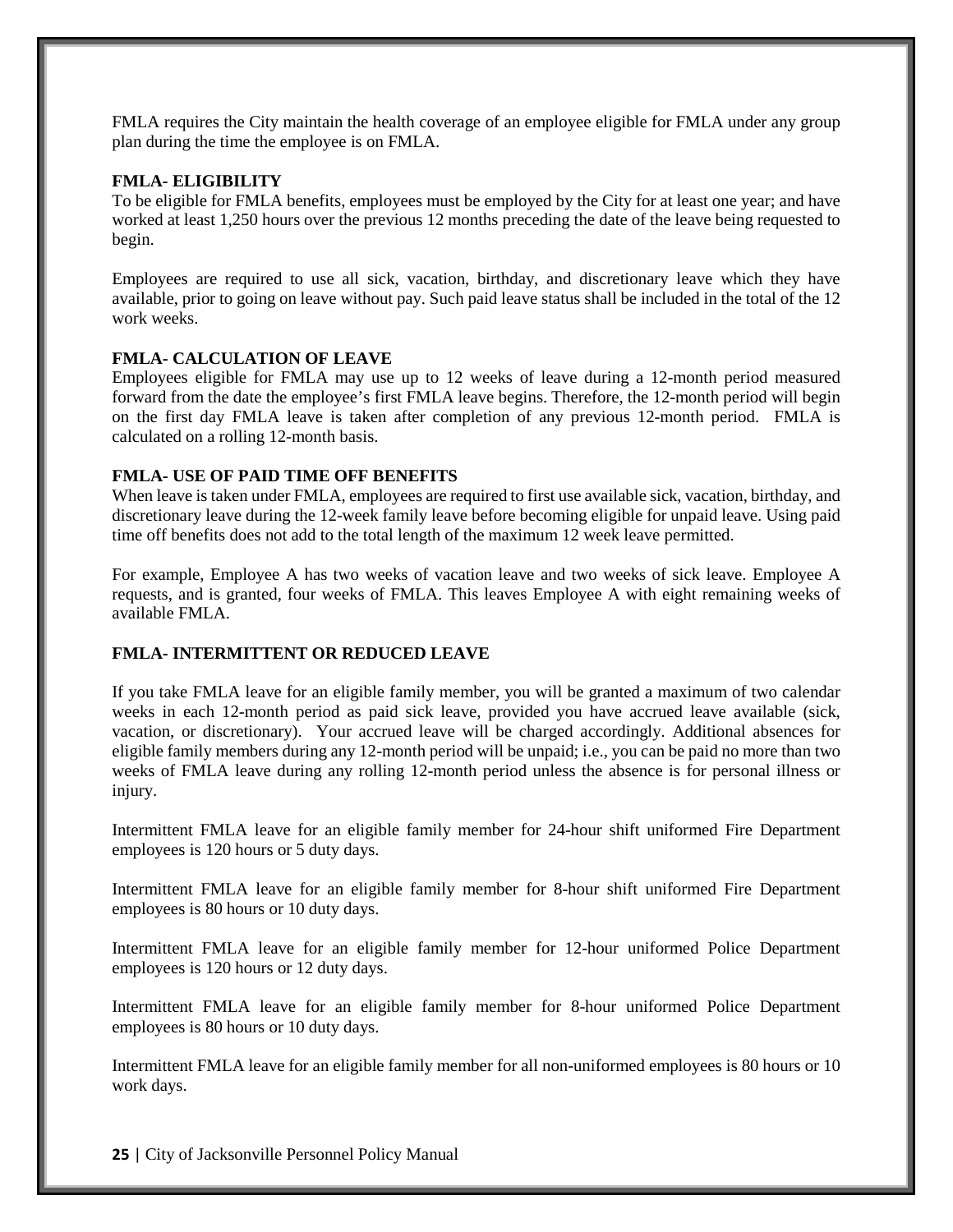In circumstances where FMLA is sought for the employee's own serious health condition or that of a family member leave may be taken intermittently or on a reduced work schedule, if medically necessary. In addition, when FMLA is used for the birth or adoption of a child, FMLA may be taken intermittently or on a reduced work schedule. However, this may only be done with prior approval of the Department Director. If the request is for intermittent or reduced leave status, the City may in its sole discretion temporarily transfer the employee to another job, with equivalent pay and benefits, if another position would better accommodate the reduced schedule of intermittent leave. Furthermore, if the need to use leave is foreseeable and based on pre-planned and pre-scheduled medical treatment, the employee must schedule the treatment in a manner that does not unduly disrupt the City's operations.

#### **FMLA- NOTIFICATION**

Employees are required to provide their Director and the Human Resources Department with 30 days' written notice of the need for FMLA when the need is foreseeable or predictable. The City will provide appropriate forms on which to make known the need to be absent. However, if emergency circumstances prevent 30 days' written notification, you must notify your Director and the Human Resources Department as soon as possible. The Director may waive the 30-day requirement, on a case-by-case basis depending on staffing needs at that time.

#### **FMLA- LEAVE PROVISIONS FOR SPOUSES BOTH WORKING FOR THE CITY**

In the event a husband and wife both work for the City, the maximum combined leave for both spouses is 12 weeks if FMLA leave is taken for the adoption or birth of a healthy child or to take care of a sick parent. In such circumstances said leave should be granted to only one parent at a time.

If FMLA is taken to care for an ill child, spouse, or the employee's own serious illness, then each spouse is entitled to 12 total weeks of leave.

#### **FMLA- JOB RESTORATION**

Employees granted FMLA will be returned to the same position held prior to the leave or one that is equivalent in pay, benefits, and other terms and conditions of employment. However, certain highly-compensated, salaried employees, although eligible for FMLA, are not guaranteed restoration to their positions if they choose to take leave. Such employees will be informed of this status when they request leave. If the City deems it necessary to deny job restoration for such employees while they are on FMLA, the City will inform the employee of its intention and will offer the employee the opportunity to return to work immediately.

#### **FMLA- EMPLOYEE BENEFITS**

During an employee's FMLA absence, his/her health care benefits will continue; both the City and the employee will be required to pay the customary portions of the monthly health premium. The employee's failure to pay his/her share of the premium may result in loss of coverage. The Human Resources Department will advise the employee of the payment due dates. If the employee's payment is more than 30 days overdue, the health care coverage will be dropped by the City. Prior to dropping an employee from coverage for non-payment, the Human Resources Department will provide the employee with at least 15 days written notice before the date coverage is to cease.

If the employee unequivocally informs the City that he/she does not intend to work at the end of the leave period, the City's obligation to provide health benefits ends. If the employee chooses not to return to work for reasons other than a continued serious health condition which would otherwise entitle the employee to FMLA or other circumstances beyond the employee's control, the employee is required to reimburse the City the amount which it contributed toward the employee's health coverage during the leave period.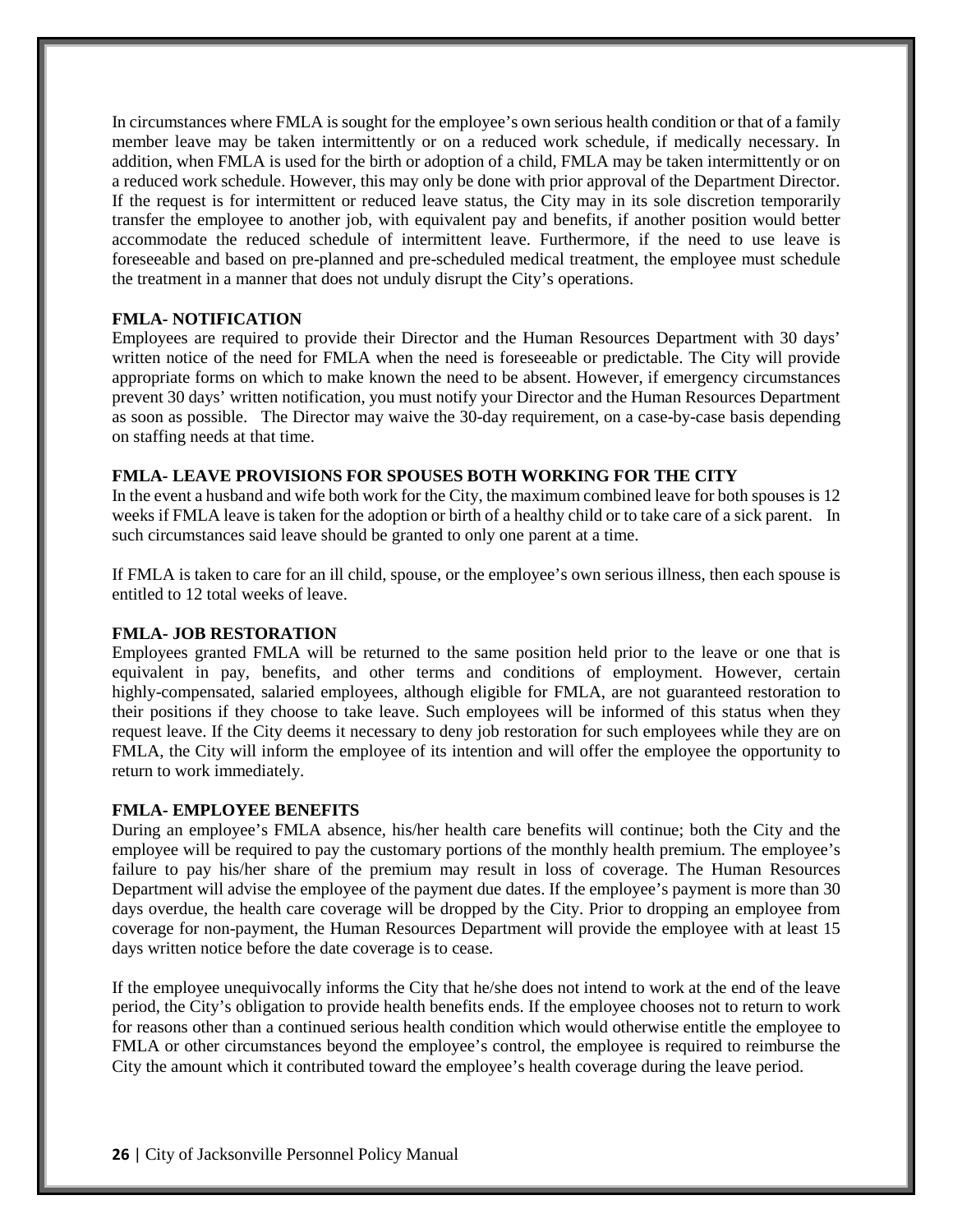For purposes of this section, an employee who returns to work from FMLA for at least 30 days is deemed to have returned to work. In addition, an employee who transfers directly from FMLA leave to retirement or who retires within the first 30 days after returning from FMLA is deemed to have returned to work.

Employees who fail to return to work on the first day following the end of the FMLA will be deemed to have terminated their employment with the City, unless the employee otherwise notifies their supervisor prior to the end of their FMLA.

# **FMLA- CERTIFICATION**

Medical certification, by a qualified health care provider, of the need for FMLA for medical reasons is required. A certification form may be obtained from the Human Resources Department. This form should be filled out and returned to the Human Resources Department. When the leave is foreseeable and at least 30 days' notice has been provided, the employee must provide the certification before the leave begins. When prior notice of the leave is not possible, the employee must provide the requested certification within 15 calendar days of the employee's departure, unless it is not practicable under the circumstances to do so, despite the employee's diligent good faith efforts. Employees who do not provide certification within these 15 calendar days must provide a reasonable explanation for the delay along with the certification.

Qualified health care providers include but are not limited to: doctors of medicine or osteopathy; podiatrists; dentists; clinical psychologists; optometrists; chiropractors; nurse practitioners and nurse-midwives authorized to practice under state law and performing within the practice under state law. Qualified health care providers also include Christian Science practitioners listed with the First Church of Christ, Scientist, of Boston, Massachusetts.

Once the completed medical certification has been received by the Human Resources Department, it is the responsibility of the Director of Human Resources to review the certification and approve or deny the leave as FMLA. Once the decision is made regarding FMLA certification, the Director and the employee will be notified.

## **FMLA- RELEASE TO RETURN TO WORK**

A medical release is required for all City employees who return to work from FMLA which is taken for the employee's own serious health condition. Such release shall be provided to the Director prior to returning to work.

## **FMLA- DISPUTE RESOLUTION**

If a disagreement occurs over the medical opinion provided by the employee's physician, the City may require a second medical opinion from a qualified health care provider chosen by the City. The City will pay for a second or, if necessary, a third medical opinion. In the event a third opinion is deemed necessary, the City and the employee will jointly select the third qualified health care provider. The third opinion will be considered final.

## **6.14 MEDICAL LEAVE OF ABSENCE**

The City recognizes that an employee may, because of medical reasons, be absent from their regular duties for a period in excess of the time periods covered by the leave allowance policy and FMLA. A request for medical leave must be completed in order to be eligible. The City, therefore, has developed the following policy to govern all requests for extended medical leave of absences.

The employee must notify the supervisor as soon as it becomes evident that time provided by the City's sick leave policy and FMLA will not be adequate for the employee's proper treatment or recovery time. This condition must be confirmed by presenting a letter to the supervisor from the diagnosing physician as soon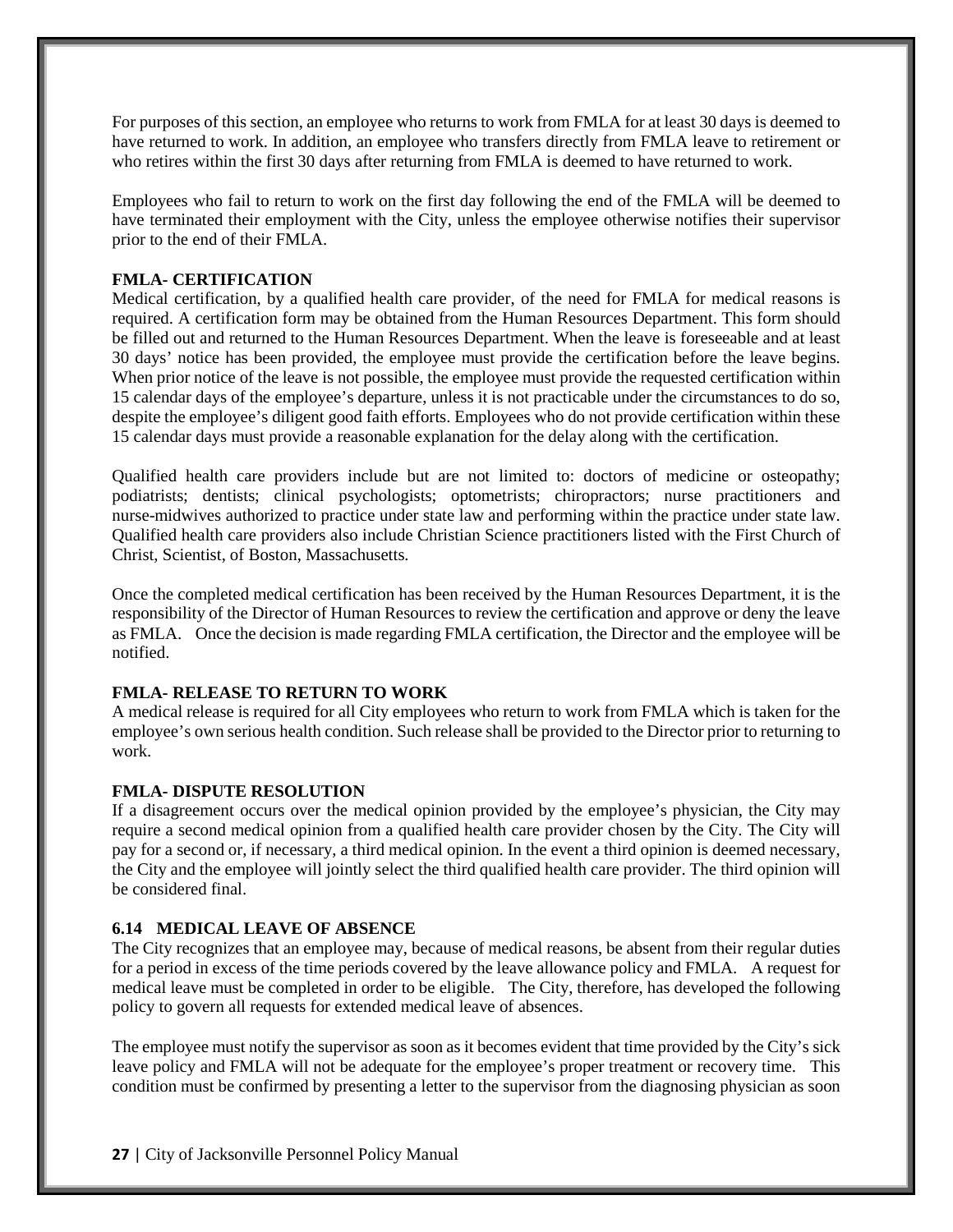as possible, and said letter must contain information on the nature of the condition and anticipated dates of the leave of absence.

The City may request that any employee, whether or not specifically requesting a medical leave of absence, be examined by a physician chosen and paid for by the City before granting a medical leave of absence. This is in order to determine whether and when the employee's condition requires they cease active job duties. The opinion of the City's chosen physician, if any, shall in all cases be deemed determinative of the employee's ability or inability to continue to work for the duration of the leave of absence. If necessary, the City may require the opinion of a third healthcare provider. The Director, in conjunction with the Director of Human Resources, will determine whether such leave will be possible, contingent upon staffing levels, workloads, etc.

If necessary, the Director and Director of Human Resources may request the convening of an Extended Leave Committee. The Chairman of the Committee will be a City Council member, selected by the Mayor through random method. Additional Extended Leave committee members will consist of the employee's Director, the Director of Human Resources, and additional members will be two Directors from other City departments. The Extended Leave Committee will either approve or disapprove an extended leave of absence. Medical verification will be required prior to approval of any extended leave.

Re-employment upon return from Leave- It is the desire of the City to reinstate to their former position, or a position of like pay, any employee who desires to return to work after an authorized medical leave of absence. However, the City, at its own sole discretion and based upon its own determination of business necessity, may at any time, hire a replacement to fill the position of an employee who is on an extended medical leave of absence.

#### **6.15 EMPLOYEE HEALTH BENEFITS**

The City offers a group health plan for all its regular full-time employees and elected officials. Detailed information on the policy and coverage is given to employees at the time of hire. Additional information may be obtained from the Human Resources Department.

#### **6.16 WORKERS' COMPENSATION**

All City employees and elected officials are covered by the Arkansas State Workers' Compensation laws. Any employee injured on the job must notify their supervisor immediately, or as soon as possible, for initiating proper incident reports. All incident reports must be filed with Human Resources within one work day of the incident, unless the employee is incapacitated. The Director and the Human Resources Department are to be notified immediately of any such incident.

All compensation under this plan shall be in accordance with applicable laws and policies. Employees shall receive their regular rate of pay during the period(s) of a worker's compensation claim on the condition that they relinquish the worker's compensation pay to the City's Finance Department as received by an employee through the City's Workers Compensation plan. All appropriate claims for benefits must be processed through the Human Resources Department. It is the employee's responsibility to ensure the Human Resources Department has the original copy of the initial notifications, doctor evaluations, excuses from duty, and written return-to-duty.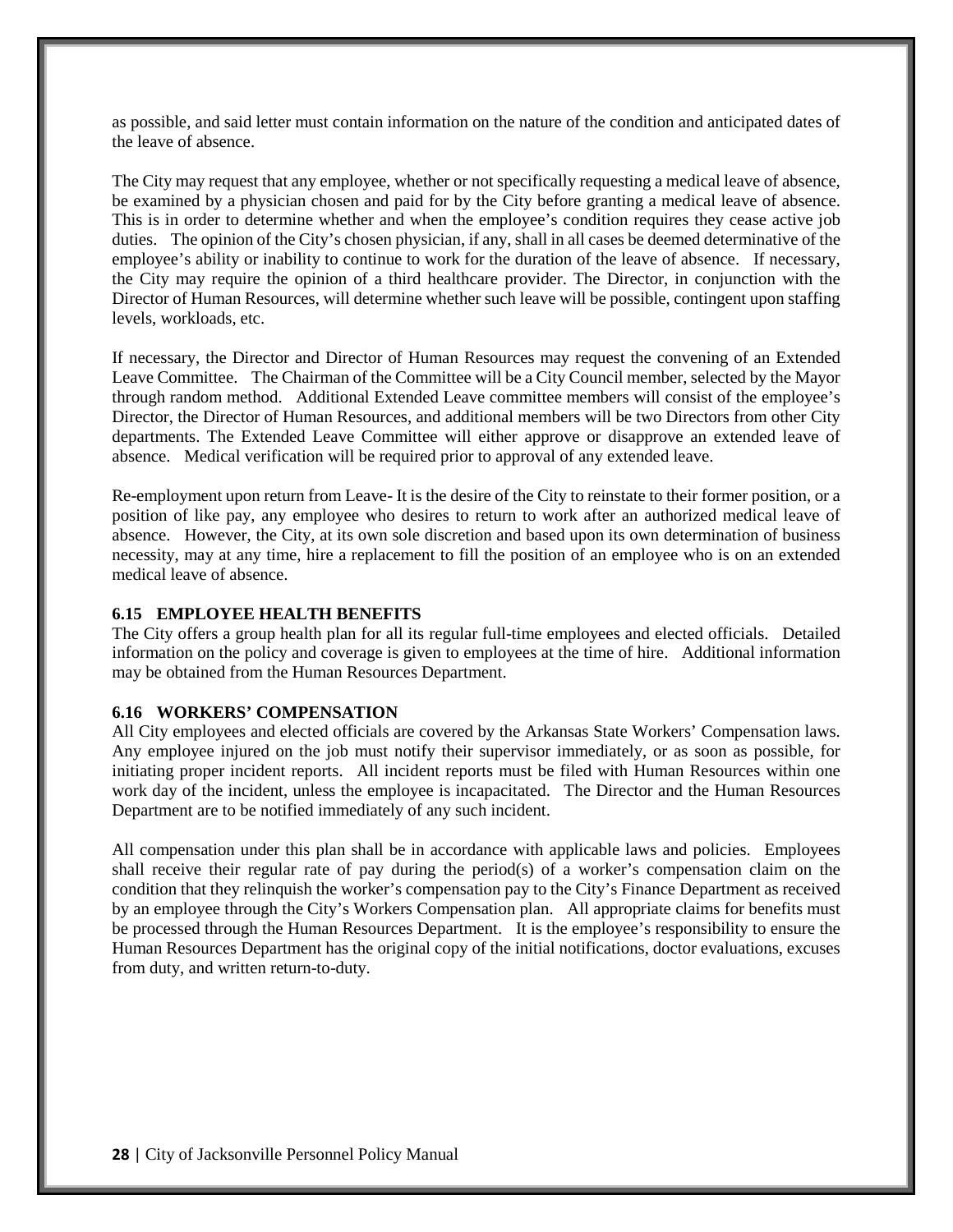# **6.17 RETIREMENT SYSTEM**

#### **APERS- Non-Uniformed Employees**

All regular full-time, non-uniformed employees shall participate in the Arkansas Public Employees Retirement System (APERS). Regular part-time and seasonal employees may qualify if they meet certain criteria, to be determined by the Human Resources Department. The City will contribute at the rate determined by APERS.

#### **LOPFI- Uniformed Employees**

All uniformed employees are covered by state statute, under the Arkansas Local Police and Fire Retirement System (LOPFI). The City will contribute at the rate determined by LOPFI.

Employees who plan to retire must notify their respective retirement system, either APERS or LOPFI. The City cannot process actual retirement paperwork. This is accomplished through meeting with a retirement counselor at either APERS or LOPFI.

For additional information regarding APERS, call 1.800.682.7377 or visit their website at [www.apers.org.](http://www.apers.org/)

For additional information regarding LOPFI call 1.866.859.1745 or visit their website at [www.lopfi-prb.com.](http://www.lopfi-prb.com/)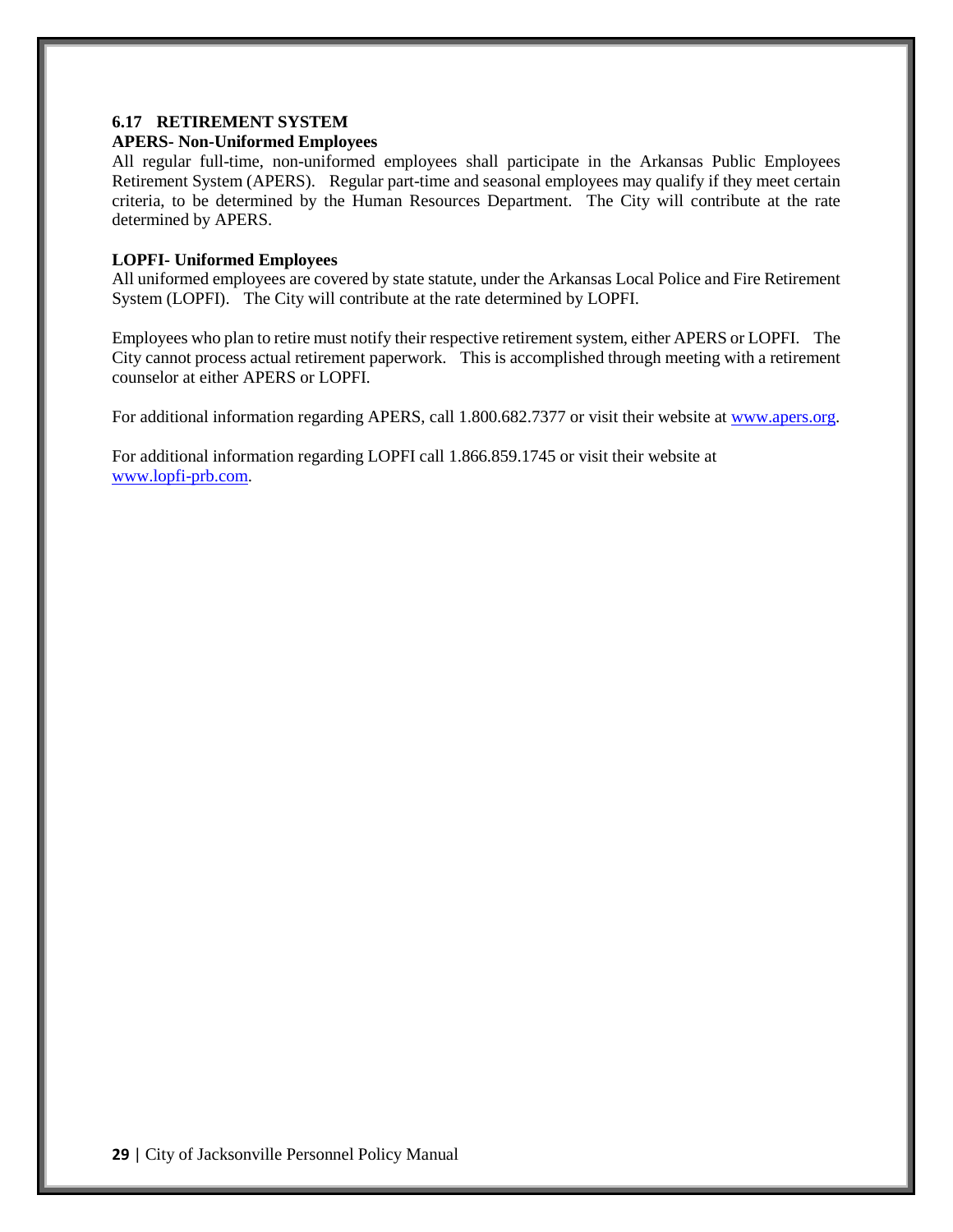# SECTION 7 STANDARDS OF CONDUCT

#### **7.1 COMMUNICATION WITH THE PUBLIC**

Employees of the City shall at all times be civil, orderly, and courteous in their conduct and demeanor towards the public. Each employee should treat members of the public with respect and efficiently provide responses to their inquiries or requests. This attitude or approach to public service cannot be overemphasized.

When an employee is uncertain of the correct response to an inquiry or request from the public, he/she should refer the inquiry to the individual or department that can provide the most satisfactory response to the inquiry. It is better to admit lack of knowledge than to provide erroneous information. If an employee is contacted by a member of the media, the employee should realize that it is not their responsibility to communicate with the media. The employee may advise the media that they will have their supervisor contact them as soon as they become available.

#### **7.2 UNIFORMS AND PERSONAL APPEARANCE**

As authorized by the Director, uniforms or uniform allowance will be provided to employees of certain departments. Employees who are provided uniforms or uniform allowance shall wear such uniforms at all times while on duty. Uniforms shall be kept neat and presentable as working conditions permit. Employees who are not required to wear uniforms should dress in appropriate professional departmental attire. If an employee is unsure what constitutes appropriate attire, then the employee should check with the employee's supervisor. Each Director may establish a dress code in order to suit the needs of that department.

#### **7.3 PROFESSIONALISM**

This Manual sets out basic principles and standards of conduct to guide all elected officials, appointed officials, employees, and volunteers who represent the City in any capacity. The manual is to promote public confidence in the integrity of City government and effective and fair operation. This manual is a means to employ independent, objective judgment in the performance of municipal duties. Municipal matters are to be based on merit, and free from avoidable conflicts whether real or apparent. This Section addresses standards for ethical behavior by municipal representatives. As with any policy, it is not possible to provide guidance for all improper business practices. If a situation arises which is ambiguous or is not specifically addressed by this manual, employees and elected officials should avoid the conflict of interest or compromising action. If an employee or elected official has questions or concerns, he/she may contact the Director of Human Resources, a Director and/or Mayor.

#### **7.4 CONFLICTS OF INTEREST**

Municipal representatives must avoid conflicts of interest involving the City of its business. A conflict of interest occurs when an individual's private interest interferes in any way, or even appears to interfere, with the interests of the City as a whole. A conflict situation can arise when a municipal representative takes action or has interests that may make it difficult to perform his/her work for the City objectively and effectively. Conflicts of interest also arise when a municipal representative or their relatives receive improper personal benefits with the City.

In accordance with state laws, employees will disclose financial interests and they will abstain from participating in deliberations and decision making where conflicts may exist. In the event that a municipal representative considers that a personal association may cause or appear to cause a potential conflict of interest, he/she may declare such in writing and request the declaration is kept on file. Municipal representatives will perform their duties without regard for personal benefit.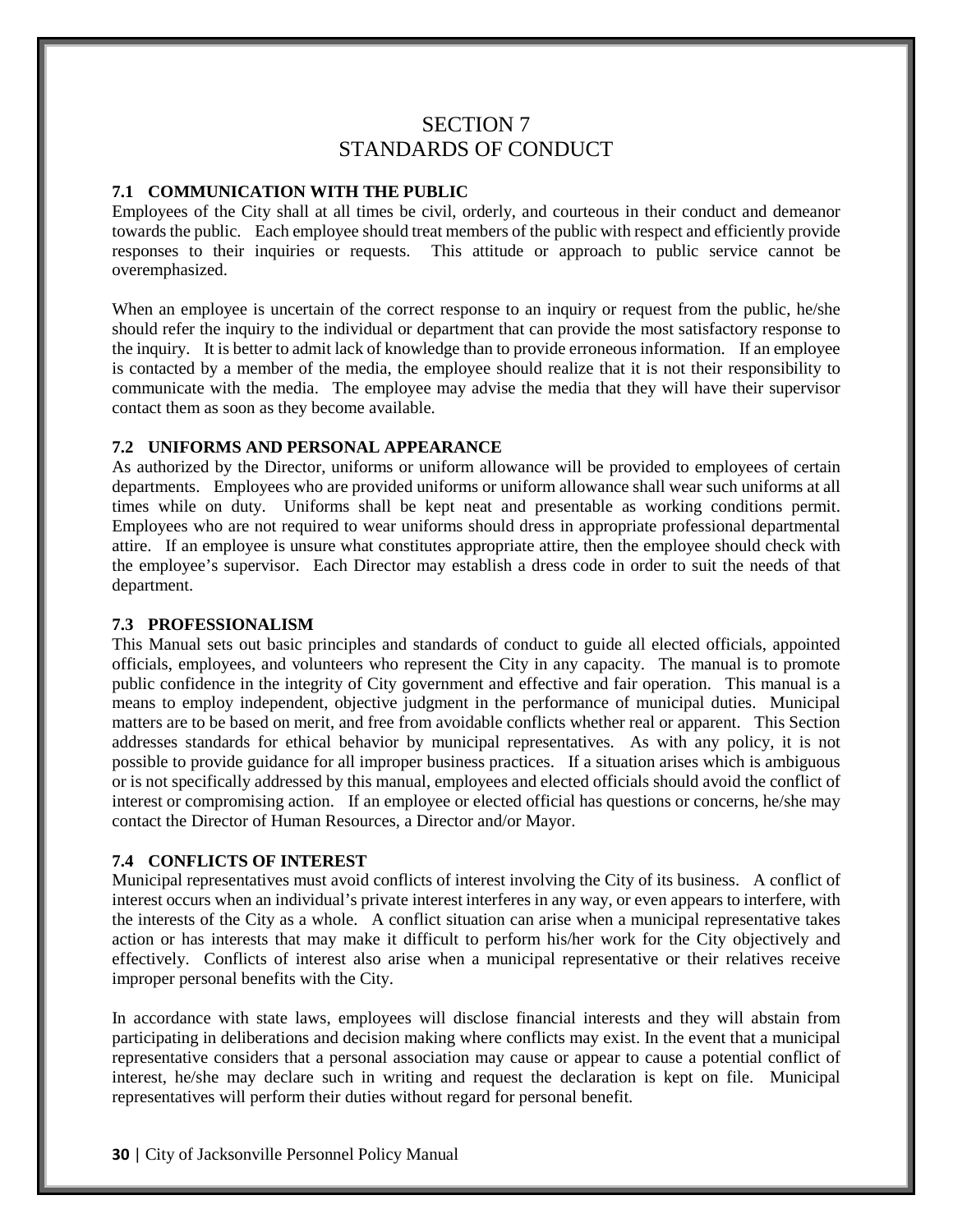A municipal representative is prohibited from engaging in a financial transaction for his/her private business purposes as it relates to City business. Furthermore, a municipal representative will not perform an official act to the economic benefit of a business or other undertaking in which he/she either has an interest or is engaged as counsel, consultant, representative or agent.

# **7.5 GUIDELINES FOR APPROPRIATE CONDUCT**

The City expects its employees to accept certain responsibilities, adhere to acceptable principles in matters of personal conduct, and exhibit a high degree of personal integrity and professionalism at all times. This not only involves a sincere respect for the beliefs, rights and feelings of others, but also demands that while at work and in their personal lives employees refrain from behavior that might be harmful to other employees, co-workers, citizens, and/or the City. Whether an employee is on-duty or off-duty, his/her conduct reflects on the City. Types of behavior and conduct the City considers inappropriate include but are not limited to:

- Participating in civil disobedience including disobeying the law and/or law enforcement
- Falsifying employment or other City documents or documents relied upon by the City
- Making intentional false reports of discrimination or harassment or other false statements regarding employees
- Retaliating against an employee who makes a good faith complaint
- Fraudulent reporting of travel expenses
- Being convicted of, or pleading guilty or no contest to a serious criminal offense
- Assigning work that clearly violate the City's safety policy or is illegal
- Insubordination and/or being flagrantly rude
- Disregarding safety standards
- Violating any City discrimination and/or harassment policy
- Soliciting or accepting gratuities from citizens
- Excessive absenteeism or tardiness
- Reporting to work intoxicated/under the influence of non-prescribed drugs
- Agitating or creating dissension in the department or attempting in any manner whatsoever to create dissatisfaction with any member or ill feelings against any member(s) of the department
- City Council members other elected City officials, Directors, or Civil Service Commission
- Public criticism of an official action of a member(s) of the department, City Council members
- other elected City officials, Directors, and/or Civil Service Commission
- Buying or using alcoholic beverage while on City property or time
- Failing to produce a valid prescription when testing positive for prescription drug use
- Refusal or failing to take a required drug test within the specified amount of time
- Failing to notify the supervisor of any medication that may inhibit the ability to work
- Fighting or using obscene, abusive or threatening language or gestures
- Theft of property from co-workers, citizens, or the City
- Excessive, unnecessary, or unauthorized use of City property
- Unauthorized possession of firearms on City premises or while on City business
- Excessive personal phone calls/text messaging while on City time
- Neglect or carelessness resulting in damage to City property or equipment
- No call/No show for assigned work
- Being dishonest untruthful
- Any action that is perceived by the Director as illegal, unethical, and/or immoral.

**31** | City of Jacksonville Personnel Policy Manual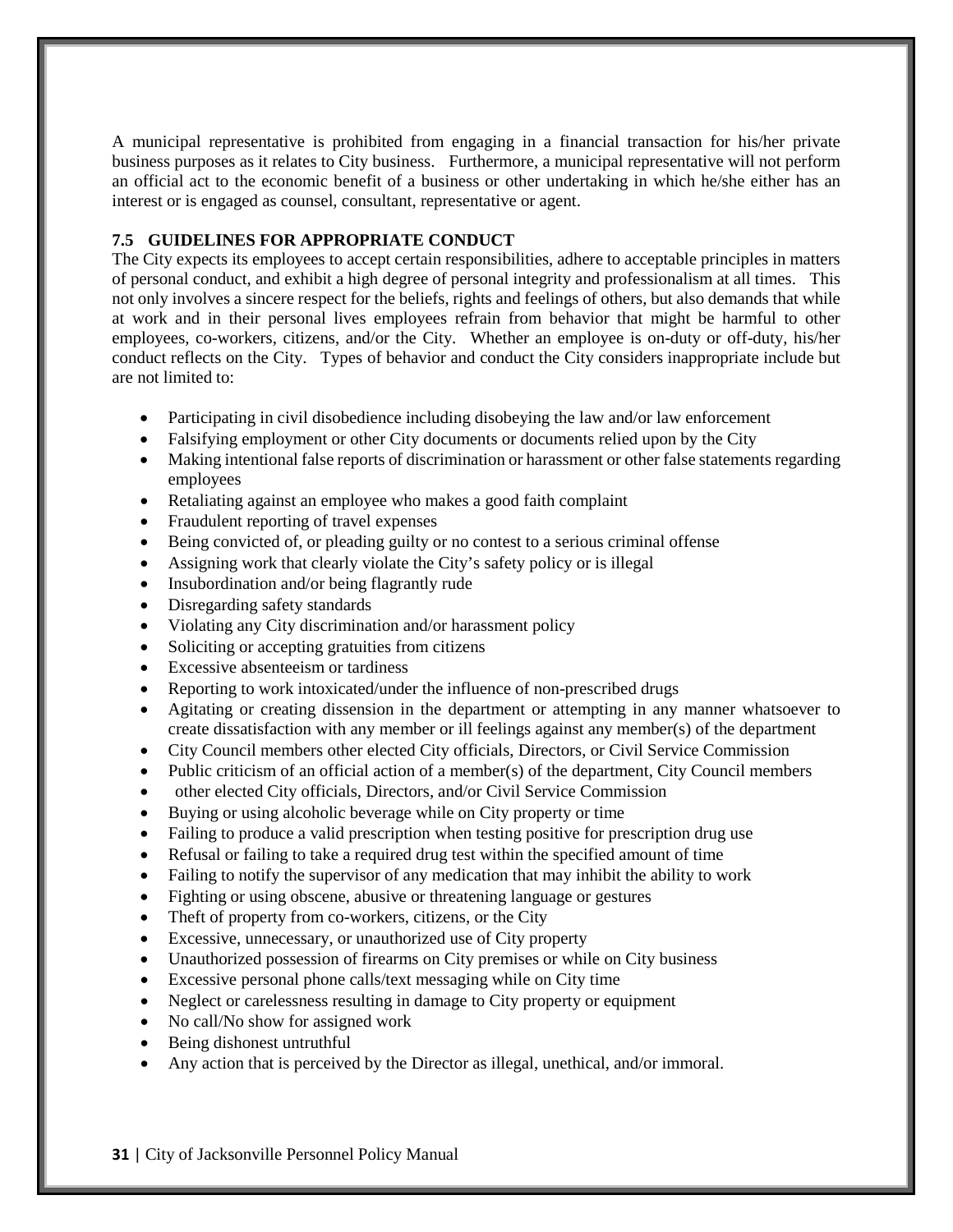Should an employee's performance, work habits, overall attitude, conduct, or demeanor become unsatisfactory and in violation of any of the above-referenced items or other City policies, rules, or regulations, an employee will be subject to disciplinary action, including termination.

#### **7.6 OUTSIDE COMPENSATION**

No reward, gift, or other form of compensation in addition to regular compensation shall be received from any source by employees of the City for the performance of their duties as employees of the City. If a reward, gift, or other form of compensation is made available to any employee, it shall be credited to a designated employee fund or shared with the entire department with approval of the Director.

#### **7.7 DRUG-FREE WORKPLACE**

It is the policy of the City to create a drug-free workplace in keeping with the spirit and intent of the Drug-Free Workplace Act of 1988 and its amendments. The use of controlled substances is inconsistent with the conduct expected of employees, subjects all employees and visitors to City facilities to unacceptable safety risks, and undermines the City's ability to operate effectively and efficiently. Therefore, the unlawful manufacture, distribution, dispensation, possession, sale, or use of a controlled substance in the workplace, while engaged in City business, or on City premises is strictly prohibited. Such conduct is also prohibited during non-working hours to the extent that, in the opinion of the City, it impairs an employee's ability to perform on the job or threatens the reputation and integrity of the City. Employees who violate any aspect of this policy may be subject to disciplinary action up to and including termination, as allowed by federal, state, and local law. At its discretion, the City may require employees who violate this policy to successfully complete a drug abuse assistance or rehabilitation program as a condition of continued employment.

## **7.8 USE OF NARCOTICS, ALCOHOL, AND TOBACCO**

Employees of the City shall not use habit-forming drugs, narcotics, or controlled substances unless such drugs are properly prescribed by a physician. The consumption of alcohol or other intoxicants is prohibited while an employee is on duty. Employees are not to consume intoxicants while off duty to such a degree that it interferes with or impairs the performance of their duties on their next work day. Employees involved in any unauthorized use, possession, transfer, sale, manufacture, distribution, purchase, or presence of drugs, alcohol, or drug paraphernalia on or within City property or while on duty, or reporting to work with detectable levels of illegal drugs or alcohol will be subject to disciplinary action including termination. Each Department Director or Supervisor may establish smoking rules or guidelines for his/her departmental employees, as long as the rules or guidelines do not conflict with Arkansas State Law. The City prohibits the use of smokeless tobacco, e-cigs and vapor devices within City buildings.

## **7.9 PRE-EMPLOYMENT DRUG TESTING**

Upon successful completion of the above requirements and after the decision has been made to hire, an offer of employment will be extended to the applicant conditioned upon the candidate successfully passing a pre-employment drug screen and physical examination. The Human Resources Department is responsible for arranging all such exams.

The applicant will be provided with a time and date of the exams along with directions to the collection site and the physical examination site. He/she must report to the collection site with a valid photo proof of identification within the time designated. Candidates failing to specifically follow the collection procedures or found to have altered a specimen in any way, will no longer be eligible for employment.

Employees receiving a recommendation for promotion or transfer to a position with heavier physical requirements, safety sensitive job duties, security sensitive job duties, driving requirements, will receive an offer of transfer or promotion conditioned on the City medical provider's determination that the employee can perform all the essential functions of the position with or without reasonable accommodation.

**32** | City of Jacksonville Personnel Policy Manual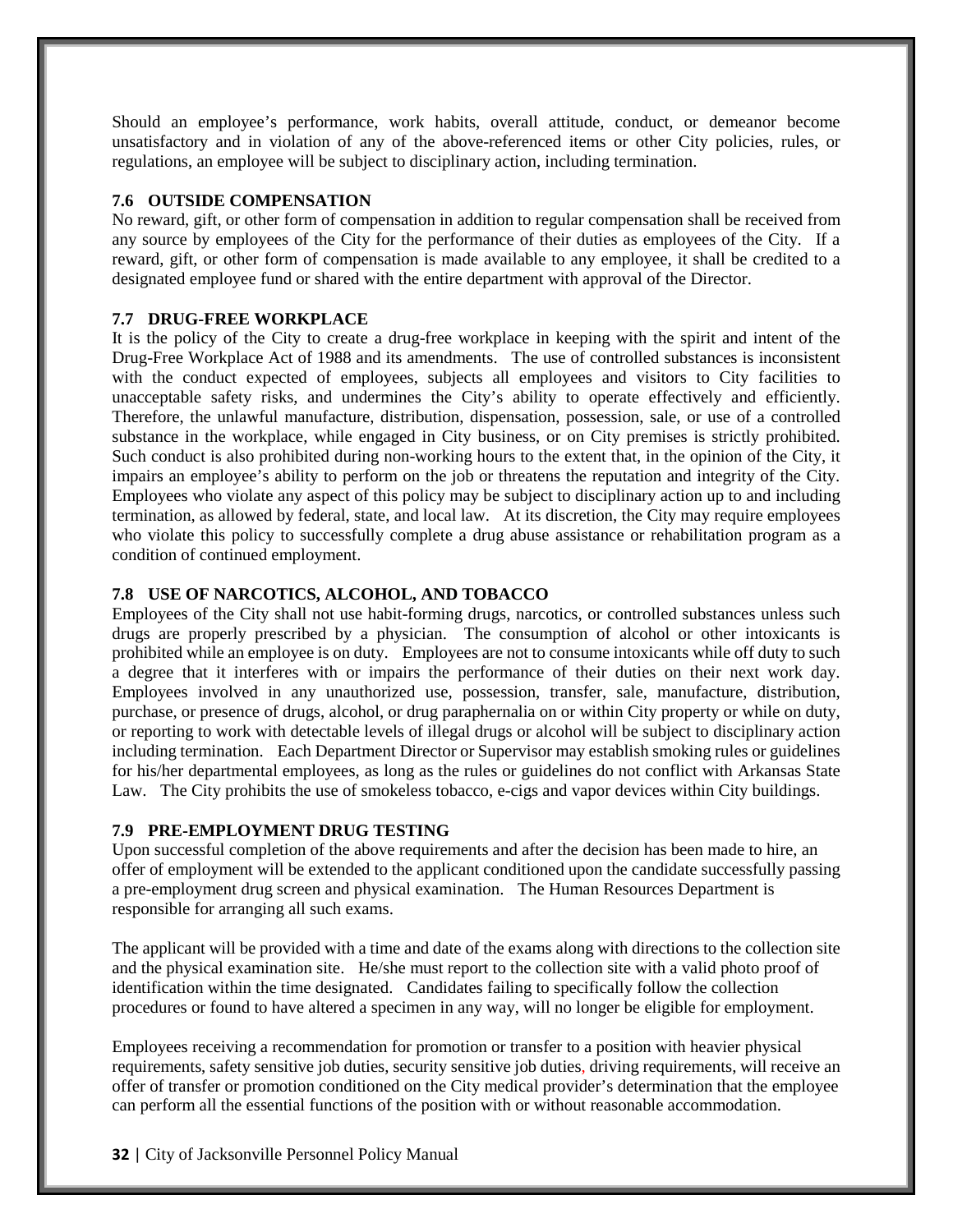A safety sensitive position is one in which a momentary lapse of attention may result in grave and immediate danger to the public. The following positions are considered safety sensitive:

- Law enforcement officers who carry firearms or have detention responsibilities.
- Motor vehicle operators who carry passengers or transport other City employees, where the operation of a motor vehicle is not incidental to the employee's occupation.
- Fire department employees who directly participate in firefighting activities.
- Medical personnel with direct patient care responsibilities, including, but not limited to, physicians, nurses, physician's assistants, medical assistants, paramedics, emergency medical technicians and trainees.
- Mechanics, welders, and sheet metal workers who work on vehicles designed to carry passengers.
- Lifeguards, emergency service dispatchers, and rescue workers.
- Operators of heavy equipment, including front-end loaders, trucks, and riding lawn mowers, or other similar equipment, where the equipment is used around individuals, alongside the public rights of way, or on public roads.
- Crew leaders, linemen, apprentice linemen, ground assistants, meter men, Hydro plant maintenance operators and workers, street light technicians, tree trimmers, excavators, distribution designers, and any job classification that may involve working with high voltage electricity.

A security sensitive position includes any police officer, jailer, police dispatcher and police department employee, including clerical workers, having access to information concerning ongoing criminal investigations and criminal cases, which information could, if revealed, compromise, hinder or prejudice the investigation or prosecution of the case. The City also considers law enforcement officers as holding security sensitive positions by reason of their duty to enforce the laws pertaining to the use of illegal substances. Officers who themselves use such substances may be unsympathetic to the enforcement of the law and subject to blackmail and bribery.

Passing the pre-employment or pre-transfer/promotion drug screen and physical examination is a part of the employment process. If the candidate does not successfully pass either of these examinations, the offer of employment, transfer, or promotion is revoked.

Candidates for non-safety sensitive and non-security sensitive positions who are authorized to use medical marijuana under the Arkansas Medical Marijuana Amendment are not subject to revocation of an offer of employment, transfer, or promotion solely because of a positive test for marijuana.

Directors shall not permit a candidate for hire or promotion/transfer to begin work in the position before receiving a copy of the letter of hire from the Human Resources Department.

Employee drug screen and physical examination results are kept confidential. This information will be maintained in the employee's separate confidential medical file in the Human Resources Department. The results of post-offer transfer/promotion drug screen or physical examination may be discussed with the Director on a "need to know" basis.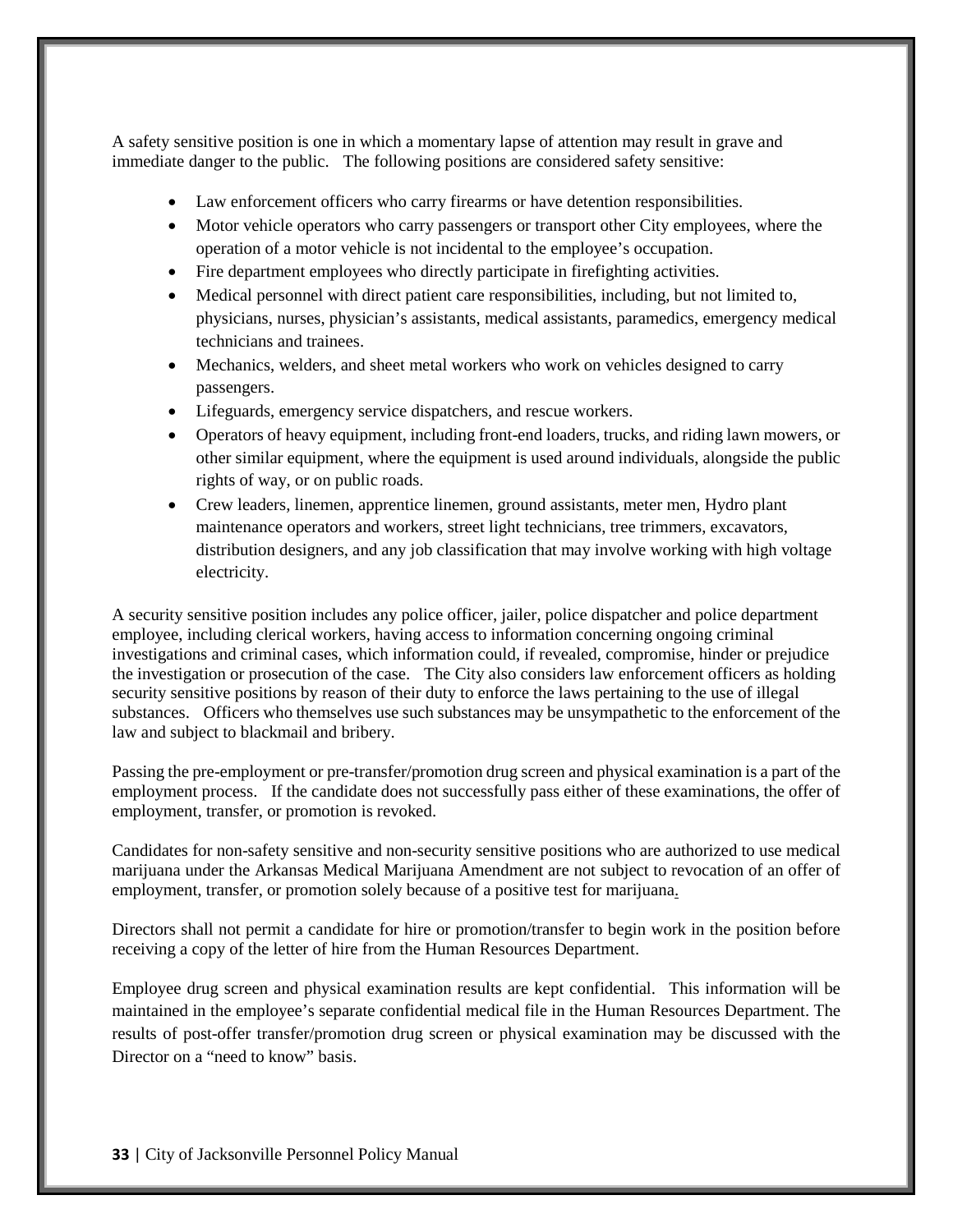# **7.10 POST-INCIDENT DRUG TESTING**

Employees may have to participate in drug screening for the presence of illegal drugs, controlled substances, and/or unlawful use of alcohol and/or stimulants under post-incident circumstances such as, but not limited to, the following:

- Any employee performing safety sensitive functions at the time of an incident resulting in death, irrespective of fault
- Any employee involved in an on-duty vehicular incident for which they receive a citation
- Any employee involved in an on-duty vehicular incident where there is damage to public or private property
- Any employee who seeks medical treatment beyond first aid as a result of an accident/incident.

Some exclusions to post-incident drug testing include, but are not limited to, the following:

- Employee(s) exposed to airborne or blood-borne pathogens through the course of performing their job duties, i.e., treatment of or contact with an open wound, needle-stick, spit, etc.
- Employee(s) stung/bitten by an insect, animal, snake, and/or person
- Employee(s) who, while operating City vehicle/equipment, collide with an animal or other such unexpected or unanticipated object(s)/item(s).

The City may require a post-accident drug test of all employees near the scene following an on the job accident or incident. If an accident or incident occurs and it is determined that the employee is at-fault, the employee must submit to a drug test. Employees may be suspended with/without pay until a full evaluation has taken place and an appropriate course of action is determined. The use of drugs or alcohol during working hours is strictly prohibited.

## **7.11 REASONABLE SUSPICION**

This test is required when a trained supervisor/employer has reasonable suspicion to believe the employee has used alcohol and/or controlled substances.

## **7.12 RANDOM**

This unannounced testing is based on a random selection of employees. The selection must be made by a scientifically valid method and all employees covered by this rule must have an equal chance of being tested. The names of employees who are selected for testing must be kept confidential until such time the Director and/or supervisor notifies the employee to take the test. Once the employee is notified, he/she must immediately proceed to the testing facility and undergo testing. Every employee's name selected for testing must be returned to the selection pool so that all employees have an equal chance of being selected at any time. An employee who is selected and refuses to submit to a test may be terminated.

## **7.13 DRUG ABUSE**

The use, sale, or personal possession (e.g., on the person or in a desk, or vehicle) of illegal drugs while on the job, including rest and meal periods, or on City property is a terminable offense and may result in criminal prosecution. Any illegal drugs found will be turned over to the appropriate law enforcement agency.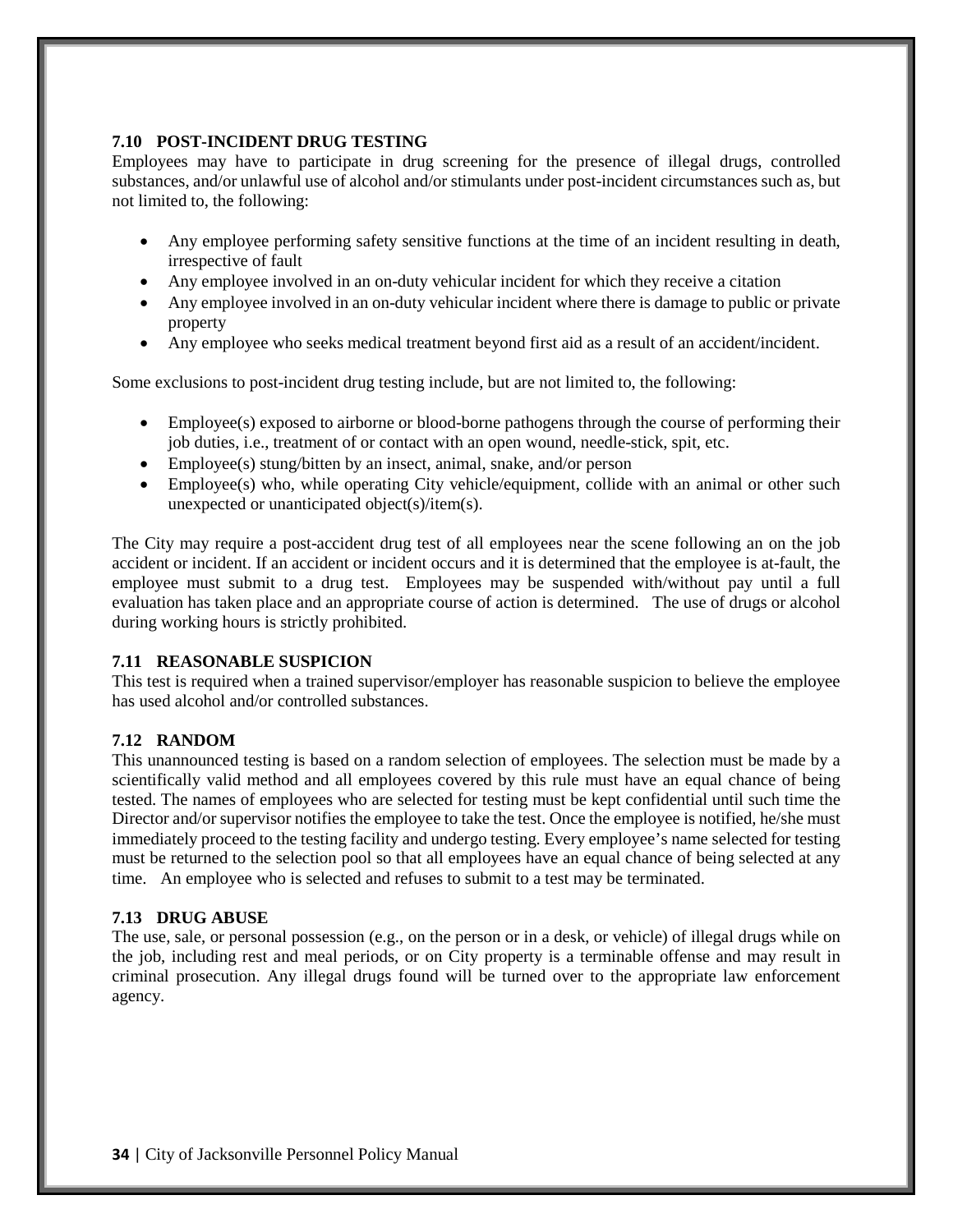#### **7.14 ALCOHOL ABUSE**

The use or personal possession (e.g., on the person, in a desk, or in a vehicle) of alcohol during work time or on City property is a terminable offense. For all employees, alcohol consumption is prohibited during the workday, including rest and meal periods.

Any City employee who violates this substance abuse policy or who is arrested and/or convicted of an alcohol or drug violation will be subject to disciplinary action including termination.

# **7.15 POLITICAL ACTIVITY**

No employee may seek or hold an elected or appointed position in the City which would constitute a direct conflict of interest. A direct conflict of interest is that which would interfere with regular work duties or is prohibited by law. An employee will not be allowed to actively campaign for any candidate during work hours (Hatch Act, USC Title 5, § 15). No Civil Service employee shall be connected with any political campaign or political management except to cast their vote and to express their personal opinion privately (Hatch Act, USC Title 5, §15).

# **7.16 VOTING**

City employees are encouraged to exercise their legal right to vote and, if necessary and requested in advance, reasonable time will be granted for this purpose.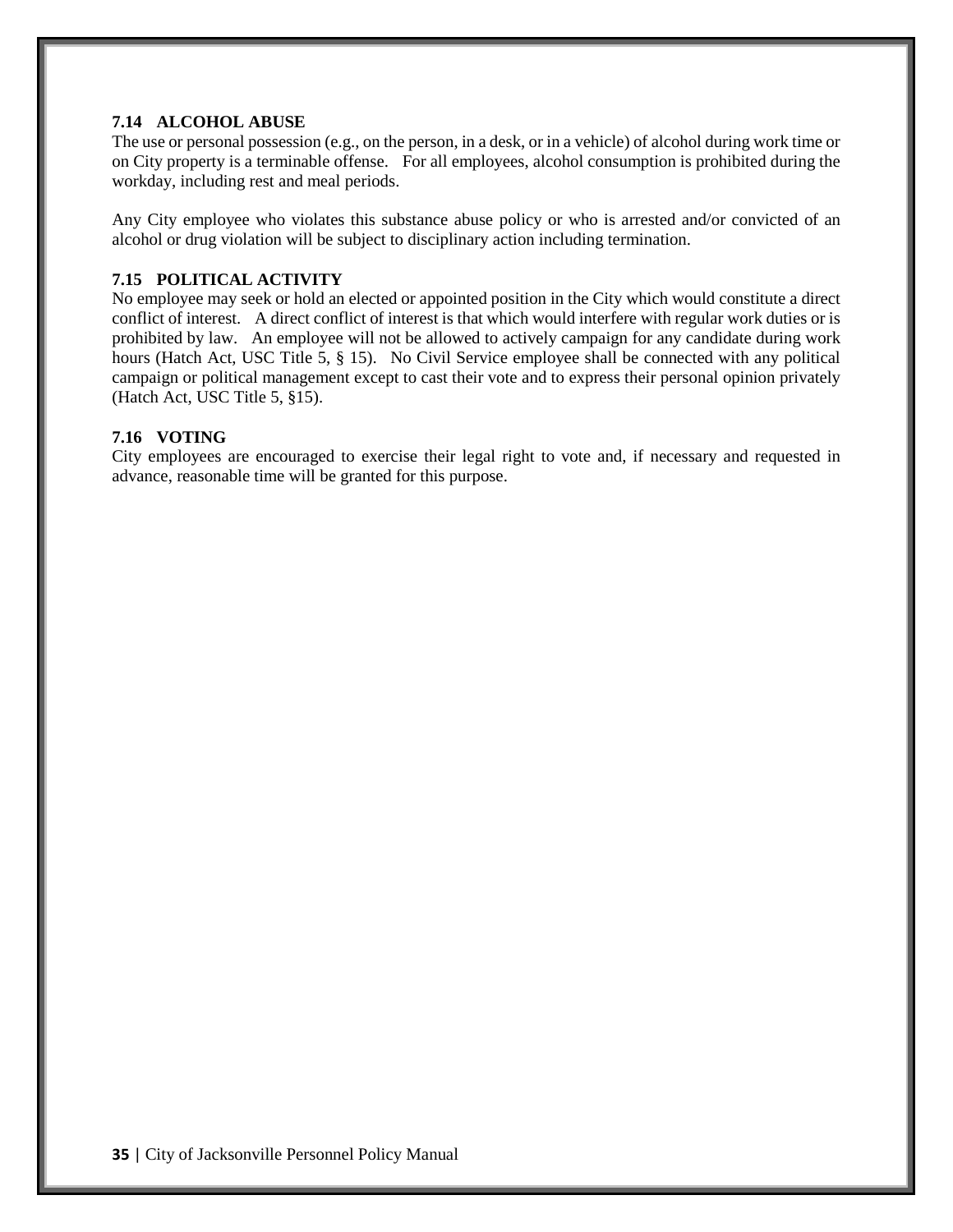# **SECTION 8 ABSENTEEISM AND TARDINESS**

# **8.1 PURPOSE**

It is the policy of the City to establish sick leave guidelines that will prevent employees from suffering loss of pay when they are unable to work due to an injury or illness but in keeping with the mission and goals of each department allows provisions for the effective and efficient delivery of exceptional public services to its citizens.

Regular attendance by all employees is essential to effective business operations and the City expects all of its employees to report to work on time and on a regular basis. Unnecessary absences and tardiness are expensive, disruptive, and place an unnecessary burden on fellow employees, supervisors, City government as a whole, and the citizens receiving City services. Should an employee be unable to report to work on time because of illness or personal emergency, he/she should give proper notice to his/her supervisor. Sick leave may be taken when an illness or injury renders the employee unfit for work or an illness is of a nature that the employee's presence would expose other members in the work place to a communicable disease.

Employees may use sick leave for necessary dental, medical, optical, and psychological appointments that cannot reasonably be scheduled during non-working hours of the employee. An employee shall notify their supervisor in writing or by email of the date and time of the appointment no less than five days in advance, except in cases of emergency. The scheduling of such time off shall be subject to reasonable needs of the department.

An employee may credit sick leave to personal health care appointments, illness, and injury. However, an employee absent from work for more than one work day must bring a signed statement from their physician to their supervisor to verify the cause for absence. A copy of the physician's statement must be attached to the employee's payroll time sheet in the appropriate pay period. The physician's statement must include the date of appointment(s) and when the employee may return to work full duty. If there are any limitations, the Director will determine if light/modified duty can be accommodated.

Employees who are unable to report for duty due to illness must contact their supervisor at least one hour prior to the beginning of his/her assigned work time.

If the employee has taken more than three consecutive days of sick leave due to a serious health condition, the employee shall refer and adhere to the City Policy Manual- FMLA. It is the employee and their supervisor's responsibility to ensure the employee follows the guidelines stated therein.

Any employee who becomes ill, requiring the need to leave work must immediately notify their immediate supervisor, or if unavailable, the next person in their chain of command to obtain approval or disapproval for sick leave. When sick leave is denied, the employee's supervisor, as soon as practical, will contact the employee and explain the reason for denial.

#### **8.2 ABUSE OF SICK LEAVE**

When a pattern develops concerning an employee's sick leave use to indicate abuse, the Director may require the employee to submit to a job-related fitness for duty evaluation by the City's healthcare professional in order to determine whether or not the employee is able to perform the essential functions of his/her position. The essential functions of the job include the ability to maintain a record of regular and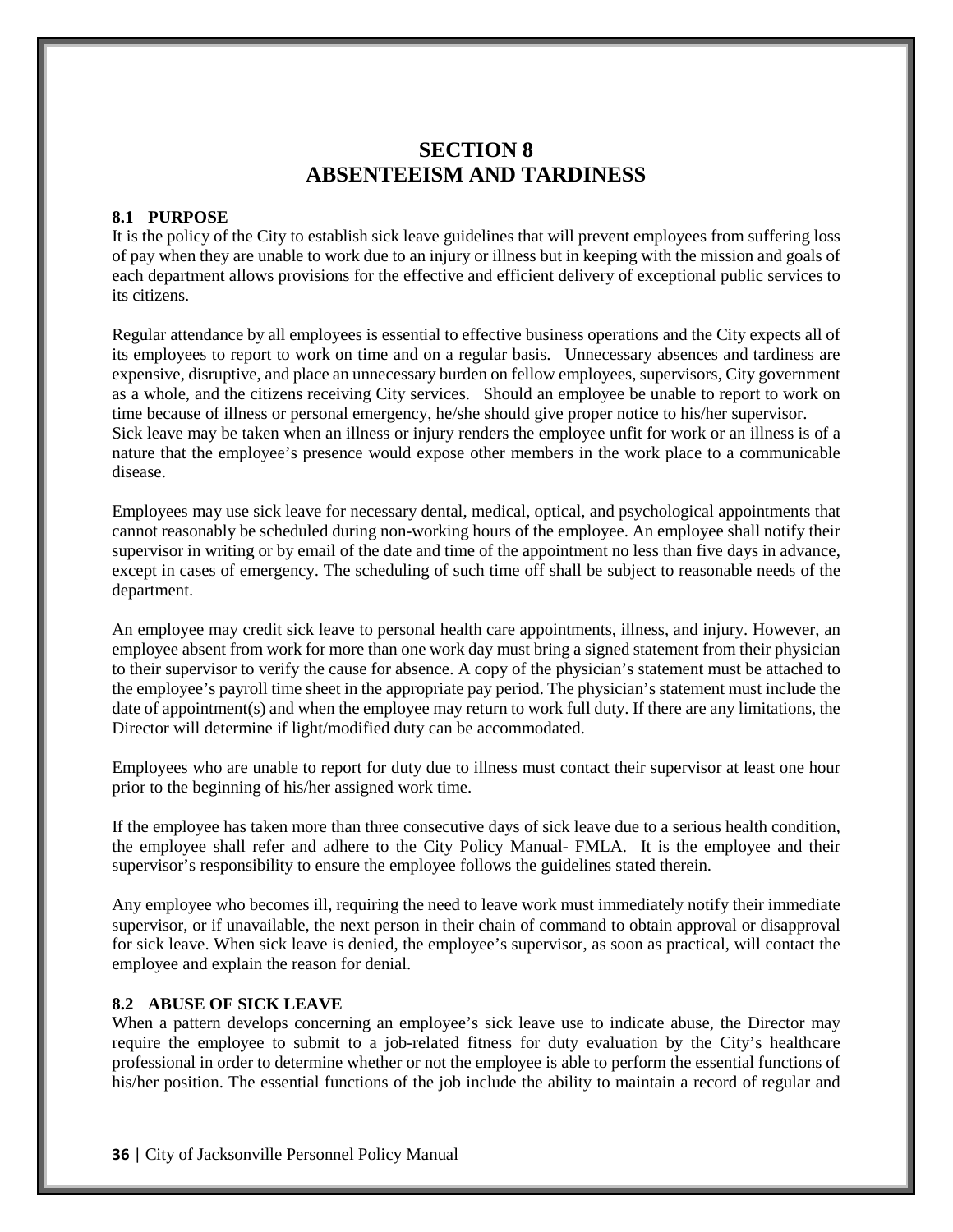predictable attendance and punctuality, and if required by the position, the ability to answer calls at any time of the day or night and/or to work overtime.

The City may require the employee to obtain a healthcare professional's statement on a form meeting the City's requirements for each subsequent absence for which sick leave is claimed for a period of 90 working days after being notified that a pattern of sick leave abuse has been established. The employee is expected to assist in the above regard by providing any necessary releases to authorize the medical provider to provide the employee's medical information to the Director and/or the Human Resources Department.

# **8.3 SICK LEAVE BENEFIT**

Sick leave granted to employees is considered a benefit intended to prevent employees from suffering loss of pay when they are temporarily unable to work due to an illness or injury. Sick leave is not time off due employees but a benefit granted employees who are temporarily incapacitated and unable to perform the essential functions of their position or assignments. While receiving sick leave benefits from the City, employees shall adhere to the following:

• During administrative business hours, remain accessible by telephone and be available at home or within one hour of driving time to the department, unless permission is granted in advance by the supervisor or Director;

Employees will not engage in activities that prolong injuries or illness.

# **8.4 FICTITIOUS ILLNESS OR INJURY**

No employee shall fake an illness or injury, falsely report themselves ill or injured or otherwise deceive any supervisor or their designated representative. Any employee who violates this section may be disciplined including termination.

Excessive absences or tardiness, unexcused absences and tardiness, falsification of reasons for any absence or tardiness, absences/tardiness which form unacceptable patterns (i.e., regularly reporting late on Monday mornings or calling in absent on Fridays), or failing to provide proper medical documentation to support absences/tardiness may result in disciplinary action including termination. "Proper notice" is defined by the City as notice in advance of the time an employee should report for work or no later than one hour thereafter if more advanced notice is not possible.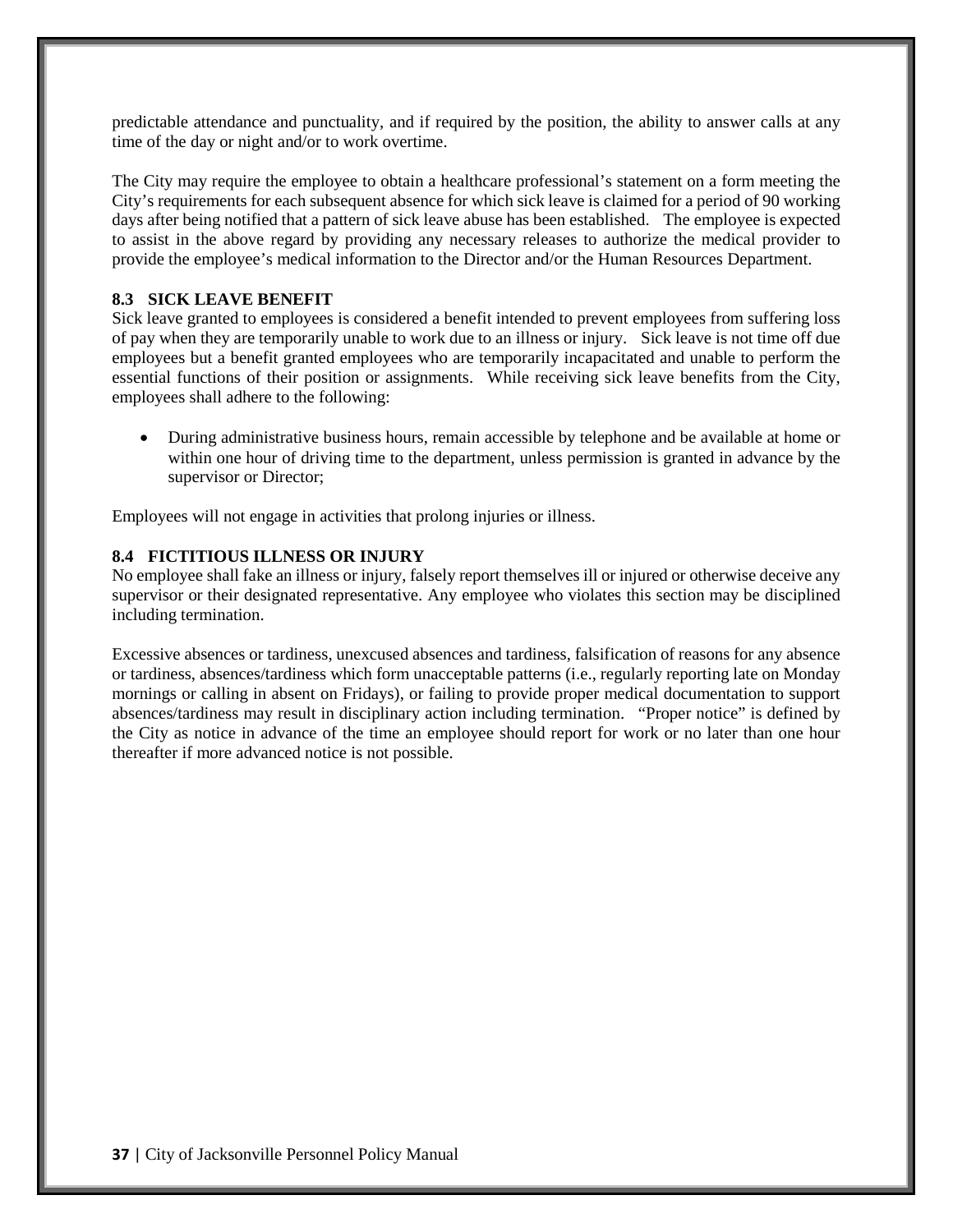## **8.5 PATTERNS OF SICK LEAVE ABUSE**

The ability to maintain a regular and predictable record of attendance and punctuality is an essential function of every position within the City. Employees are expected to be available for work during all hours they are scheduled to work unless a legitimate medical condition incapacitates them or a legitimate emergency occurs beyond their control. Establishing a pattern of regularity of failing to be at work on time, with or without medical verification, may result in disciplinary action including termination. Examples of incidents or patterns of sick leave abuse may include, but are not limited to, the following:

- Calling in sick or leaving work in excess of seven non-consecutive instances during a 12 month period without medical provider certification of incapacity for all hours absent
- Calling in sick frequently before or after regular scheduled days off
- Calling in sick frequently on the days preceding and following holidays
- Calling in sick on days when workloads are known to be heavy, work is undesirable, interpersonal or other conflicts exist, or other conditions that may indicate to the Supervisor or Department Director that an instance or undesirable pattern of sick leave use has occurred, that may indicate the employee is fraudulently claiming sickness to avoid work
- Calling in sick after previously indicating a desire to take off work when no other paid leave is available or approved
- Remaining absent from work when the employee's or City's health provider certified the employee is able to return to work and can perform the essential functions of the employee's regular position, or the equivalent, which includes maintaining records of regular predictable attendance
- Calling in sick when the employee's work is caught up so as to be unavailable for other work or assignments
- Coming in late or leaving early frequently claiming sickness
- Taking off a full shift for a doctor's appointment when not incapacitated or required by medical necessity to remain absent the entire shift
- Any other absence using sick leave controllable by the employee which the employee's supervisor can document as negatively affecting the performance of the employee or the department
- Using sick leave and engaging in activities not consistent with the recovery or care for the claimed illness or injury.

Exceptions include absences or instances of tardiness that have been certified as FMLA shall not be counted in the number of sick leave absences for the purpose of calculating sick leave abuse. Supervisors and Directors are required to monitor employee attendance and are responsible for instituting corrective action to address abuses of sick leave benefits or violations of the City's attendance policies.

# **8.6 SICK LEAVE/OFF-DUTY EMPLOYMENT**

Employees will not work any off-duty employment for a period of 24 hours following the end of the shift for which the employee reported sick.

Employees will not work off duty while on sick leave. Employees are also not allowed to work off duty on a scheduled day off when sick leave was taken in conjunction and/or prior to their scheduled day off.

In the event an employee becomes ill or is injured while working outside employment prior to reporting for City duty, a request for sick leave may be approved if the employee informs the supervisor of the circumstances at the time of the sick leave. The employee may provide a detailed written explanation of the circumstances to the supervisor upon returning to duty.

If any part of this Section is violated, disciplinary action may be taken including termination.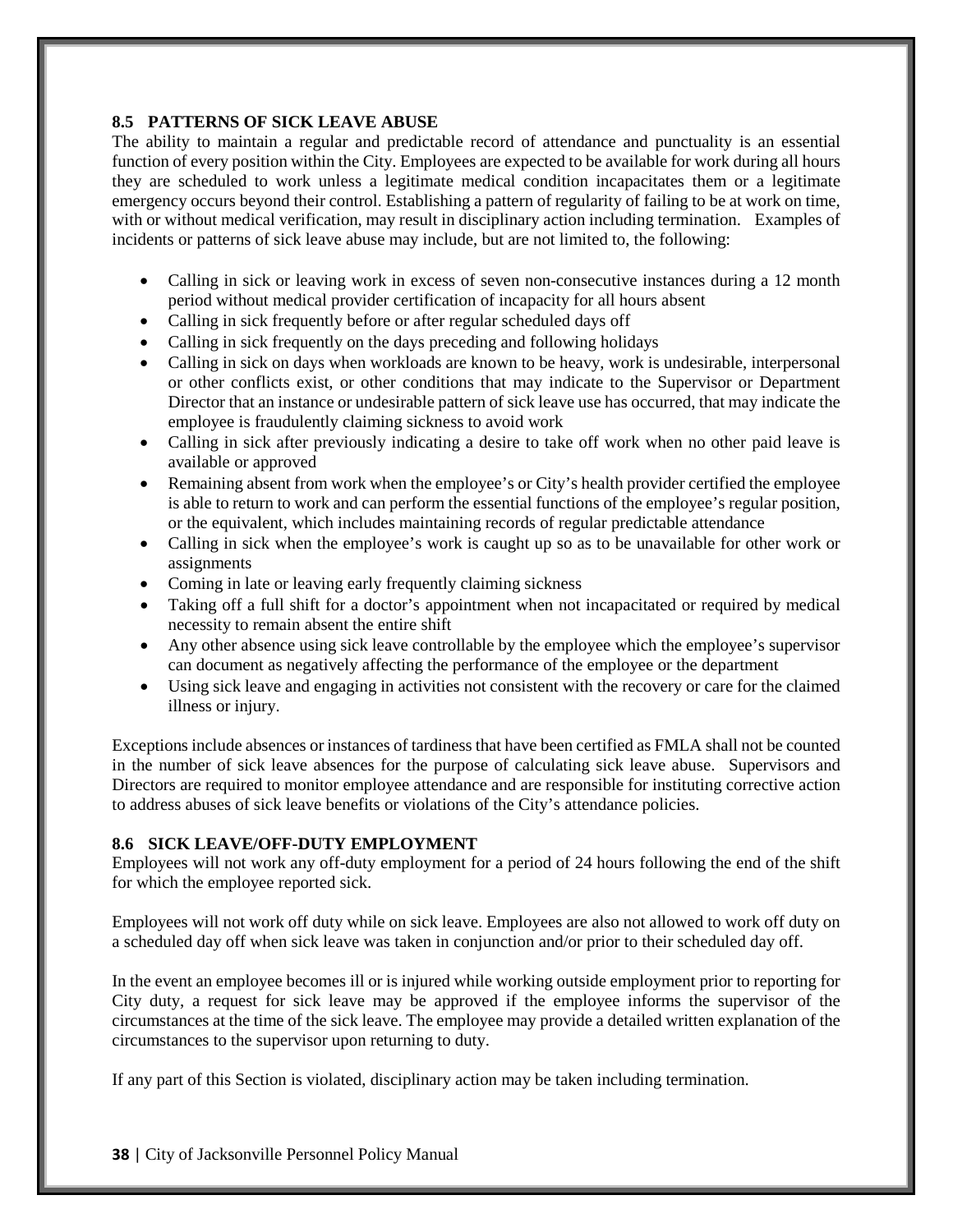# **SECTION 9 USE OF CITY ASSETS AND RESOURCES**

# **9.1 TELEPHONES**

Telephones are to be used to conduct City business; long distance calls of a personal nature are prohibited unless prior approval is received in writing from the Director. Although occasional, limited personal telephone calls/text messages are permitted, they should be kept to a minimum in time and frequency and should not interfere with work performance of the employee or his/her colleagues.

Discretion should be used in discussing confidential information using cell communication. Employees are responsible for taking reasonable precautions to prevent theft and/or vandalism of City cell equipment.

The City reserves the right to monitor the billing and use of all City issued cell phones and has the authority to withhold any improper/unauthorized charges from the employee's wages for reimbursement purposes.

Any employee who violates the conditions of these policies relating to cell phone usage is subject to having the use of their City issued cell phone terminated.

#### **9.2 COMPUTERS AND OTHER TECHNOLOGICAL RESOURCES**

To help maximize employee efficiency in carrying out respective job duties, the City provides various information and technology resources such as e-mail, computers, software/computer applications, networks, the Internet, facsimile machines, cell phones, and other wireless communication devices and voicemail systems. Please remember that these tools are City property and must be used in a manner that reflects positively on the City and all who work here. Personal use of these resources should not interfere with your work performance, or the work performance of your colleagues. Employees will be held accountable for all usage of City equipment and shall keep their keywords and passwords confidential to protect their assigned equipment and data from misuse. Employees shall not access or copy software of data belonging to others or to the City. Reading another employee's file is prohibited unless authorized by the Director. Employees shall not transport software or data provided by the City to another computer site without prior authorization from the department responsible for the data.

The City will also not allow personal or vendor laptops or computers on the City network without approval from the I.T. Director. City workstations have antivirus programs loaded on them and are centrally controlled. Personal equipment such as laptops and PC's that have been brought from home will not be permitted on our network without being scanned for viruses by the IT department beforehand.

The City will not tolerate inappropriate or illegal use of these assets and reserves the right to take appropriate disciplinary actions including termination. Such inappropriate use of these resources can include, but is not limited to, the following:

- Hacking
- Pirating software or audio/video files
- Soliciting
- Distributing literature for outside entities
- Sending inappropriate e-mails
- Accessing, viewing or downloading inappropriate Websites, i.e. sites advocating hate, violence sexually explicit material, or promoting illegal activities
- Distributing confidential data to persons that are not entitled to such information
- Storing or placing unlawful information on a computer or the network
- Copying system files without proper authorization
- **39** | City of Jacksonville Personnel Policy Manual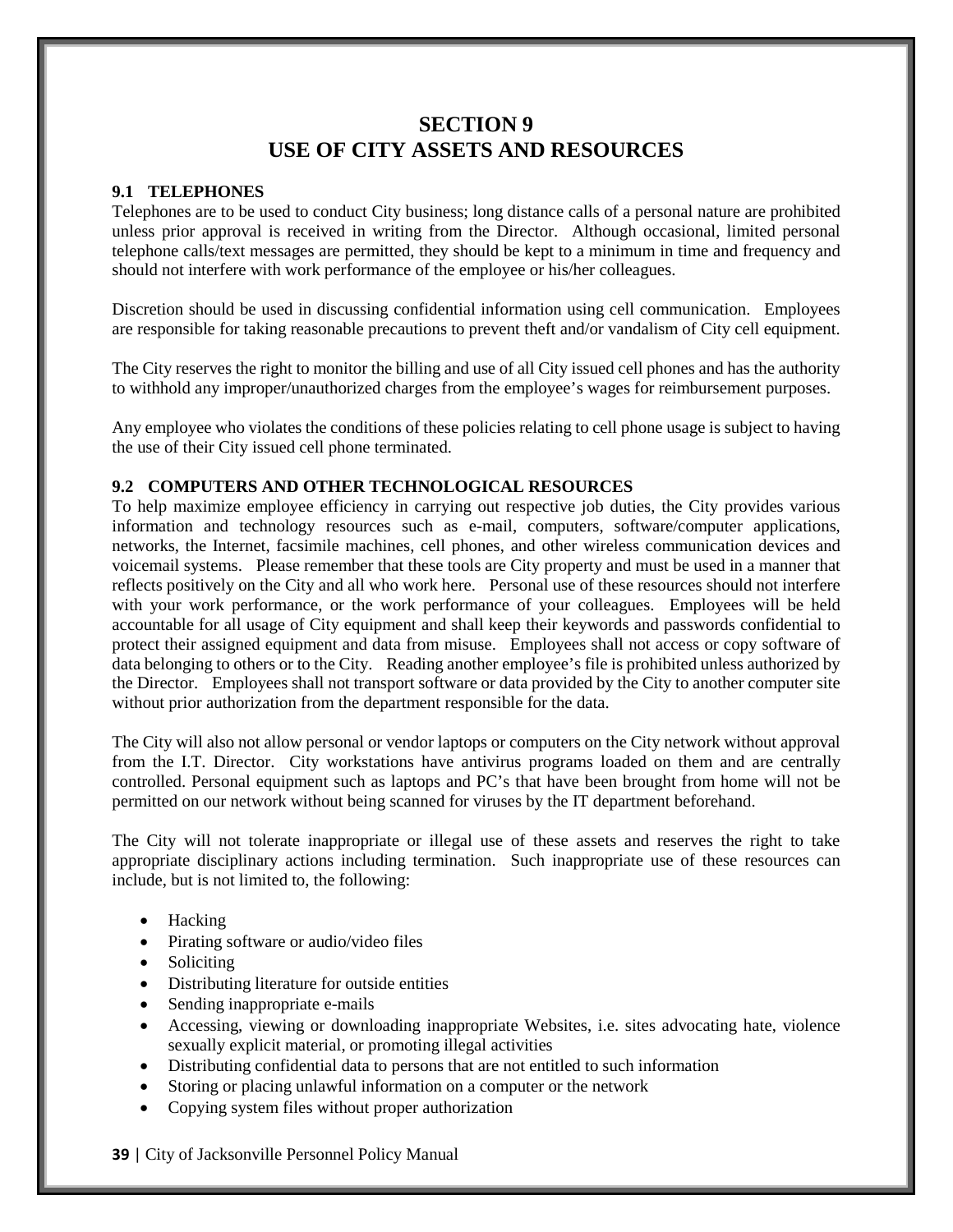- Copying copyrighted materials without proper authorization
- Use of abusive or otherwise objectionable language in either public or private messages
- Sending messages that are likely to result in the loss of the recipient's work or systems
- Sending jokes, lists, or any other types of use that would disrupt the operation of the networks or otherwise interfere with the work of others
- Decryption of system or user passwords.

Only software which has been purchased or approved by the City may be loaded or used on any of its computers. All software, programs, applications, templates, data, data files stored in, residing on, or developed with City computers, networks, or storage media are property of the City and shall not be removed from the workplace without proper authorization. The City's software and software manuals should not be duplicated or reproduced in any manner which would violate the license agreements which pertain to usage of the software.

Computer equipment, including software, should not be removed from City premises without prior written approval from the Director and/or the Director of IT. The City reserves the right to monitor and inspect, with or without notice, the use of its information and technology resources.

#### **9.3 INTERNET ACCESS**

Internet access is provided to employees to conduct City business; employees accessing the Internet are to do so for business related purposes only. The City reserves the right to monitor Internet use to ensure Internet use is for legitimate business purposes and access to the Internet is not abused by any employee.

Downloading files without the express consent of the Department Director is prohibited. Files downloaded from the Internet, or any other outside service, may contain a computer virus and must be scanned by a virus checking software prior to being used on a City computer. Uploading to the Internet is prohibited unless authorized by the Director to avoid interception and unauthorized access to information.

#### **9.4 EMAIL AND CONFIDENTIALITY**

The City provides email for business purposes and maintains the ability to access any email transmitted over its system. Employees should not assume such messages are confidential or that access by the City or its designated representative will not occur. Therefore, any personal use of the City's email system must be kept to a minimum.

The email system shall not be used to solicit or further commercial ventures, religious, or political causes, outside organizations, or other non-job related solicitation; to create any unwelcome, offensive, or otherwise disruptive messages including sexual innuendo, racial slurs, gender-specific comments, or any other comment that offensively addresses someone's age, sexual orientation, religious or political beliefs, national origin, or disability; or, to send or receive copyrighted materials, trade secrets, propriety or financial information, or similar materials without prior written authorization from the owner of the material.

Employees are not authorized to retrieve or read email messages that are not sent to them.

# **9.5 REMOVAL OF CITY PROPERTY**

No City owned, leased or licensed equipment, or documents may be removed from City premises without prior written approval from the Director.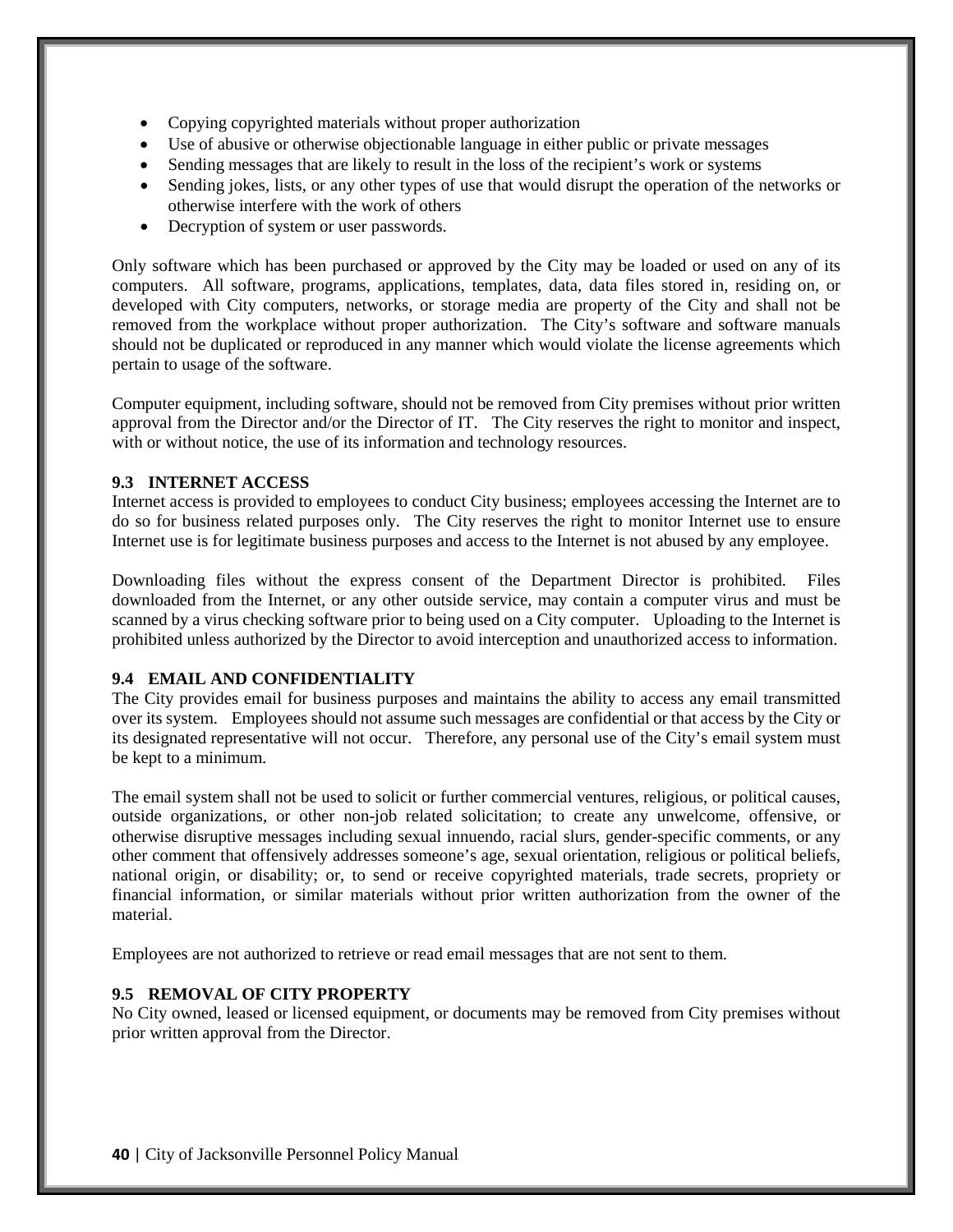#### **9.6 USE OF PRIVATELY-OWNED ELECTRONIC COMMUNICATIONS EQUIPMENT**

Employees with personal privacy concerns should be aware that there may be consequences to using privately owned electronic communications equipment (including privately owned cell phones) for work related purposes. If an employee uses privately owned equipment for work related purposes, such as work-related text messages or emails, the records of the privately-owned equipment might be subject to public disclosure by the Arkansas Freedom of Information Act. Employees are therefore encouraged to use City owned communications equipment and City owned software (such as email) when communicating for job related purposes.

# **9.7 AUTHORIZED SOCIAL NETWORKING**

The goal of authorized social networking and blogging is to become a part of the municipality conversation and promote web-based sharing of ideas and exchange of information. Authorized social networking and blogging is used to convey to the public information about the City's services, promote and raise awareness of the City, communicate with employees and citizens, to issue or respond to breaking news or events, and discuss City activities and events.

When social networking, blogging, or using other forms of web-based forums, the City must ensure that use of these methods of communication maintains our brand identity, integrity, and reputation while minimizing actual or potential legal risks, whether used inside or outside the workplace.

Directors or their authorized representatives are the only employees that are authorized to post City related business on social networking sites. Browsing social media for personal use is prohibited, unless prior approval is obtained from the Director and/or the IT Director.

Blogging or other forms of social media or technology include, but are not limited to: Facebook, Instagram, Pinterest and Twitter, chat rooms, personal blogs or other similar forms of online journals, diaries, or personal newsletters not affiliated with the City.

Unless specifically instructed, employees are not authorized and are restricted to speak on behalf of the City. Employees may not publicly discuss other employees or any work-related matters, whether confidential or not, outside City authorized communications. Employees are expected to protect the privacy of the City and its employees and citizens and are prohibited from disclosing personal employee and non-employee information and any other non-public information to which employees have access.

## **9.8 PERSONAL BLOGS**

The City respects the right of employees to write blogs and use social networking sites on personal time, not during work hours, and does not want to discourage employees from self-publishing and self-expression. Employees are expected to follow the guidelines and policies set forth to provide a clear line between you as the individual and you as the employee.

Bloggers and commenters are personally responsible for their commentary on blogs and social networking sites. Bloggers and commenters can be held personally liable for commentary that is considered defamatory, obscene, proprietary or libelous by any offended party, not just the City.

The City takes no position on an employee's decision to start or maintain a blog or participate in other social networking activities. However, it is the right and duty of the City to protect itself from unauthorized disclosure of information.

Employees cannot use employer owned equipment, including computers, City licensed software or other electronic equipment, nor City facilities or time, to conduct personal blogging or social networking activities.

**41** | City of Jacksonville Personnel Policy Manual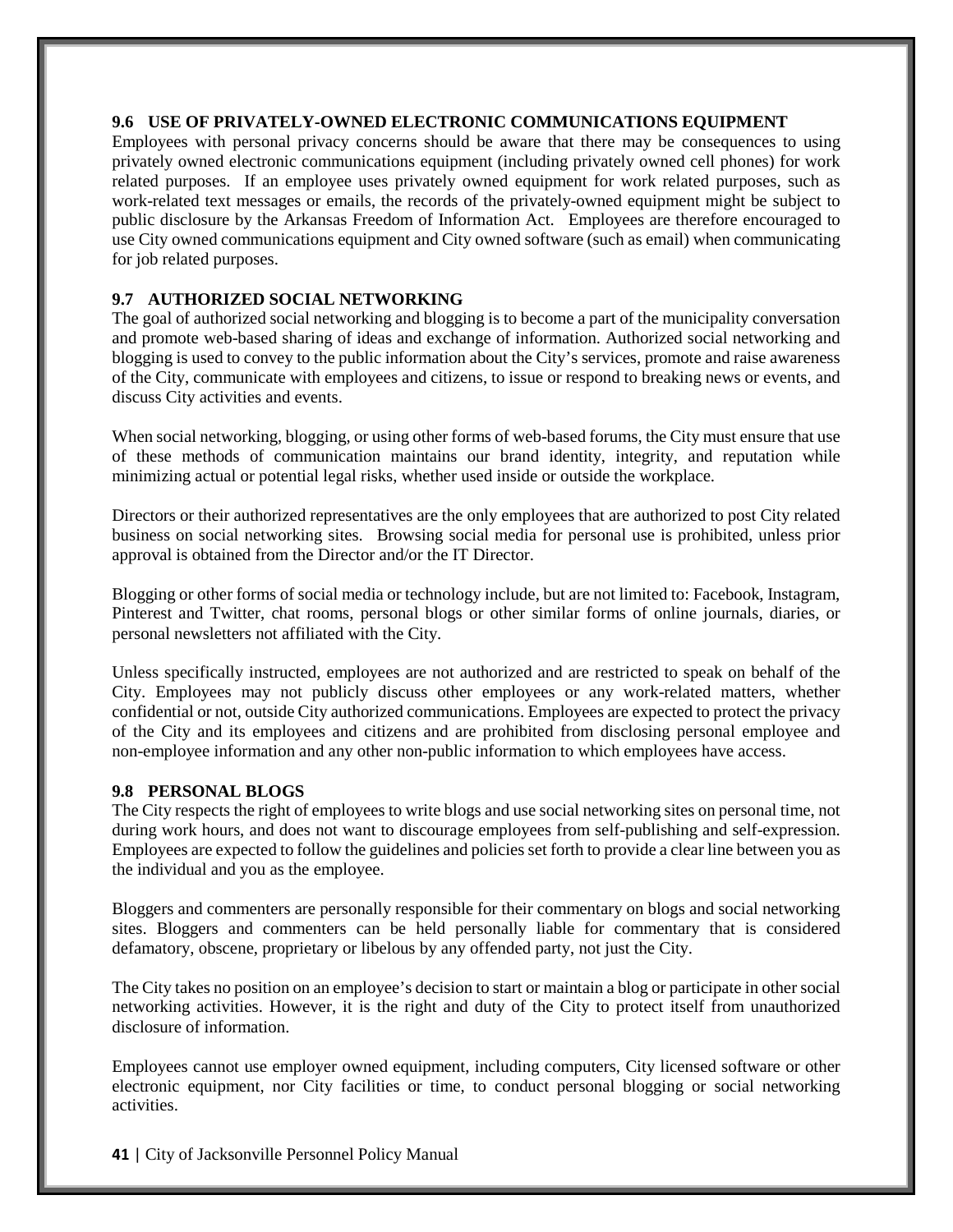Employees cannot use blogs or social networking sites to harass, threaten, discriminate, or disparage against employees or anyone associated with or doing business with the City.

If an employee chooses to identify themselves as a City employee, the City encourages the employee to understand that some readers may view the employee as a spokesperson for the City. Because of this possibility, we ask that employees state their views expressed in their blog or social networking area as their own and not those of the City, nor of any person or organization affiliated or doing business with the City. In addition:

- Employees may not post/disclose in any manner City privileged information, including copyrighted information or City issued documents
- Employees may not post on social networking sites or on their personal blog any photos of any incident that they are responding to
- Employees cannot link from a personal blog or social networking site to the City's internal or external website
- If contacted by the media or press about a post that relates to the City, whether or not the employee is the author of the post, employees must speak with their supervisor before responding.

If there are any questions relating to this policy, personal blogs or social networking, ask the Director, or the Director of Human Resources.

#### **9.9 RULES AND GUIDELINES**

The following rules and guidelines apply to social networking and blogging when authorized by the employer and on City time. The rules and guidelines apply to all employer related blogs and social networking entries.

Only authorized employees can prepare and modify content for the City's website and/or the social networking entries representing the City. Content must be relevant, add value, and meet at least one of the specified goals or purposes developed by the City. If uncertain about any information, material, or conversation, discuss the content with your supervisor.

All employees must identify themselves as employees of the City when posting comments or responses on the employer's blog or on the social networking site.

Any copyrighted information where written reprint information has not been obtained in advance cannot be posted on the City's website, social media site(s) or blog. Directors are responsible for ensuring all blogging and social networking information complies with the City's written policies. Directors are authorized to remove any content that does not meet the rules and guidelines of this policy or that may be illegal or offensive. Removal of such content will be done without permission of the blogger or advance warning.

The City expects all guest bloggers to abide by all rules and guidelines of this policy. The City reserves the right to remove, without advance notice or permission, all guest bloggers' content considered inaccurate or offensive. The City also reserves the right to take legal action against guests who engage in prohibited or unlawful conduct.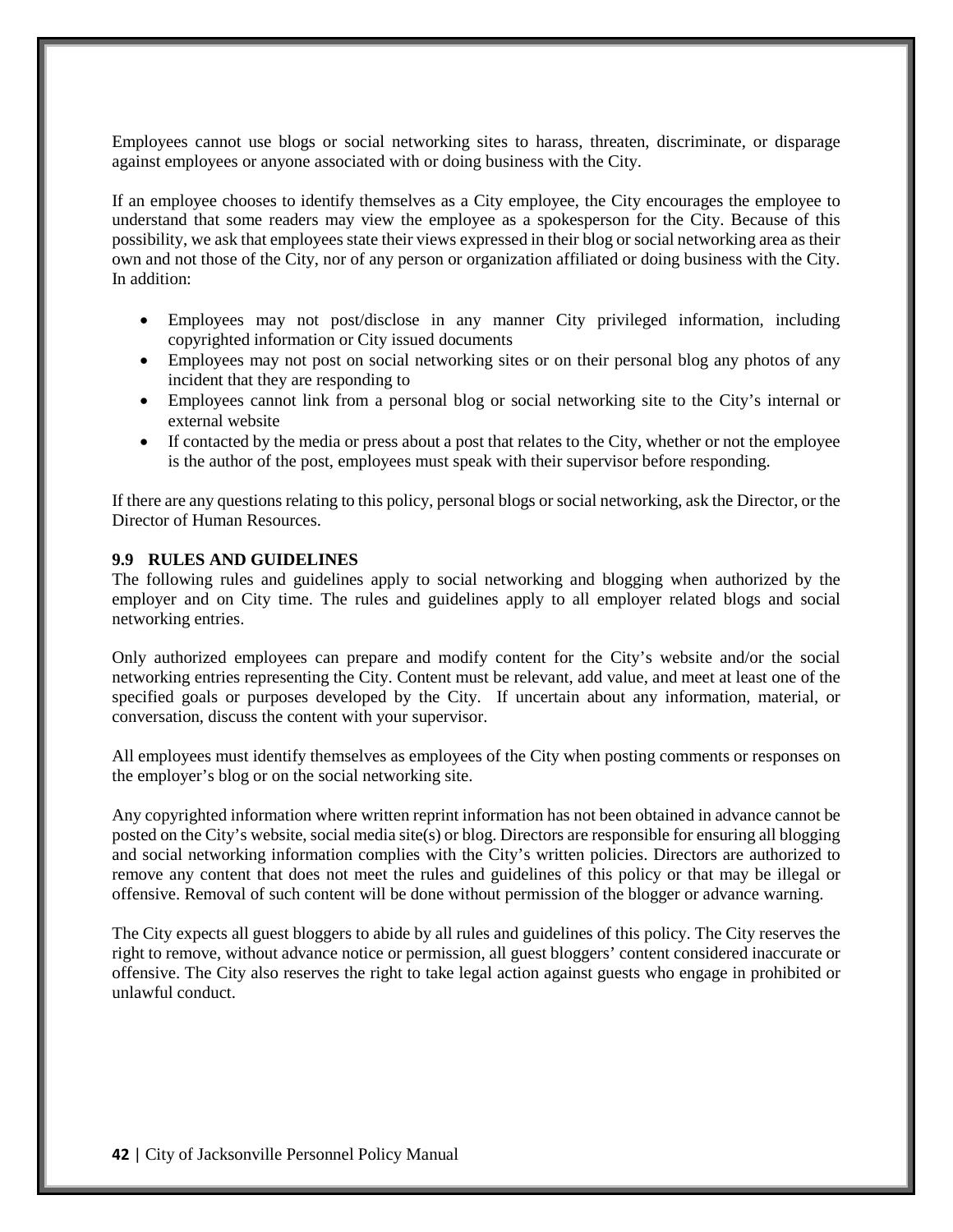#### **9.10 EMPLOYER MONITORING**

Employees are cautioned that they should have no expectation of privacy while using the Internet. Postings can be reviewed by anyone including the City. The City reserves the right to monitor comments or discussions about the City, its employees and citizens, posted on the Internet by anyone, including employees and non-employees. The City uses blog-search tools and software to monitor forums such as blogs and other types of personal journals, diaries, personal and business discussion forums, and social networking sites. The City reserves the right to use content management tools to monitor, review, or block content on City blogs that violate City policy.

#### **9.11 REPORTING VIOLATIONS**

The City requests and strongly urges employees to report any violations or possible/perceived violations to their supervisor, Director, or the Director of Human Resources.

#### **9.12 DISCIPLINE FOR VIOLATIONS**

The City investigates and responds to all reports of violations of the social networking policy and other policies. Violation of the City's social networking policy will result in disciplinary action including termination. Discipline will be determined based on the nature and factors of any blog or social networking post. The City reserves the right to take legal action where necessary against employees who engage in prohibited or unlawful conduct.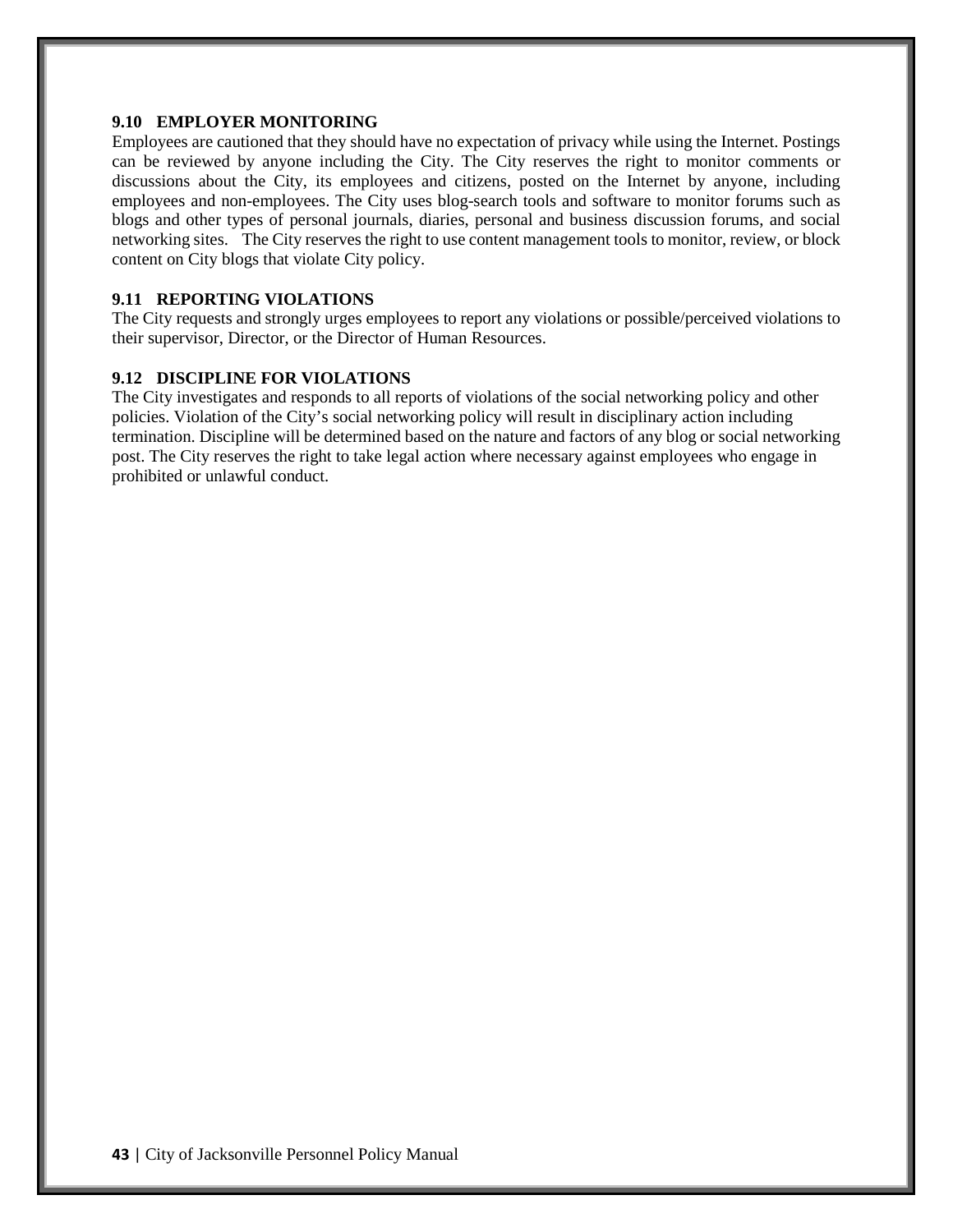# **SECTION 10 TRAVEL POLICY**

#### **10.1 RESPONSIBILITY**

The Finance Department will be responsible to insure conformity to the proper procedures as prescribed herein. Normal audit rules will be applied to establish conformity among City departments and employees.

Directors or their assigned representative(s) is/are responsible for dissemination of policies and procedures to all employees within their department. The Director(s) or their assigned representative(s) is/are responsible for verification and approval of all requisitions, travel expense reports, and receipts/requests for reimbursement. Individual employee(s) are responsible for submission of all required information, receipts, and other related documents to the Finance Department. The employee must submit a completed travel expense report to their Director or their assigned representative within five days of their travel return. The Director or their assigned representative is then responsible for submitting said information to the Finance Department within 10 days of the employee's return date.

Any employee(s) traveling on official business is responsible for insuring he/she understands these policies and procedures and complies accordingly. Any unusual circumstances or exceptions must be clarified and pre-approved, in writing, as should any deviations from policy by the Director or the assigned representative.

"Reimburse" or "reimbursement" as it appears anywhere in this Policy requires that detailed documentation must be provided with any submitted final travel expense report before reimbursement will occur.

#### **10.2 POLICY**

In order to afford employees maximum flexibility in the accomplishment of their assigned tasks, the City of Jacksonville will pay travel expenses directly related to official business in accordance with amounts authorized herein. Travel expenses for official business may include the cost of out-of-town conferences, professional associations dues or membership fees, intensive training of the "short course" nature on particular relevant topics/issues, and attendance costs for meetings with state and federal authorities on City/department related matters. All travel expenses for employees must be approved by their Director or their assigned representative. Travel expenses for Director(s) must be approved by the Mayor or their designated representative(s).

The Director or their assigned representative must approve all requests for official travel using the request for travel form prior to any employee's departure for said trip. The Director or their assigned representative will evaluate the impact of travel requests against factors, to include but not be limited to, budgetary constraints, the related nature of the traveling employee's proposed activities in relation to the expense(s) to be incurred, and the applicability of said expenses to the overall improvement of services to the citizens before approval/denial is made.

#### **10.3 TRANSPORTATION**

An employee may choose to extend travel beyond the time required to conduct their training or City matters. However, time and any relevant expense(s) incurred in excess of the City's intended purpose(s) are the sole responsibility of the employee. Such arrangements must be approved in writing in advance, other than unforeseen emergencies, by the employee's Director or their assigned representative.

Airline ticket payment will be made for actual coach cost incurred, or the following procedure may be utilized for the City to purchase tickets. A purchasing requisition combined with an approved airline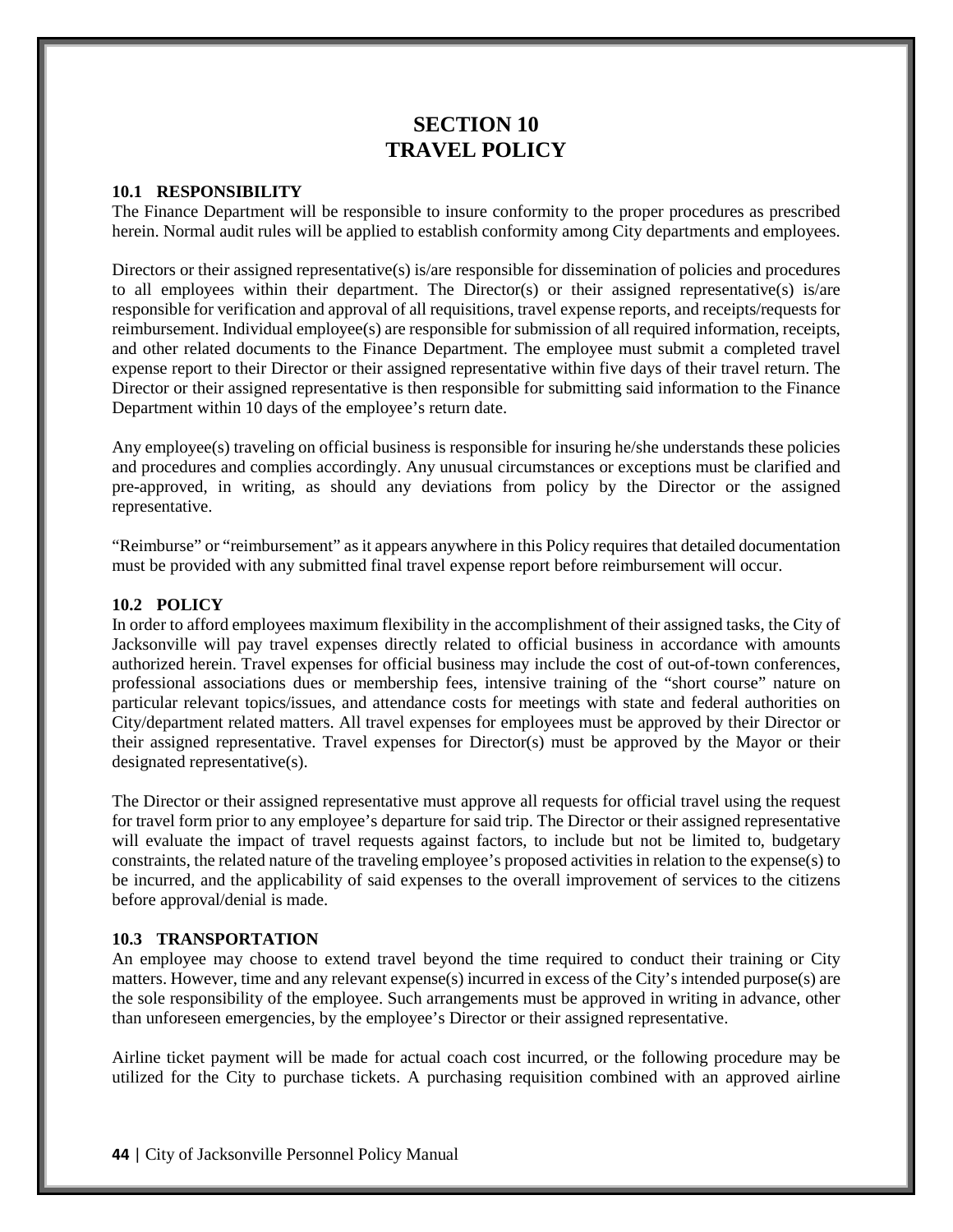itinerary and confirmation locator number (supplied by the airline for tickets placed on 24-hour hold) must be submitted to the Finance Department as soon as reservations are made.

Mileage reimbursement for use of a private vehicle is allowable only if a City vehicle is not available for use by the employee. An employee must request use of a City vehicle by the Director. If a City vehicle is not available, mileage will be reimbursed on a per mile basis at the current reimbursement rate. Trip distances will be computed (and printed) using a travel website, however, personal vehicle mileage reimbursement cannot exceed the lowest coach airfare available at the time of the travel request (documentation must be provided), nor can food and lodging expense be for more than one additional day of travel time to and/or from the destination location. Any exceptions to such a limitation must have prior written approval from the Director before reimbursement will be eligible.

Reimbursement for use of personal vehicles for travel to and from the airport will be one round trip if utilizing airport parking or two round trips if not utilizing airport parking. Mileage is paid from either the employee's normal place of business or the employee's normal residence, whichever is closer to the departure venue (i.e. airport, train station, etc.). If travel is mandated by the Director on a non-regularly scheduled workday, round trip mileage from the traveler's home of record is authorized.

Taxi fare and similar public transportation is reimbursable for all necessary City business related trips (tips not included).

Rental vehicles for official City travel require prior written approval from the appropriate Director. Written justification for renting vehicles as well as cost estimates for the rental of the vehicle and the required collision insurance must accompany all requests for travel. Actual costs of mid-sized or smaller vehicles rented from nationally recognized car rental agencies are reimbursable.

Fuel for City owned vehicles is reimbursable. Use of City owned vehicles outside City limits requires written justification from the traveling employee's Director. Where practical, employees must use the City's fuel card.

#### **10.4 FOOD AND BEVERAGE**

A per diem system is a daily allowance to pay for meal and incidental expenses while traveling on business. The amount of the expenses reimbursed under a per diem allowance method will be deemed substantiated without receipts, provided the requirements of the below regulations are met:

- The per diem must be at or less than Federal rates
- No receipts are required if a per diem allowance is used, but the payments must meet the other substantiation requirements including time (date), place and business purpose
- An employer's substantiation requirements must, at a minimum, meet the Federal requirements. An employer may have more stringent requirements, such as requiring meal and/or lodging receipts
- Allowance for meal expense(s) will be paid on a daily, partial day, or weekly rate, depending upon departure and return times. Breakfast allowance is not provided for travel with an initial departure time later than 8:00 a.m. Dinner allowance is not allowed for a final arrival time earlier than 6:00 p.m.

Per Diem amount for overnight travel will be determined by the Director of Finance. The amount will be determined using the United States General Service Administration (GSA) website, www.gsa.gov. In cases where a meal(s) is provided by the attended function's sponsors, no allowance will be paid for such meal(s).

The City will not reimburse costs for alcoholic beverages and tips.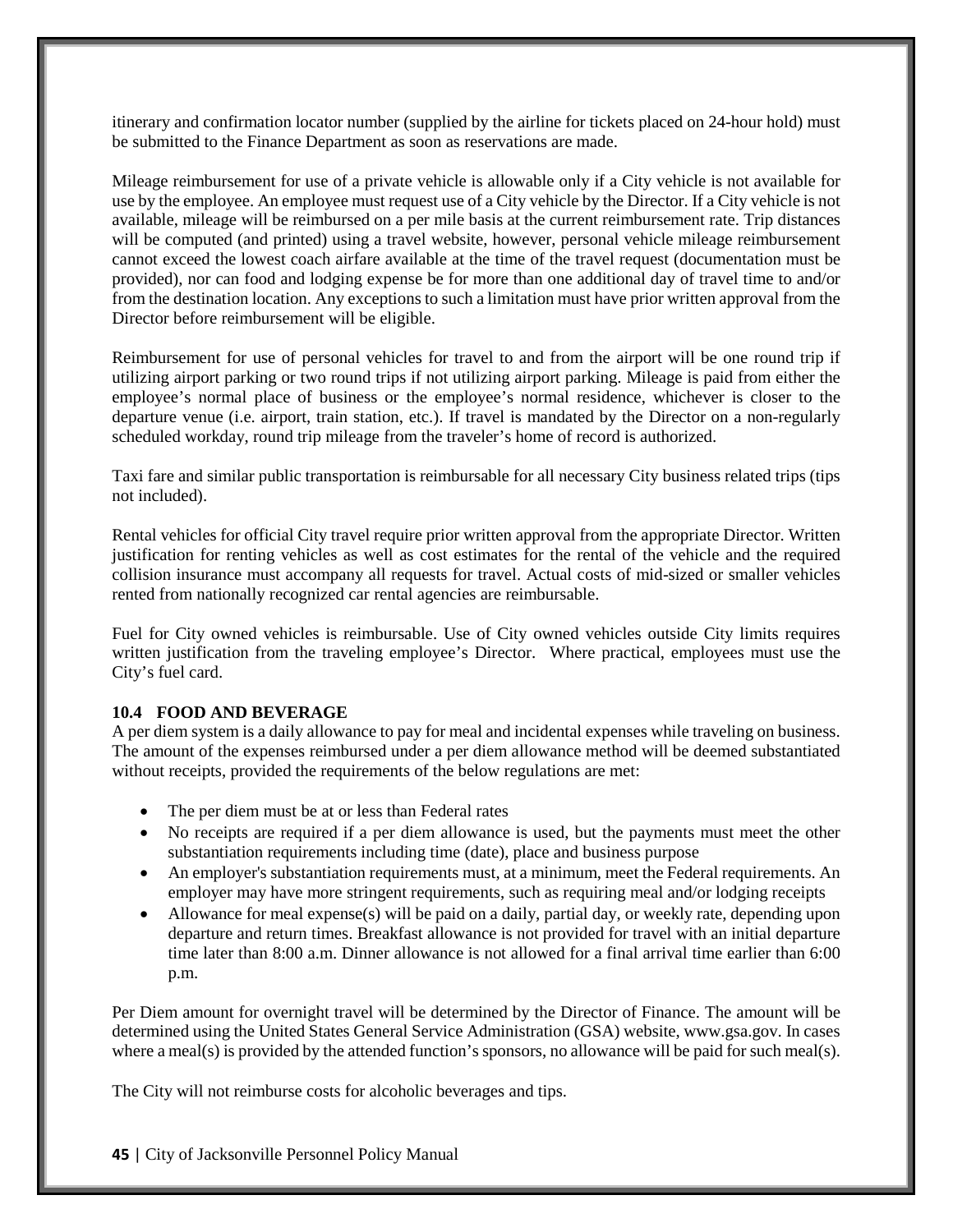#### **10.5 LODGING**

The City will pay charges for single room rate, taxes and phone calls made on behalf of the City where it is reasonably expected that a prudent traveler could not return to their residence. Daily lodging in excess of \$120.00, together with applicable and charged taxes requires pre-approval by the Director or their assigned representative.

## **10.6 PARKING**

Expenses incurred for parking are reimbursable with receipt. Any airport parking will be reimbursed at the long-term parking rate.

## **10.7 OTHER MISCELLANEOUS EXPENSES**

Business related miscellaneous expenses (manuals, DVD's, publications, etc.) purchased for and becoming the property of the City may be reimbursed with prior approval by the Director. Unless included in any applicable registration fee(s), leisure activities are not reimbursable. An employee is responsible for any and all expenses incurred by family members/companion(s) who accompany the employee on travel.

#### **10.8 REQUEST FOR ADVANCE TRAVEL EXPENSE PROCESSING**

Advance payment may be requested for meals, mileage, taxi, etc. The traveling employee must submit the required purchasing requisition, showing estimated expenses, along with a copy of the pre-registration form for the event attending and a copy of the travel expense report to the Director or their assigned representative. The Director or their assigned representative will evaluate these requests and forward them to the Finance Department at least seven business days prior to the intended travel for issuance of advance travel expense checks. The Finance Department will not make advance travel payments if there are outstanding travel forms or refunds past due from the requesting employee unless approved by the Director of Finance.

#### **10.9 SUBMISSION OF ACTUAL REIMBURSABLE EXPENSES**

An employee requesting reimbursement must submit a completed copy of the travel expense report, with all accompanying receipts and request(s) for reimbursements, to the Director or their assigned representative within five business days of the employee's return from travel. After review and approval by the Director, all documents must be forwarded to the Finance Department within 10 business days of the employee's return from travel. The Director will be promptly notified of any discrepancies discovered by the Finance Department. If any money is due the City, the traveling employee will be notified of the specific amount and is to pay the City Clerk's office. Any receipt issued by the City Clerk's office shall first be returned to the Finance Department to attach to the travel expense report, with a copy provided to the employee. After 10 days, any questions or additional action will be completed through the appropriate Director or their assigned representative to the traveling employee. If not resolved after an additional 10 days, the amount of money advanced will be deducted from the traveler's next paycheck. If any money is due the traveler, a requisition must be submitted from Director or their assigned representative to the Finance Department.

Receipts and/or requests for reimbursement must document the expenses and explain the business purpose (who, what, when, where, & why) for the expense(s). No such expenses will be reimbursed without detailed supporting receipts.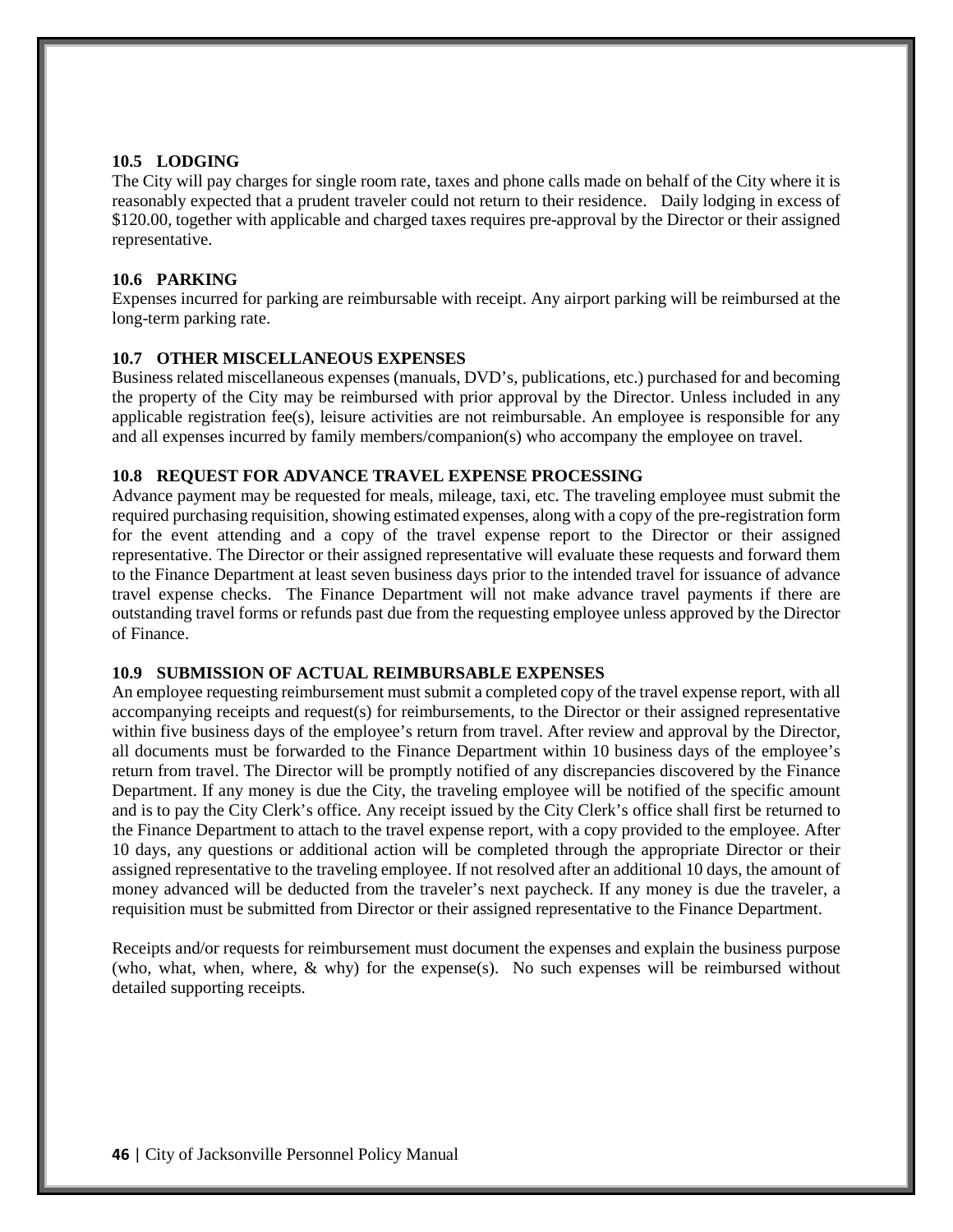#### **10.10 AIRLINE TRAVEL**

Employees must obtain the best available airfare by reserving tickets as soon as possible and purchasing a nonrefundable, nontransferable ticket with the City credit card. The best prices can be obtained by purchasing the tickets a minimum of fourteen (14) days prior to any scheduled travel. Such tickets are normally nonrefundable and modifications commonly include fees of \$100.00 or more. Such changes also must be made prior to any schedule departure date and time or the ticket has no value. Airline policies change frequently, therefore, be sure and check with your airline to be fully informed of all applicable policies in effect at the time of travel.

#### **10.11 PROCEDURE**

Suggestions for more economical and efficient use of travel websites to determine appropriate times and costs of travel are welcome. As well, all major airlines and several specialty travel companies have sites for comparison. Print at least two itineraries that best fit the travel arrangements; attach the two comparable itineraries to your travel request report, prepare a payment requisition with the Director or their assigned representatives' approval so the Finance Department can pay for the tickets when received.

Deliver the completed payment requisition and all attachments to the Finance Department as soon as possible, and be certain the Finance Department knows the requisition is for travel so they can call the airline and make the necessary reservation(s). The airline will send a ticket/official itinerary (commonly by e-ticket), and the Finance Department will compare the ticket/e-ticket to the requisition documents to verify accuracy and forward the ticket/e-ticket to the traveling employee before the travel date.

All information the Finance Department receives from the traveling employee and the airline shall provide adequate documentation to pay the credit card bill promptly in order to avoid interest charges.

#### **10.12 REQUIRED DOCUMENTS FOR REIMBURSEMENT EMERGENCY ONLY**

The Finance Department must have the following documents before it can process any request for travel for airfare:

- Purchase requisition with traveling employee's name
- Brief description of the travel involved
- Travel expense account number
- Copies of the airline itineraries with your preference on top; print at least two (2) itineraries for price comparison.

#### **10.13 TRAVEL EXPENSES**

The travel expense report must be used for all travel by City employees and non-employees traveling on City business if reimbursement/payment is expected. Responsibility for correct submission of this form rests with the traveling employee and his/her Director or designated representative. The Director or designated representative must sign the form prior to submission. The travel expense report is located on the public drive for access or any employee may obtain such from his/her Director or their assigned representative. Travel expenses incurred for the City must be accounted, not only for individual and department needs, but also for continued public trust.

All official travel must be requested and submitted on the travel expense report form, whether requesting advance payment or not. Only one travel expense report will be completed for an employee's specific travel package, with all required estimated costs recorded and all required approvals affixed before copies are prepared for the required purchase requisition. This report must be approved by the Director or their assigned representative.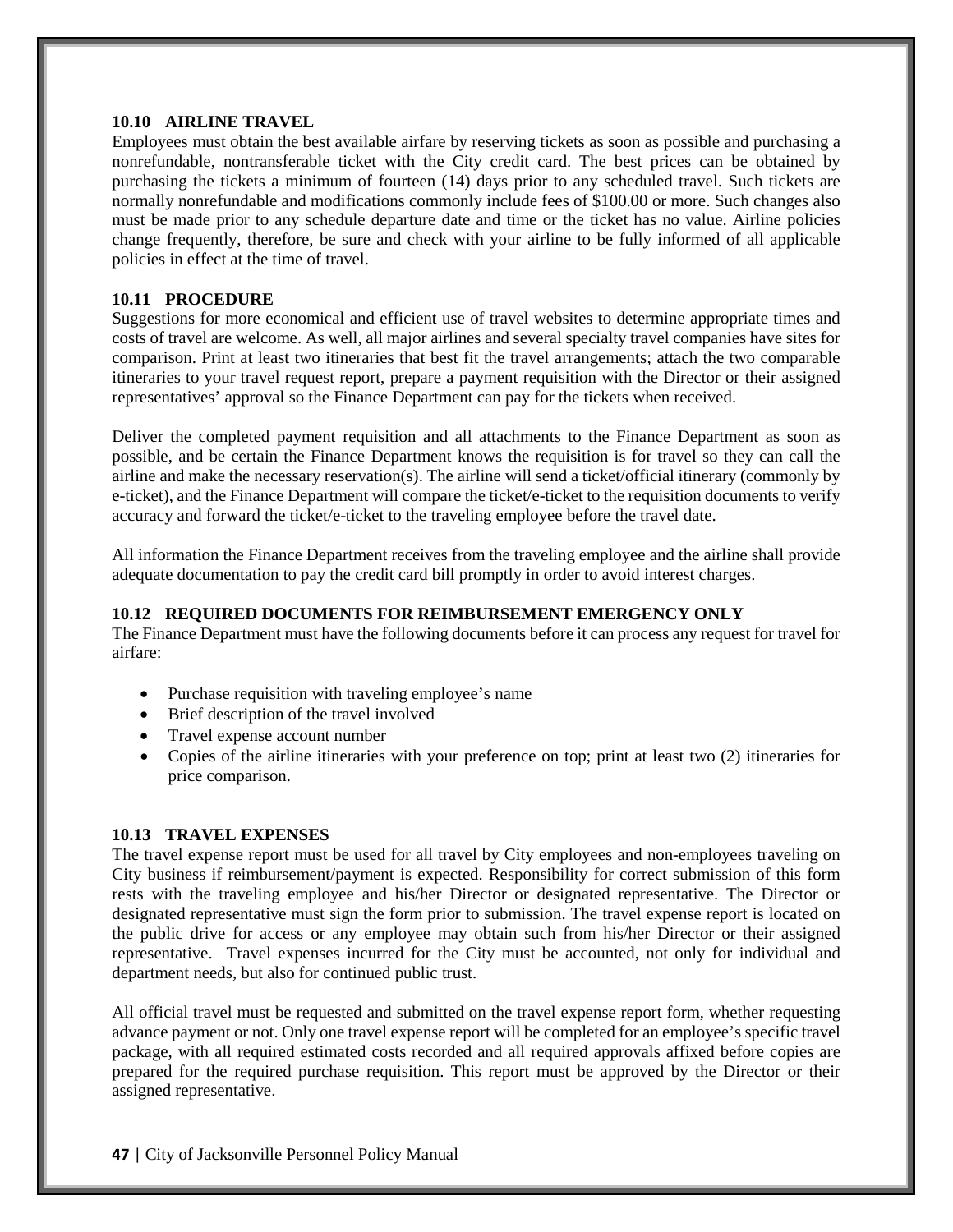Documentation needed:

- Original Travel Expense Report with all signatures; maintain until your return from travel and then submit with expenses and receipts
- Copy of airfare requisition
- Copy of rental car requisition (if paying rental car separately)
- Copy of lodging requisition (if paying lodging separately)
- Copy of registration requisition (if paying registration separately)
- Copy for personal requisition (personal vehicle mileage, taxi, food, lodging, registration, if not paying separately).

All official travel must be finalized by updating the Travel Expense Report with actual expenses. This form will be submitted with attached receipts to the Director or the designated representative for verification and approval. This form will then be submitted to the Finance Department to complete the travel package required for reimbursement.